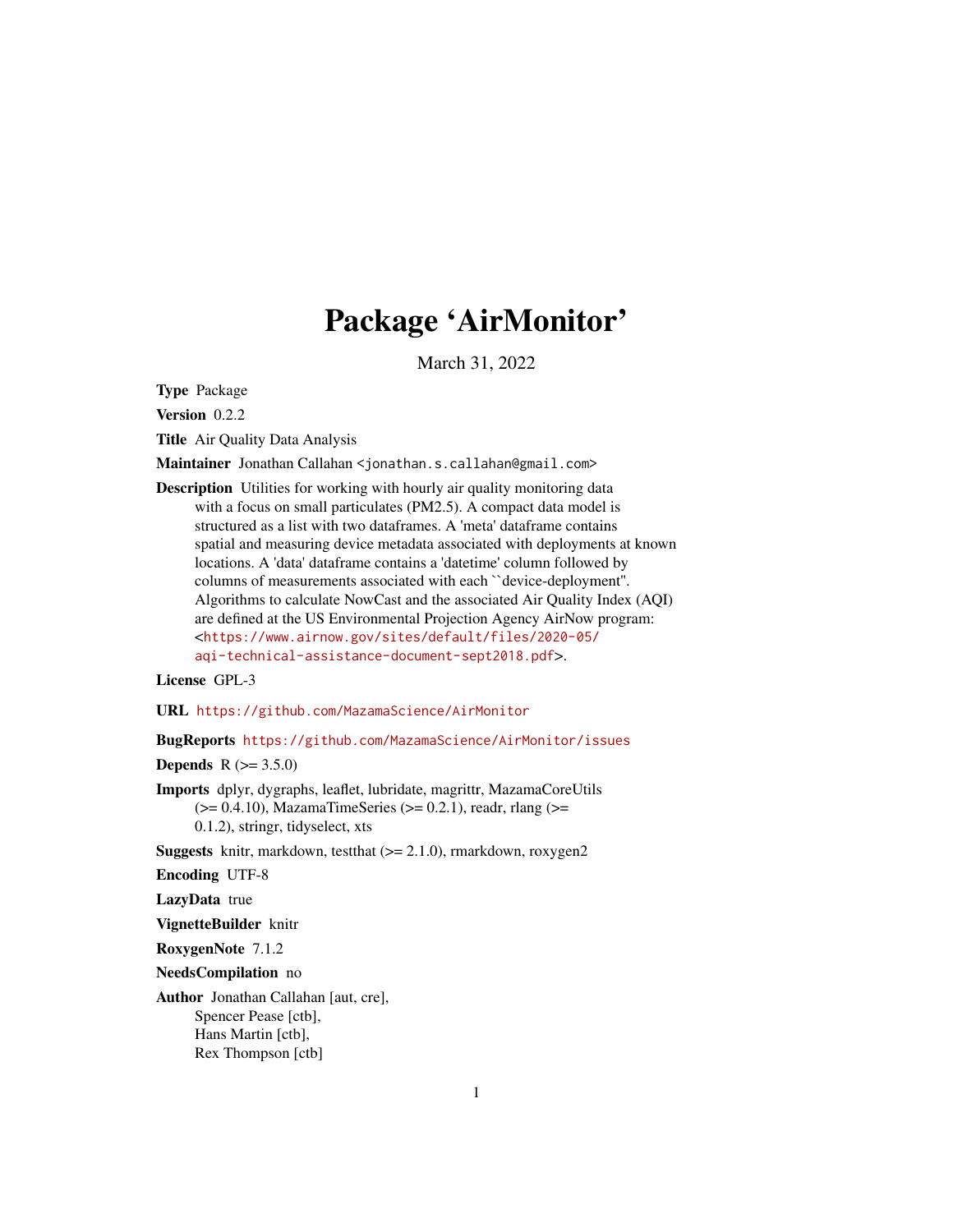Repository CRAN Date/Publication 2022-03-31 13:30:02 UTC

# R topics documented:

| 3              |
|----------------|
| $\overline{4}$ |
| $\overline{5}$ |
| 5              |
| 6              |
| 6              |
| $\overline{7}$ |
| 8              |
| 9              |
| 11             |
| 12             |
| 13             |
| 14             |
| 15             |
| <b>16</b>      |
| 17             |
| 18             |
| -19            |
| 19             |
| 20             |
| 21             |
| 21             |
| 23             |
| 24             |
| 25             |
| 26             |
|                |
|                |
| 29             |
|                |
|                |
|                |
| 34             |
| 36             |
| 36             |
| 38             |
|                |
| 40             |
|                |
|                |
|                |
| 44             |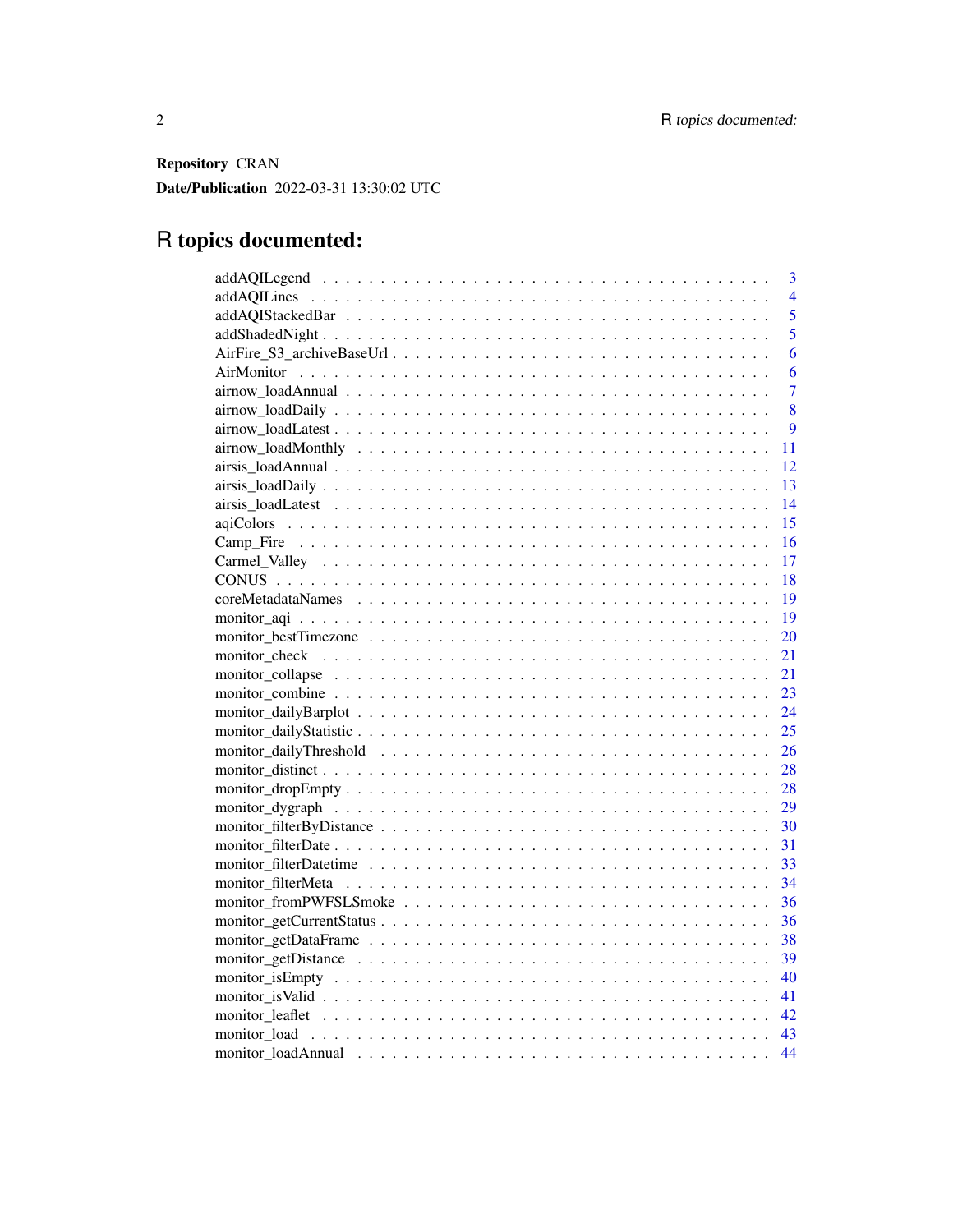<span id="page-2-0"></span>

| Index | 66 |
|-------|----|

addAQILegend *Add an AQI legend to a map*

# Description

This function is a convenience wrapper around graphics::legend(). It will show the AQI colors and names by default if col and legend are not specified.

AQI categories are arranged with lower levels at the bottom of the legend to match the arrangement in the plot. This is different from the default "reading order" so you may wish to reverse the order of user supplied arguments with rev() .

# Usage

```
addAQILegend(
 x = "topright",y = NULL,
 pollutant = c("PM2.5", "CO", "OZONE", "PM10", "AQI"),
 palette = c("EPA", "subdued", "deuteranopia"),
 languageCode = c("eng", "spa"),
  ...
\mathcal{L}
```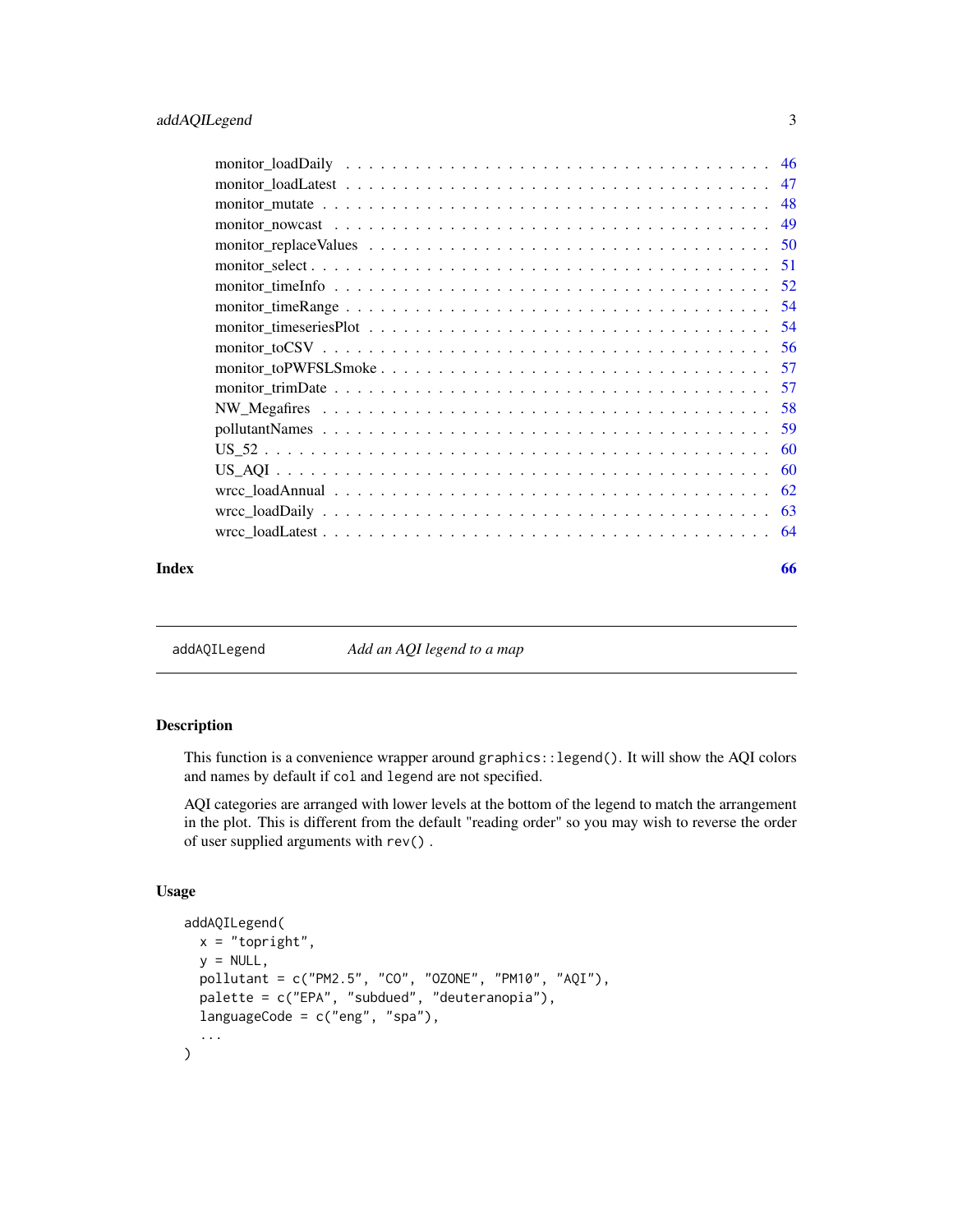# <span id="page-3-0"></span>Arguments

| $\times$     | x Coordinate passed on to the legend() command. |
|--------------|-------------------------------------------------|
| <b>V</b>     | y Coordinate passed on to the legend() command. |
| pollutant    | EPA AOS criteria pollutant.                     |
| palette      | Named color palette to use for AQI categories.  |
| languageCode | ISO 639-2 alpha-3 language code.                |
|              | Additional arguments to be passed to legend().  |

# Value

A list with components rect and text is returned invisbly. (See [legend.](#page-0-0))

addAQILines *Add AQI lines to a plot*

# Description

Draws AQI lines across a plot at the levels appropriate for The [monitor\\_timeseriesPlot](#page-53-1) function uses this function internally when specifying addAQI = TRUE. pollutant.

# Usage

```
addAQILines(
 pollutant = c("PM2.5", "CO", "OZONE", "PM10", "AQI"),
 palette = c("EPA", "subdued", "deuteranopia"),
  ...
)
```
# Arguments

| pollutant               | EPA AQS criteria pollutant.                    |
|-------------------------|------------------------------------------------|
| palette                 | Named color palette to use for AQI categories. |
| $\cdot$ $\cdot$ $\cdot$ | additional arguments to be passed to abline()  |

# Value

No return value, called to add lines to a time series plot.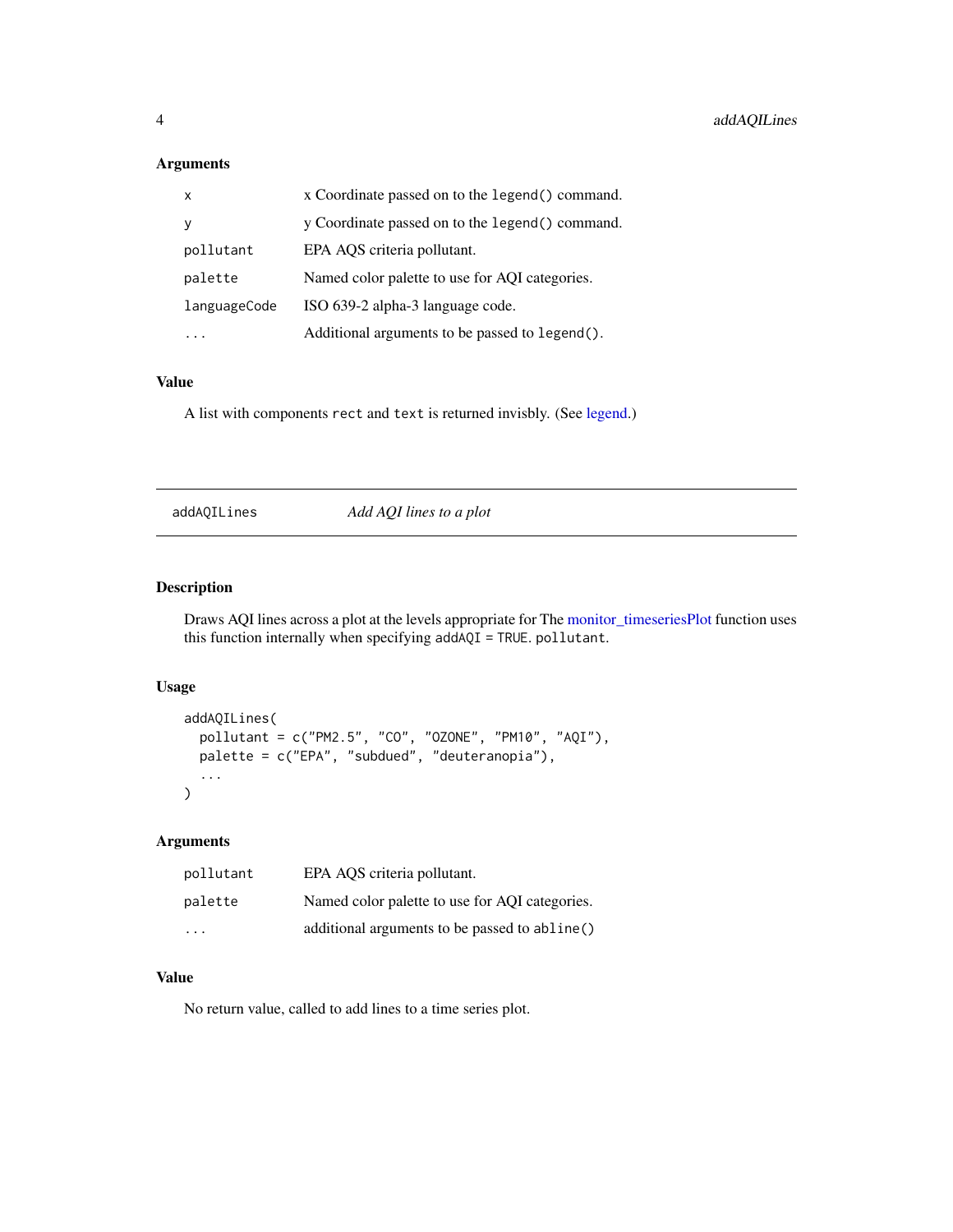#### <span id="page-4-0"></span>Description

Draws a stacked bar indicating AQI levels on one side of a plot The [monitor\\_timeseriesPlot](#page-53-1) function uses this function internally when specifying addAQI = TRUE.

#### Usage

```
addAQIStackedBar(
  pollutant = c("PM2.5", "CO", "OZONE", "PM10", "AQI"),
 palette = c("EPA", "subdued", "deuteranopia"),
 width = 0.01,
 height = 1,
 pos = c("left", "right")
\mathcal{L}
```
#### Arguments

| pollutant | EPA AQS criteria pollutant.                                     |
|-----------|-----------------------------------------------------------------|
| palette   | Named color palette to use for AQI categories.                  |
| width     | Width of the bar as a fraction of the width of the plot area.   |
| height    | Height of the bar as a fraction of the height of the plot area. |
| pos       | Position of the stacked bar relative to the plot.               |

#### Value

No return value, called to add color bars to a time series plot.

addShadedNight *Add nighttime shading to a timeseries plot*

# Description

Draw shading rectangles on a plot to indicate nighttime hours. The [monitor\\_timeseriesPlot](#page-53-1) function uses this function internally when specifying shadedNight = TRUE.

# Usage

```
addShadedNight(timeInfo, col = adjustcolor("black", 0.1))
```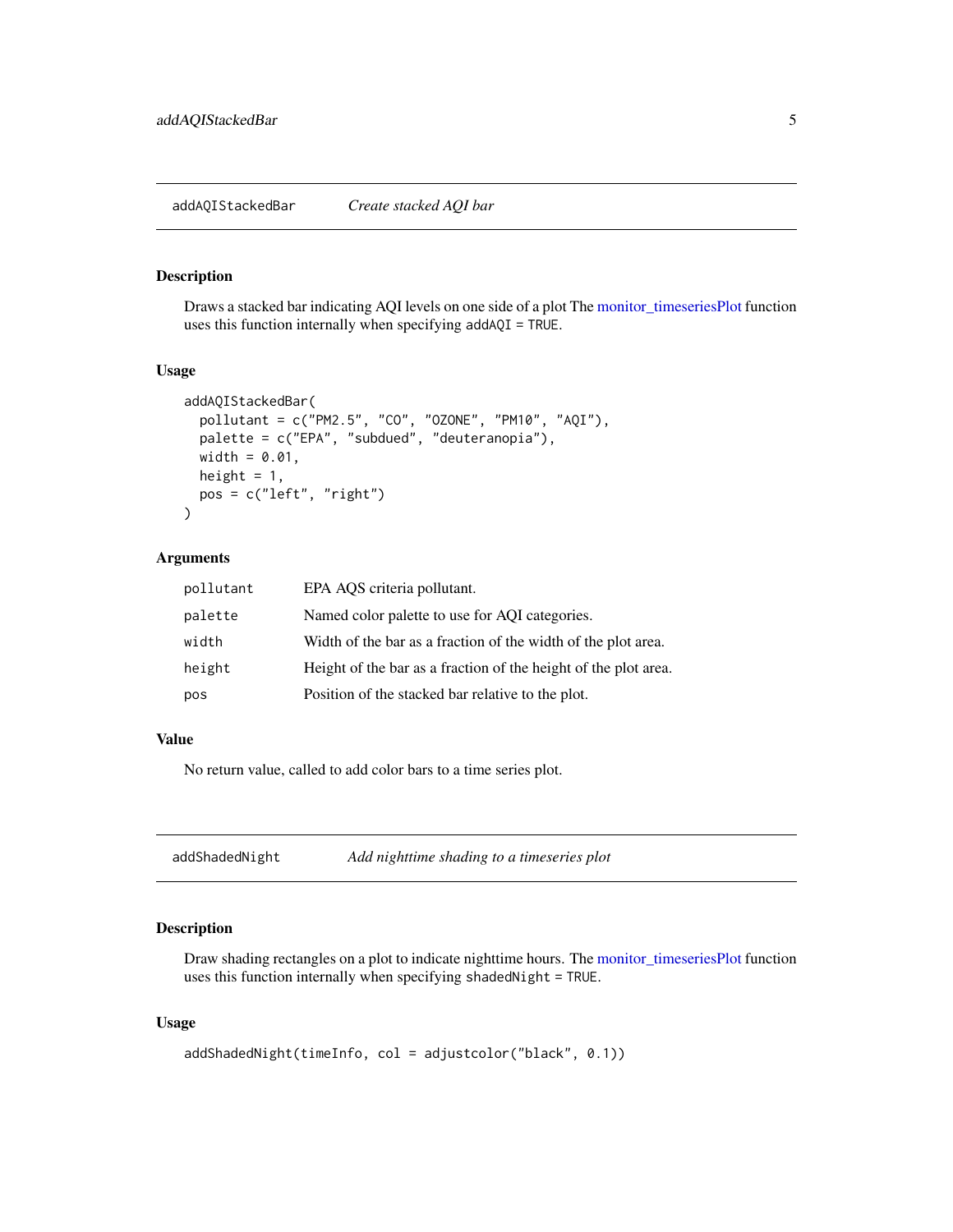<span id="page-5-0"></span>**6** AirMonitor **AirMonitor AirMonitor** 

#### **Arguments**

| timeInfo | dataframe as returned by MazamaTimeSeries::monitor_timeInfo() |
|----------|---------------------------------------------------------------|
| col      | Color used to shade nights.                                   |

# Value

No return value, called to add day/night shading to a timeseries plot.

AirFire\_S3\_archiveBaseUrl

*USFS maintained archive base URL*

#### Description

The US Forest Service AirFire group maintains an archive of processed monitoring data. The base URL for this archive is used as the default in all  $\sim$ \_load() functions.

"https://airfire-data-exports.s3.us-west-2.amazonaws.com/monitoring/v2"

#### Usage

AirFire\_S3\_archiveBaseUrl

# Format

A url

#### Details

AirFire\_S3\_archiveBaseUrl

AirMonitor *Air Quality Data Analysis*

#### Description

Utilities for working with hourly air quality monitoring data with a focus on small particulates (PM2.5). A compact data model is structured as a list with two dataframes. A 'meta' dataframe contains spatial and measuring device metadata associated with deployments at known locations. A 'data' dataframe contains a 'datetime' column followed by columns of measurements associated with each "device-deployment".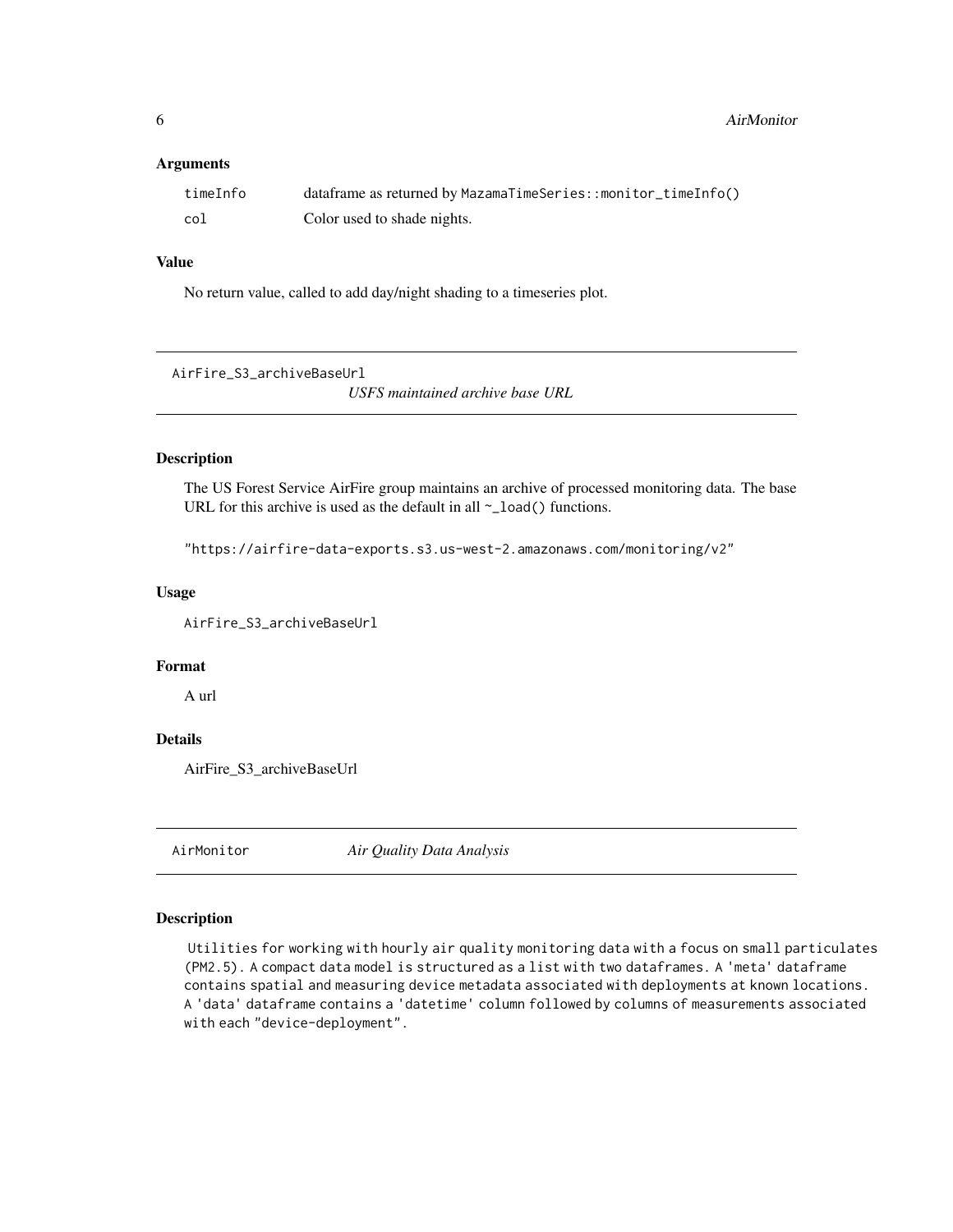<span id="page-6-1"></span><span id="page-6-0"></span>airnow\_loadAnnual *Load annual AirNow monitoring data*

#### **Description**

Loads pre-generated .rda files containing hourly AirNow data.

If archiveDataDir is defined, data will be loaded from this local archive. Otherwise, data will be loaded from the monitoring data repository maintained by the USFS AirFire team.

The files loaded by this function contain a single year's worth of data

For the most recent data in the last 10 days, use airnow\_loadLatest().

For daily updates covering the most recent 45 days, use airnow\_loadDaily().

For archival data for a specific month, use airnow\_loadMonthly().

Pre-processed AirNow exists for the following parameters:

1. PM2.5

# Usage

```
airnow_loadAnnual(
 year = NULL,
 archiveBaseUrl = paste0("https://airfire-data-exports.s3.us-west-2.amazonaws.com/",
    "monitoring/v2"),
  archiveBaseDir = NULL,
  QC_negativeValues = c("zero", "na", "ignore"),
  parameterName = "PM2.5"
)
```
#### Arguments

year Year [YYYY]. archiveBaseUrl Base URL for monitoring v2 data files. archiveBaseDir Local base directory for monitoring v2 data files. QC\_negativeValues Type of QC to apply to negative values. parameterName One of the EPA AQS criteria parameter names.

# Value

A *mts* monitor object with AirNow data. (A list with meta and data dataframes.)

#### See Also

[airnow\\_loadDaily](#page-7-1) [airnow\\_loadLatest](#page-8-1) [airnow\\_loadMonthly](#page-10-1)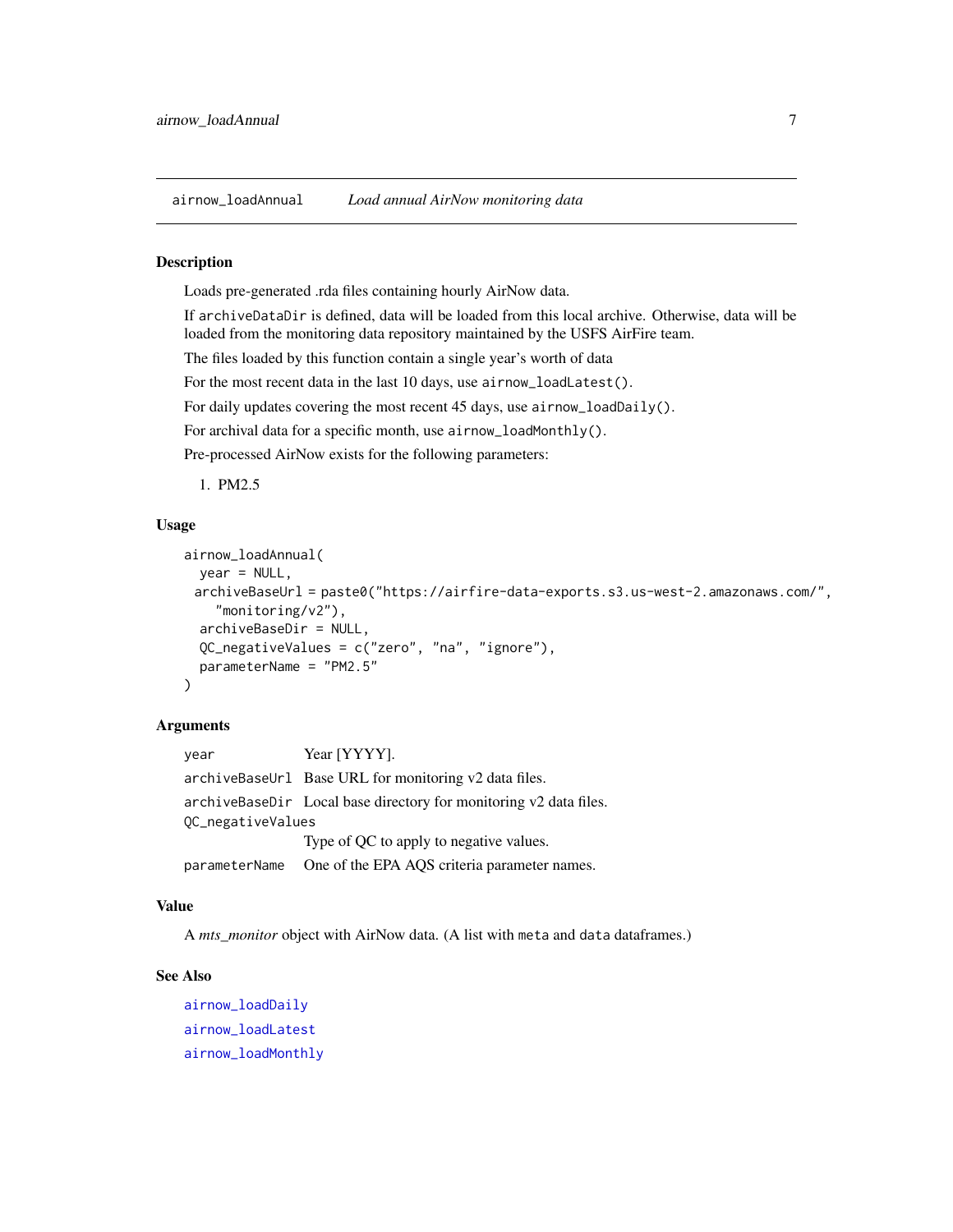#### Examples

```
## Not run:
library(AirMonitor)
# Fail gracefully if any resources are not available
try({
# See https://en.wikipedia.org/wiki/2017_Montana_wildfires
# Daily Barplot of Montana wildfires
airnow_loadAnnual(2017) \
  monitor_filter(stateCode == "MT") \
  monitor_filterDate(20170701, 20170930, timezone = "America/Denver") \
  monitor_dailyStatistic() \
  monitor_timeseriesPlot(
   ylim = c(0, 300),
   xpd = NA,
   addAQI = TRUE,main = "Montana 2017 -- AirNow Daily Average PM2.5"
  \lambda}, silent = FALSE)
## End(Not run)
```
<span id="page-7-1"></span>airnow\_loadDaily *Load daily AirNow monitoring data*

# Description

Loads pre-generated .rda files containing hourly AirNow data.

If archiveDataDir is defined, data will be loaded from this local archive. Otherwise, data will be loaded from the monitoring data repository maintained by the USFS AirFire team.

The files loaded by this function are updated once per day and contain data for the previous 45 days.

For the most recent data in the last 10 days, use airnow\_loadLatest().

For data extended more than 45 days into the past, use airnow\_loadAnnual().

Pre-processed AirNow exists for the following parameters:

- 1. PM2.5
- 2. PM2.5\_nowcast

#### Usage

```
airnow_loadDaily(
 archiveBaseUrl = paste0("https://airfire-data-exports.s3.us-west-2.amazonaws.com/",
    "monitoring/v2"),
  archiveBaseDir = NULL,
```
<span id="page-7-0"></span>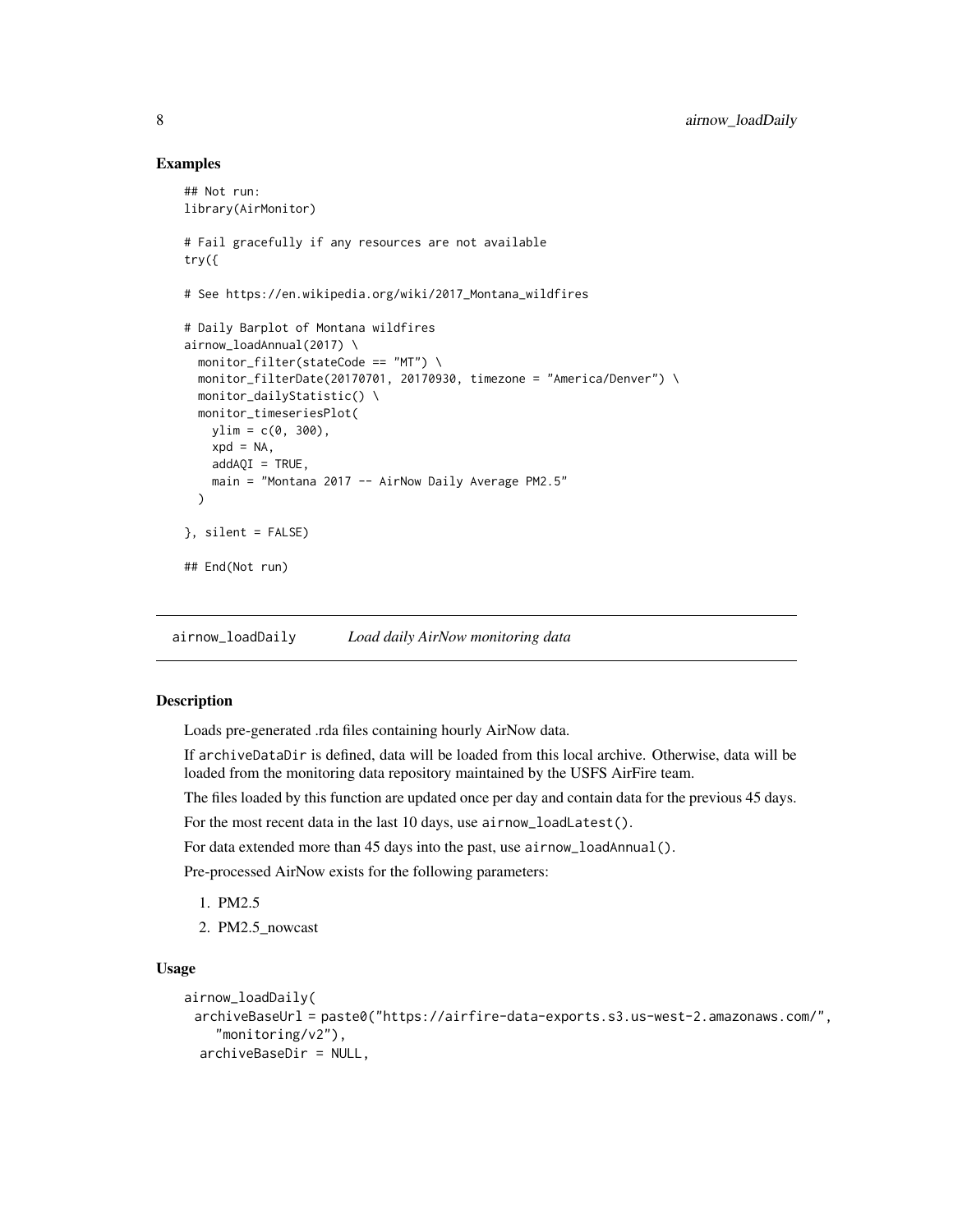```
QC_negativeValues = c("zero", "na", "ignore"),
 parameterName = "PM2.5"
\mathcal{L}
```
# Arguments

archiveBaseUrl Base URL for monitoring v2 data files. archiveBaseDir Local base directory for monitoring v2 data files. QC\_negativeValues Type of QC to apply to negative values. parameterName One of the EPA AQS criteria parameter names.

# Value

A *mts\_monitor* object with AirNow data. (A list with meta and data dataframes.)

#### See Also

[airnow\\_loadAnnual](#page-6-1) [airnow\\_loadLatest](#page-8-1) [airnow\\_loadMonthly](#page-10-1)

# Examples

```
## Not run:
library(AirMonitor)
# Fail gracefully if any resources are not available
try({
airnow_loadDaily() \
  monitor_filter(stateCode == "WA") \
  monitor_leaflet()
}, silent = FALSE)
## End(Not run)
```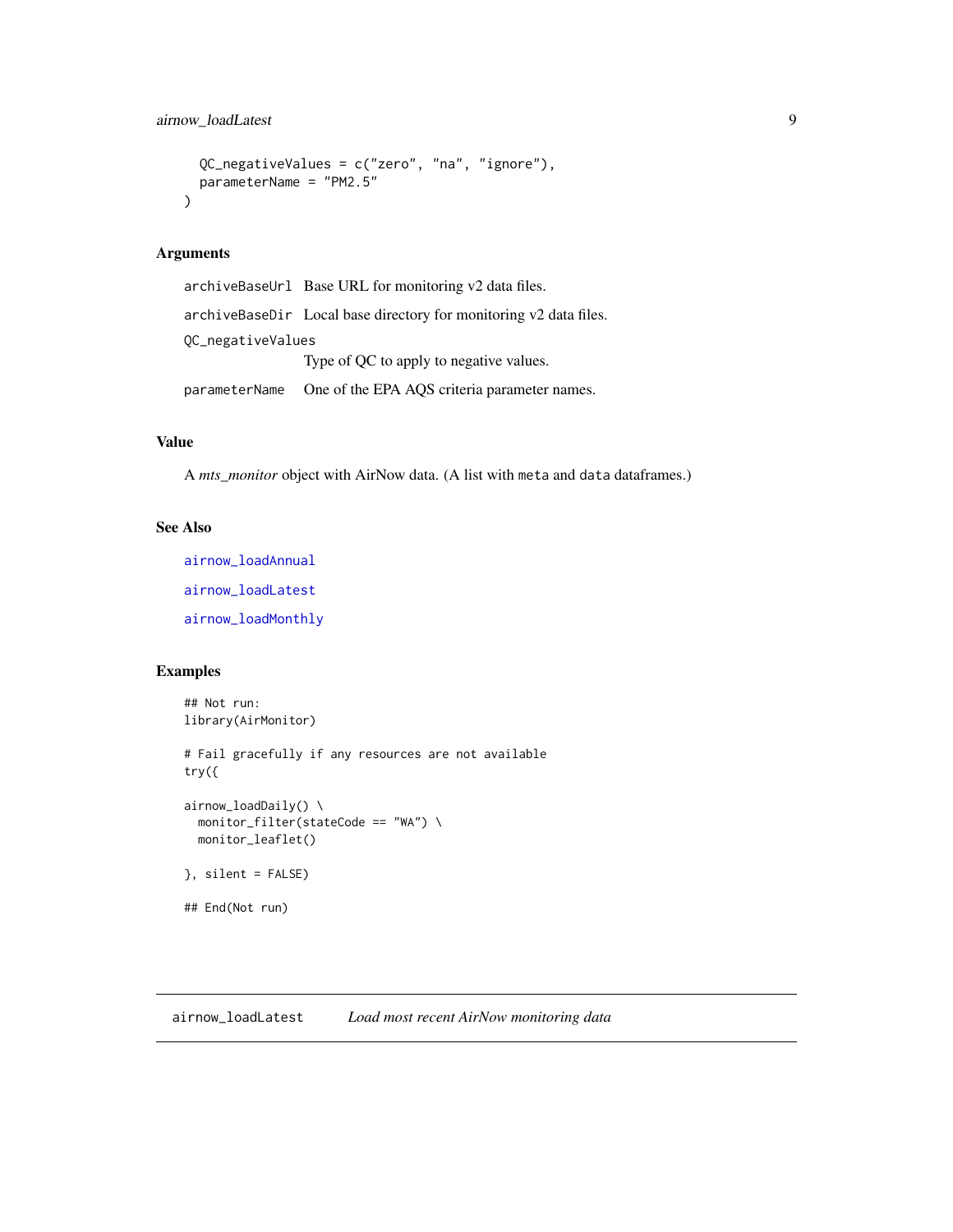#### Description

Loads pre-generated .rda files containing the most recent AirNow data.

If archiveDataDir is defined, data will be loaded from this local archive. Otherwise, data will be loaded from the monitoring data repository maintained by the USFS AirFire team.

The files loaded by this function are updated multiple times an hour and contain data for the previous 10 days.

For daily updates covering the most recent 45 days, use airnow\_loadDaily().

For data extended more than 45 days into the past, use airnow\_loadAnnual().

Pre-processed AirNow exists for the following parameters:

- 1. PM2.5
- 2. PM2.5\_nowcast

#### Usage

```
airnow_loadLatest(
 archiveBaseUrl = paste0("https://airfire-data-exports.s3.us-west-2.amazonaws.com/",
    "monitoring/v2"),
  archiveBaseDir = NULL,
 QC_negativeValues = c("zero", "na", "ignore"),
 parameterName = "PM2.5"
)
```
# Arguments

|                   | archiveBaseUrl Base URL for monitoring v2 data files.             |
|-------------------|-------------------------------------------------------------------|
|                   | archiveBaseDir Local base directory for monitoring v2 data files. |
| OC_negativeValues |                                                                   |
|                   | Type of QC to apply to negative values.                           |
|                   | parameterName One of the EPA AQS criteria parameter names.        |

#### Value

A *mts\_monitor* object with AirNow data. (A list with meta and data dataframes.)

# See Also

[airnow\\_loadAnnual](#page-6-1) [airnow\\_loadDaily](#page-7-1) [airnow\\_loadMonthly](#page-10-1)

<span id="page-9-0"></span>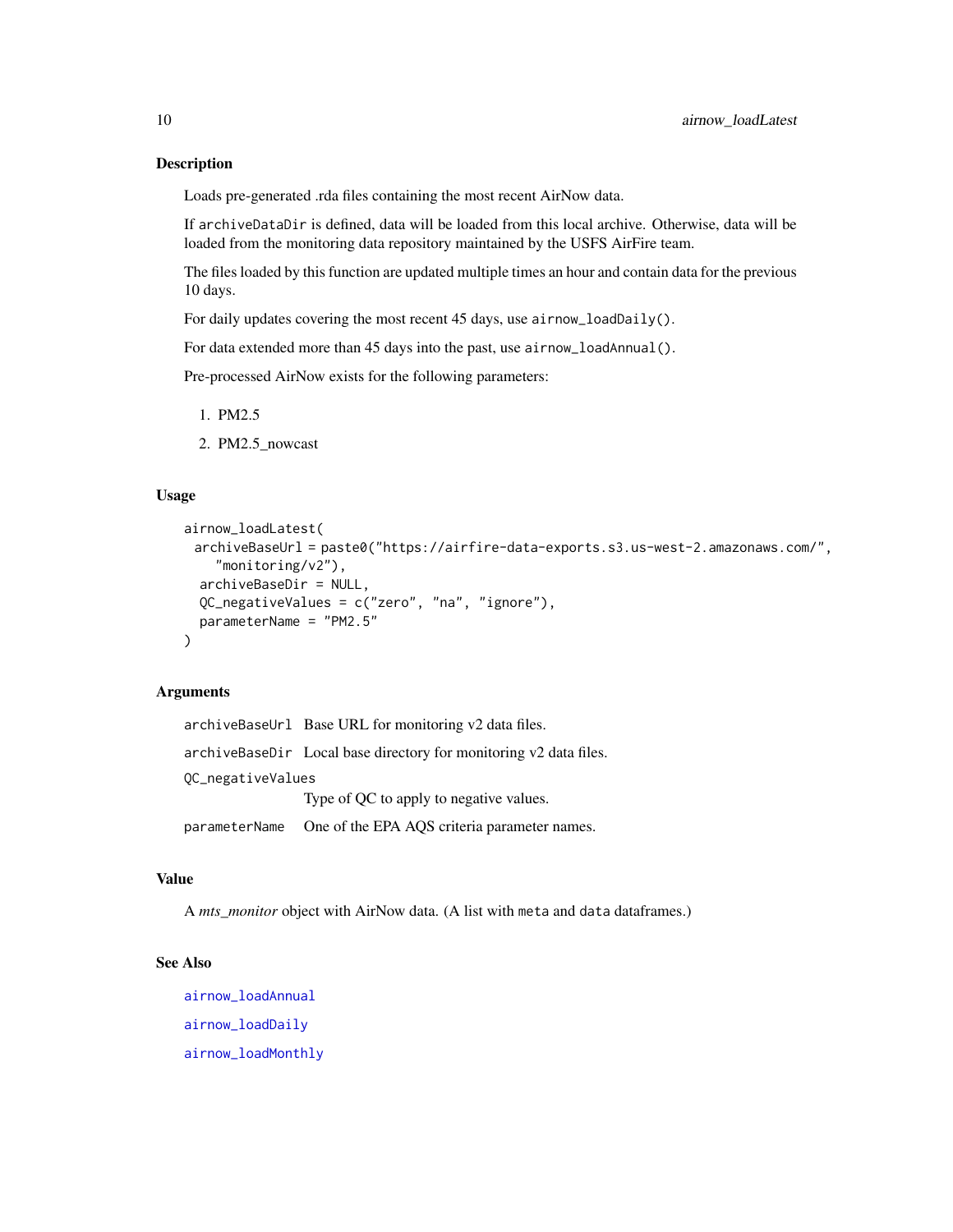# <span id="page-10-0"></span>airnow\_loadMonthly 11

#### Examples

```
## Not run:
library(AirMonitor)
# Fail gracefully if any resources are not available
try({
airnow_loadLatest() \
  monitor_filter(stateCode == "WA") \
  monitor_leaflet()
}, silent = FALSE)
## End(Not run)
```
<span id="page-10-1"></span>airnow\_loadMonthly *Load monthly AirNow monitoring data*

#### Description

Loads pre-generated .rda files containing hourly AirNow data.

If archiveDataDir is defined, data will be loaded from this local archive. Otherwise, data will be loaded from the monitoring data repository maintained by the USFS AirFire team.

The files loaded by this function contain a single month's worth of data

For the most recent data in the last 10 days, use airnow\_loadLatest().

For daily updates covering the most recent 45 days, use airnow\_loadDaily().

For data extended more than 45 days into the past, use airnow\_loadAnnual().

Pre-processed AirNow exists for the following parameters:

1. PM2.5

#### Usage

```
airnow_loadMonthly(
  monthStamp = NULL,
 archiveBaseUrl = paste0("https://airfire-data-exports.s3.us-west-2.amazonaws.com/",
    "monitoring/v2"),
  archiveBaseDir = NULL,
  QC_negativeValues = c("zero", "na", "ignore"),
  parameterName = "PM2.5"
)
```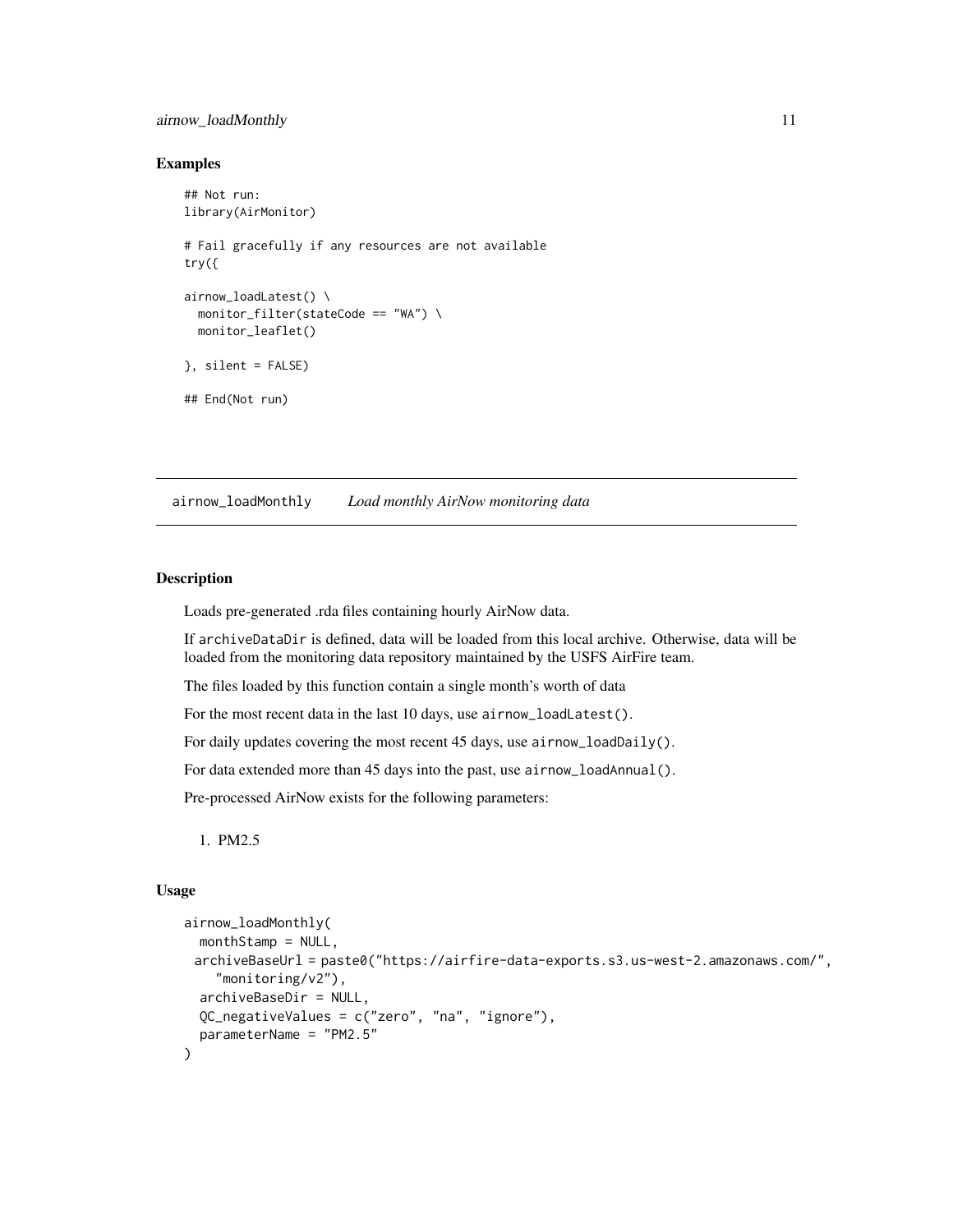# <span id="page-11-0"></span>**Arguments**

| monthStamp        | Year-month [YYYYmm].                                              |
|-------------------|-------------------------------------------------------------------|
|                   | archiveBaseUrl Base URL for monitoring v2 data files.             |
|                   | archiveBaseDir Local base directory for monitoring v2 data files. |
| QC_negativeValues |                                                                   |
|                   | Type of QC to apply to negative values.                           |
| parameterName     | One of the EPA AQS criteria parameter names.                      |

# Value

A *mts\_monitor* object with AirNow data. (A list with meta and data dataframes.)

<span id="page-11-1"></span>airsis\_loadAnnual *Load annual AIRSIS monitoring data*

#### Description

Loads pre-generated .rda files containing annual AIRSIS data.

If archiveDataDir is defined, data will be loaded from this local archive. Otherwise, data will be loaded from the monitoring data repository maintained by the USFS AirFire team.

Current year files loaded by this function are updated once per week.

For the most recent data in the last 10 days, use airsis\_loadLatest().

For daily updates covering the most recent 45 days, use airsis\_loadDaily().

#### Usage

```
airsis_loadAnnual(
 year = NULL,
 archiveBaseUrl = paste0("https://airfire-data-exports.s3.us-west-2.amazonaws.com/",
    "monitoring/v2"),
  archiveBaseDir = NULL,
  QC_negativeValues = c("zero", "na", "ignore")
)
```
# Arguments

```
year Year [YYYY].
archiveBaseUrl Base URL for monitoring v2 data files.
archiveBaseDir Local base directory for monitoring v2 data files.
QC_negativeValues
```
Type of QC to apply to negative values.

#### Value

A *mts\_monitor* object with AIRSIS data. (A list with meta and data dataframes.)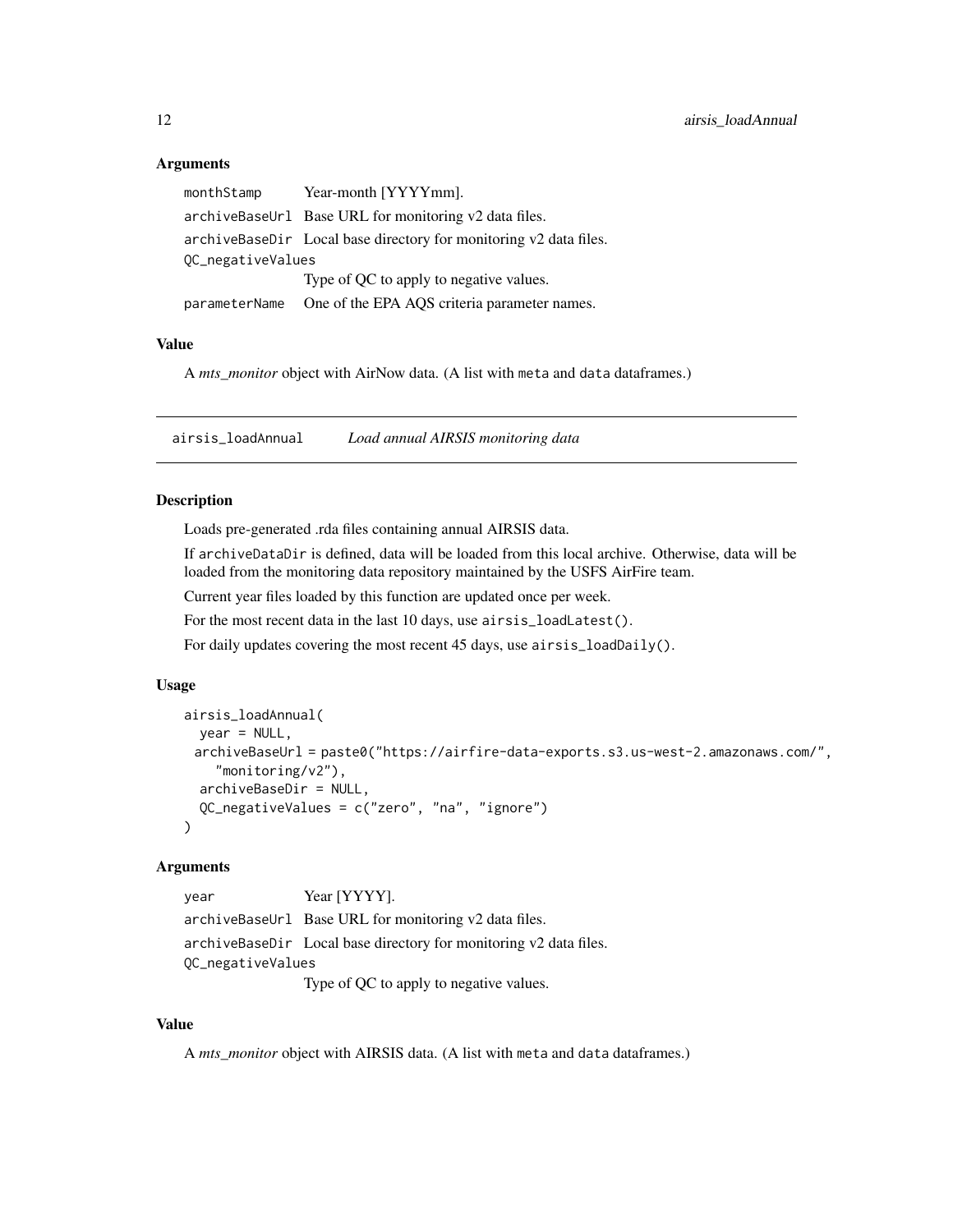<span id="page-12-0"></span>airsis\_loadDaily 13

# See Also

[airsis\\_loadDaily](#page-12-1) [airsis\\_loadLatest](#page-13-1)

#### Examples

```
## Not run:
library(AirMonitor)
# Fail gracefully if any resources are not available
try({
# See https://en.wikipedia.org/wiki/Camp_Fire_(2018)
# AIRSIS monitors during the Camp Fire
airsis_loadAnnual(2018) \
  monitor_filter(stateCode == "CA") \
  monitor_filterDate(20181101, 20181201) \
  monitor_dropEmpty() \
  monitor_leaflet()
}, silent = FALSE)
## End(Not run)
```
<span id="page-12-1"></span>airsis\_loadDaily *Load daily AIRSIS monitoring data*

#### Description

Loads pre-generated .rda files containing daily AIRSIS data.

If archiveDataDir is defined, data will be loaded from this local archive. Otherwise, data will be loaded from the monitoring data repository maintained by the USFS AirFire team.

The files loaded by this function are updated once per day and contain data for the previous 45 days.

For the most recent data in the last 10 days, use airsis\_loadLatest().

For data extended more than 45 days into the past, use airsis\_loadAnnual().

#### Usage

```
airsis_loadDaily(
 archiveBaseUrl = paste0("https://airfire-data-exports.s3.us-west-2.amazonaws.com/",
    "monitoring/v2"),
 archiveBaseDir = NULL,
  QC_negativeValues = c("zero", "na", "ignore")
)
```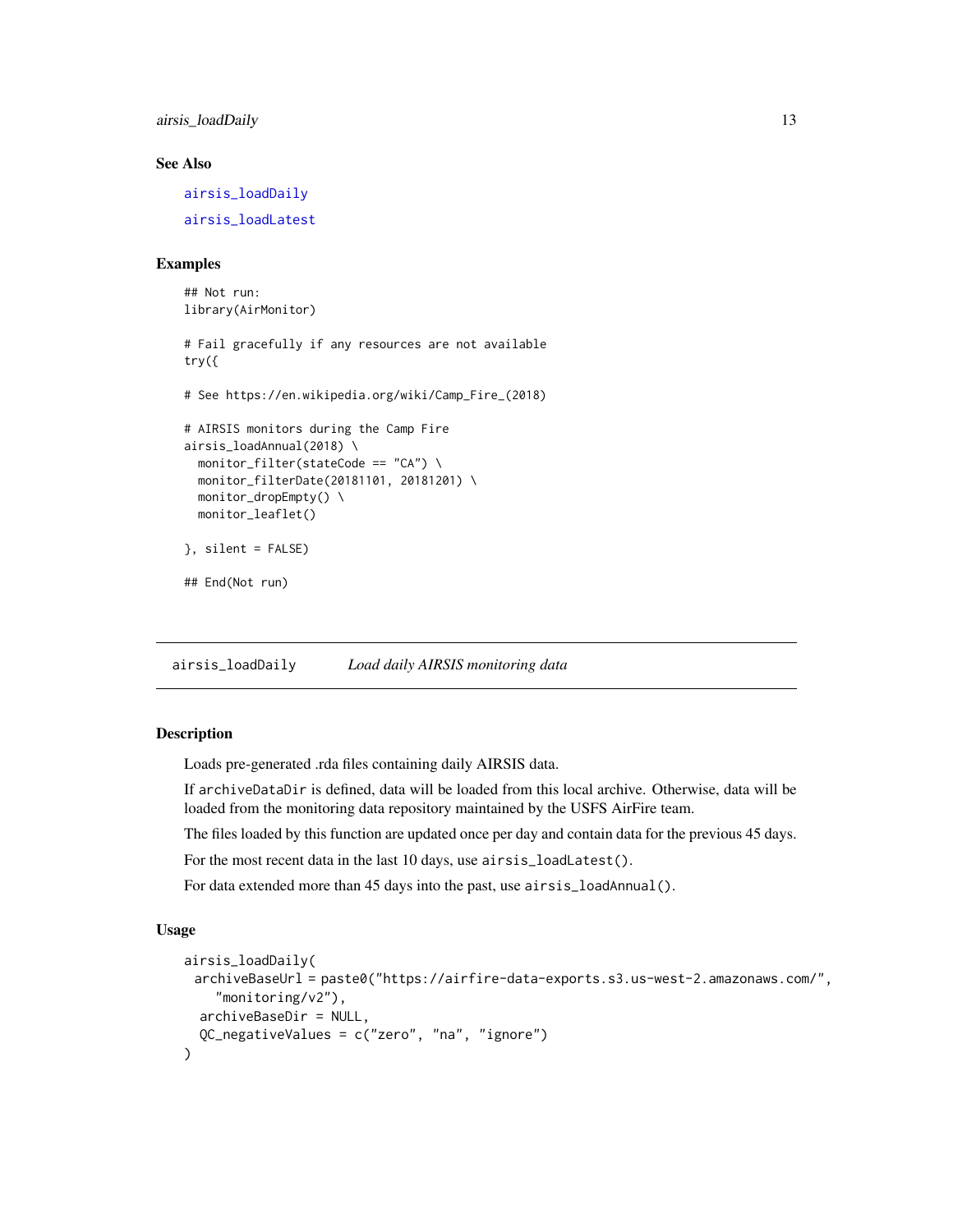#### <span id="page-13-0"></span>Arguments

archiveBaseUrl Base URL for monitoring v2 data files. archiveBaseDir Local base directory for monitoring v2 data files. QC\_negativeValues Type of QC to apply to negative values.

# Value

A *mts\_monitor* object with AIRSIS data. (A list with meta and data dataframes.)

#### See Also

[airsis\\_loadAnnual](#page-11-1) [airsis\\_loadLatest](#page-13-1)

#### Examples

```
## Not run:
library(AirMonitor)
# Fail gracefully if any resources are not available
try({
airsis_loadDaily()\ %>\
  monitor_filter(stateCode == "CA") \
  monitor_leaflet()
}, silent = FALSE)
## End(Not run)
```
<span id="page-13-1"></span>airsis\_loadLatest *Load most recent AIRSIS monitoring data*

# Description

Loads pre-generated .rda files containing the most recent AIRSIS data.

If archiveDataDir is defined, data will be loaded from this local archive. Otherwise, data will be loaded from the monitoring data repository maintained by the USFS AirFire team.

The files loaded by this function are updated multiple times an hour and contain data for the previous 10 days.

For daily updates covering the most recent 45 days, use airsis\_loadDaily().

For data extended more than 45 days into the past, use airsis\_loadAnnual().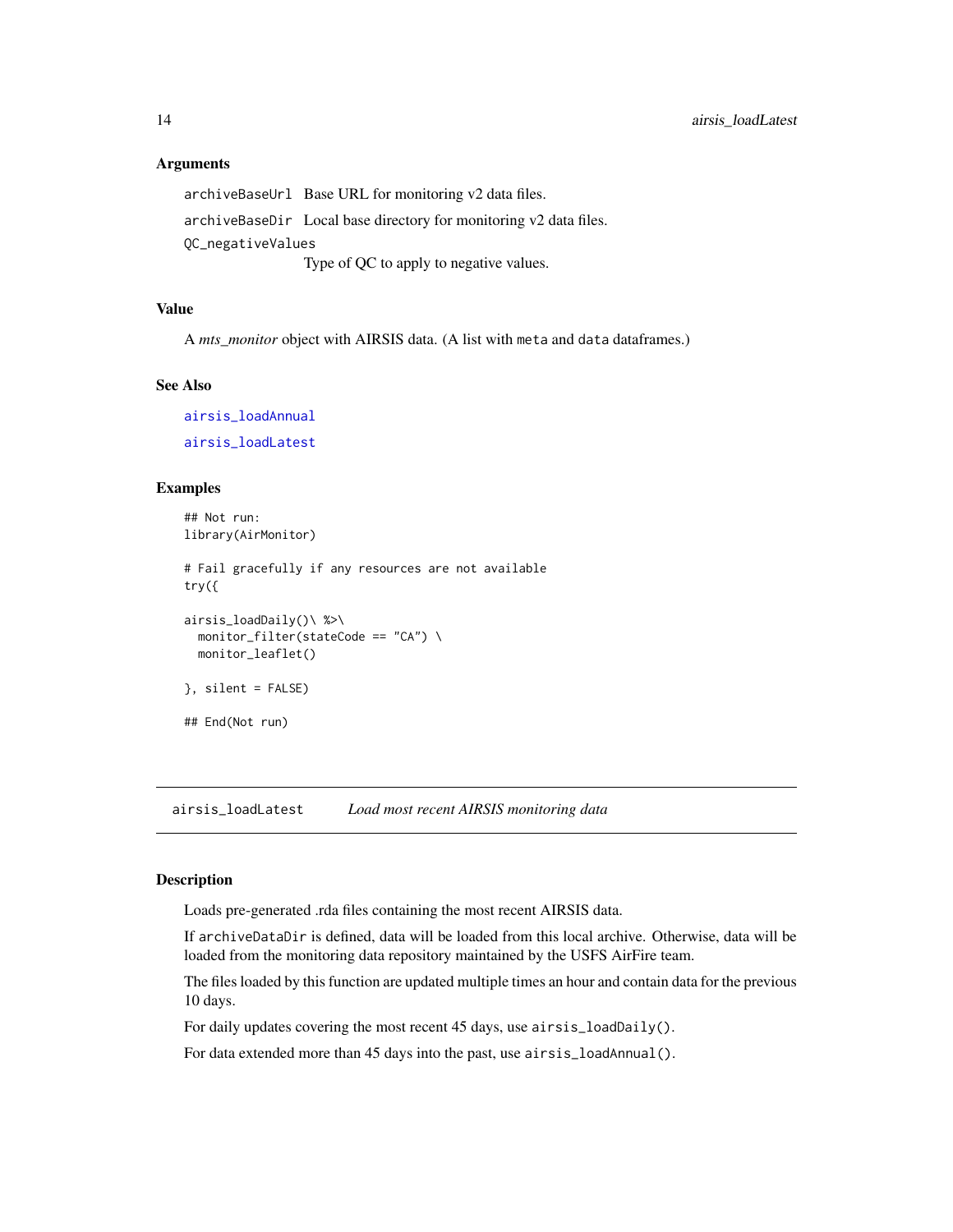#### <span id="page-14-0"></span>aqiColors 15

# Usage

```
airsis_loadLatest(
 archiveBaseUrl = paste0("https://airfire-data-exports.s3.us-west-2.amazonaws.com/",
    "monitoring/v2"),
  archiveBaseDir = NULL,
  QC_negativeValues = c("zero", "na", "ignore")
)
```
# Arguments

archiveBaseUrl Base URL for monitoring v2 data files. archiveBaseDir Local base directory for monitoring v2 data files. QC\_negativeValues Type of QC to apply to negative values.

# Value

A *mts\_monitor* object with AIRSIS data. (A list with meta and data dataframes.)

# See Also

[airsis\\_loadAnnual](#page-11-1) [airsis\\_loadDaily](#page-12-1)

# Examples

```
## Not run:
library(AirMonitor)
# Fail gracefully if any resources are not available
try({
airsis_loadLatest()\ %>\
  monitor_filter(stateCode == "CA") \
  monitor_leaflet()
}, silent = FALSE)
## End(Not run)
```
aqiColors *Generate AQI colors*

#### Description

This function uses the leaflet::colorBin() function to return a vector or matrix of colors derived from data values.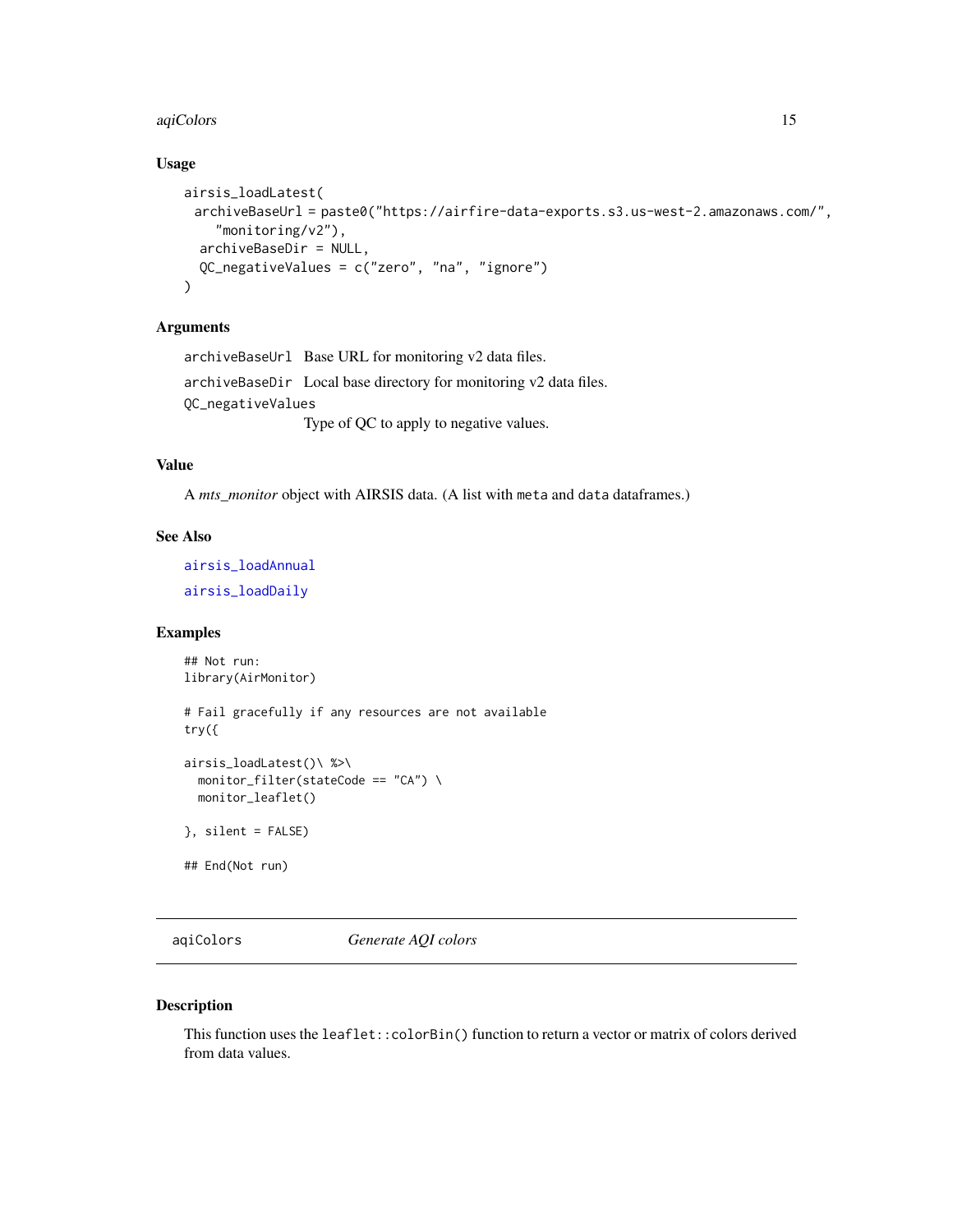# Usage

```
aqiColors(
  x,
 pollutant = c("PM2.5", "AQI", "CO", "NO", "OZONE", "PM10", "SO2"),
 palette = c("EPA", "subdued", "deuteranopia"),
 na.color = NA
)
```
# Arguments

| X         | Vector or matrix of PM2.5 values or an <i>mts_monitor</i> object. |
|-----------|-------------------------------------------------------------------|
| pollutant | EPA AQS criteria pollutant.                                       |
| palette   | Named color palette to use for AQI categories.                    |
| na.color  | Color assigned to missing values.                                 |

#### Value

A vector or matrix of AQI colors to be used in maps and plots.

# Examples

library(AirMonitor)

```
# Fancy plot based on pm2.5 values
pm2.5 <- Carmel_Valley$data[,2]
Carmel_Valley %>%
 monitor_timeseriesPlot(
   shadedNight = TRUE,
   pch = 16,
   cex = pmax(pm2.5 / 100, 0.5),
   col = aqiColors(pm2.5),
   opacity = 0.8)
```
Camp\_Fire *Camp Fire example dataset*

# Description

The Camp\_Fire dataset provides a quickly loadable version of a *mts\_monitor* object for practicing and code examples.

# Usage

Camp\_Fire

<span id="page-15-0"></span>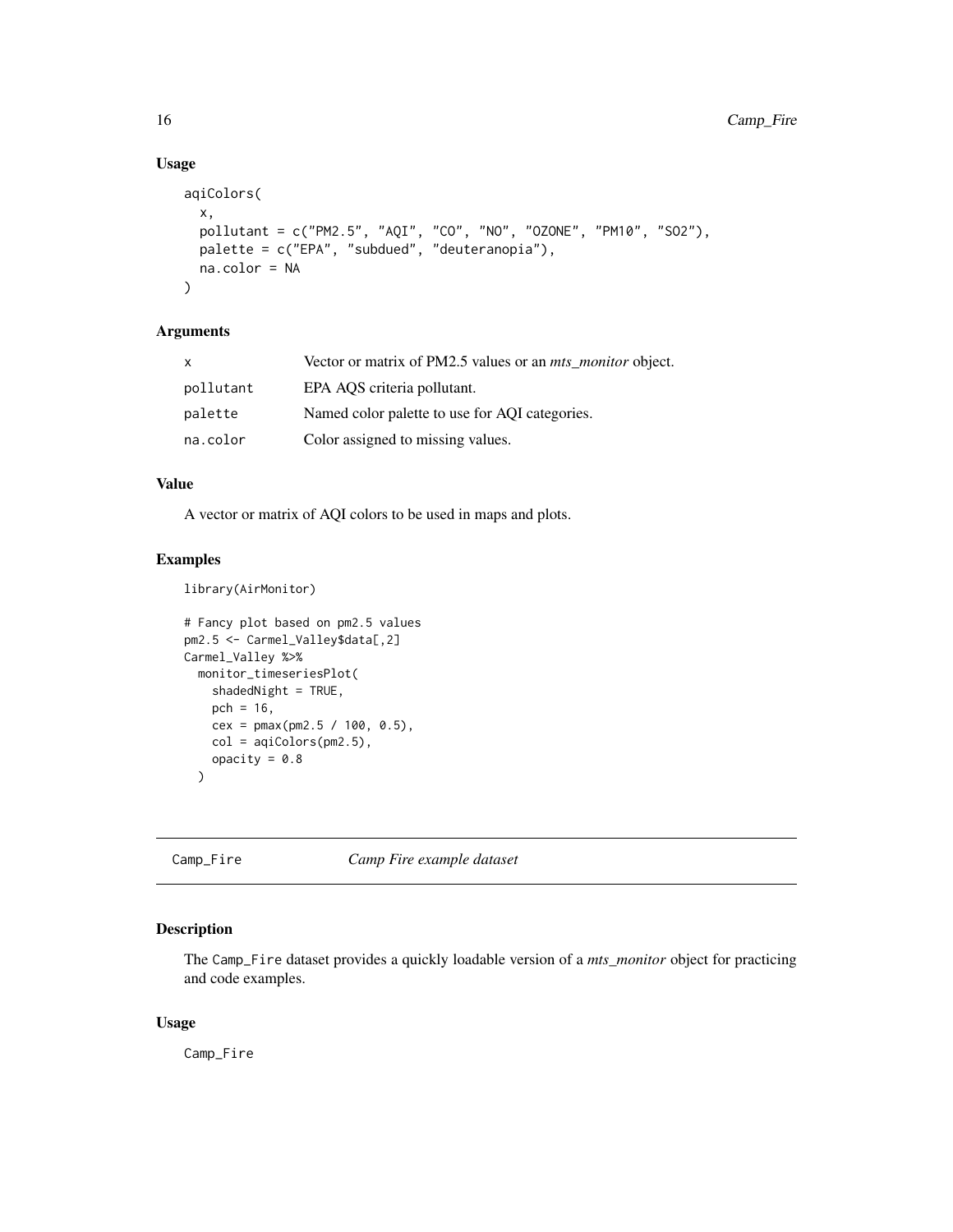<span id="page-16-0"></span>Carmel\_Valley 17

# Format

A *mts\_monitor* object with 360 rows and 134 columns of data.

#### Details

The 20189 Camp Fire was the deadliest and most destructive wildfire in California's history, and the most expensive natural disaster in the world in 2018 in terms of insured losses. The fire caused at least 85 civilian fatalities and injured 12 civilians and five firefighters. It covered an area of 153,336 acres and destroyed more than 18,000 structures, most with the first 4 hours. Smoke from the fire resulted in the worst air pollution ever for the San Francisco Bay Area and Sacramento Valley.

This dataset was was generated on 2022-02-15 by running:

```
library(AirMonitor)
```

```
Camp_Fire <-
 monitor_loadAnnual(2018) %>%
 monitor_filter(stateCode == 'CA') %>%
 monitor_filterDate(
    startdate = 20181108,
    enddate = 20181123,
    timezone = "America/Los_Angeles"
) %>%
monitor_dropEmpty()
save(Camp_Fire, file = "data/Camp_Fire.rda")
```
Carmel\_Valley *Carmel Valley example dataset*

# Description

The Carmel\_Valley dataset provides a quickly loadable version of a *mts\_monitor* object for practicing and code examples.

#### Usage

```
Carmel_Valley
```
#### Format

A *mts\_monitor* object with 576 rows and 2 columns of data.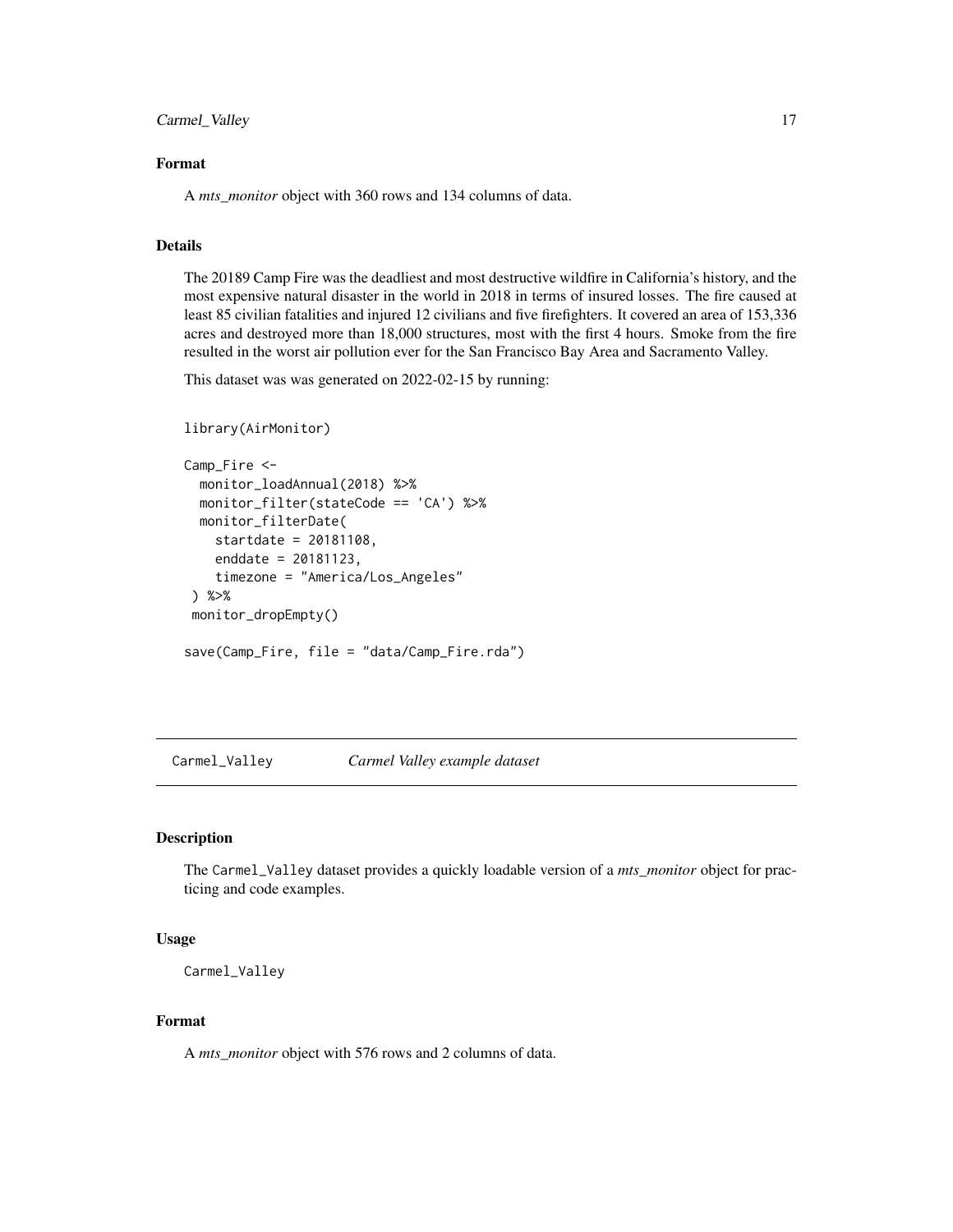# Details

In August of 2016, the Soberanes fire in California burned along the Big Sur coast. At the time, it was the most expensive wildifre in US history. This dataset contains PM2.5 monitoring data for the monitor in Carmel Valley which shows heavy smoke as well as strong diurnal cycles associated with sea breezes. Data are stored as a *mts\_monitor* object and are used in some examples in the package documentation.

This dataset was generated on 2022-03-22 by running:

```
library(AirMonitor)
```

```
Carmel_Valley <-
 airnow_loadAnnual(2016) %>%
 monitor_filterMeta(deviceDeploymentID == "a9572a904a4ed46d_060530002") %>%
 monitor_filterDate(20160722, 20160815)
```

```
save(Carmel_Valley, file = "data/Carmel_Valley.rda")
```
CONUS *CONUS state codes*

# Description

State codes for the 48 contiguous states +DC that make up the CONtinental US.

```
CONUS <- c( "AL", "AZ", "AR", "CA", "CO", "CT", "DE", "FL", "GA", "ID", "IL", "IN", "IA", "KS", "KY", "LA", "ME", "MD'
)
```
#### Usage

CONUS

# Format

A vector with 49 elements

#### Details

CONUS state codes

<span id="page-17-0"></span>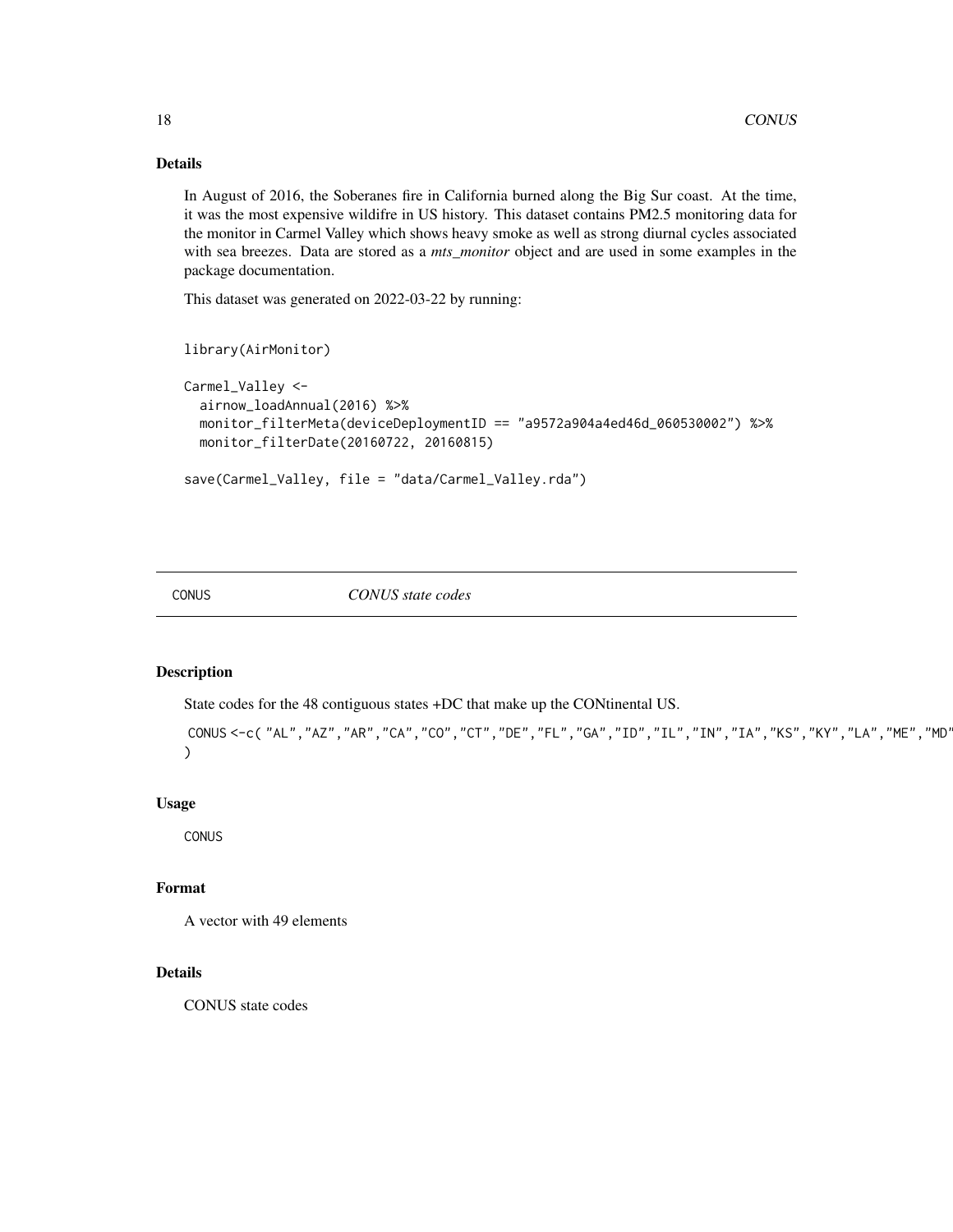<span id="page-18-0"></span>coreMetadataNames *Names of standard metadata columns*

# Description

Vector of names of the required monitor\$meta columns. These represent metadata columns that must exist in every valid *mts\_monitor* object. Any number of additional columns may also be present.

#### Usage

coreMetadataNames

#### Format

A vector of character strings

# Details

coreMetadataNames

# Examples

print(coreMetadataNames, width = 80)

monitor\_aqi *Calculate hourly NowCast-based AQI values*

# Description

Nowcast and AQI algorithms are applied to the data in the monitor object. A modified mts\_monitor object is returned whre values have been replaced with their Air Quality Index equivalents. See [monitor\\_nowcast.](#page-48-1)

# Usage

```
monitor_aqi(
  monitor,
  version = c("pm", "pmAsian", "ozone"),
  includeShortTerm = FALSE
\mathcal{E}
```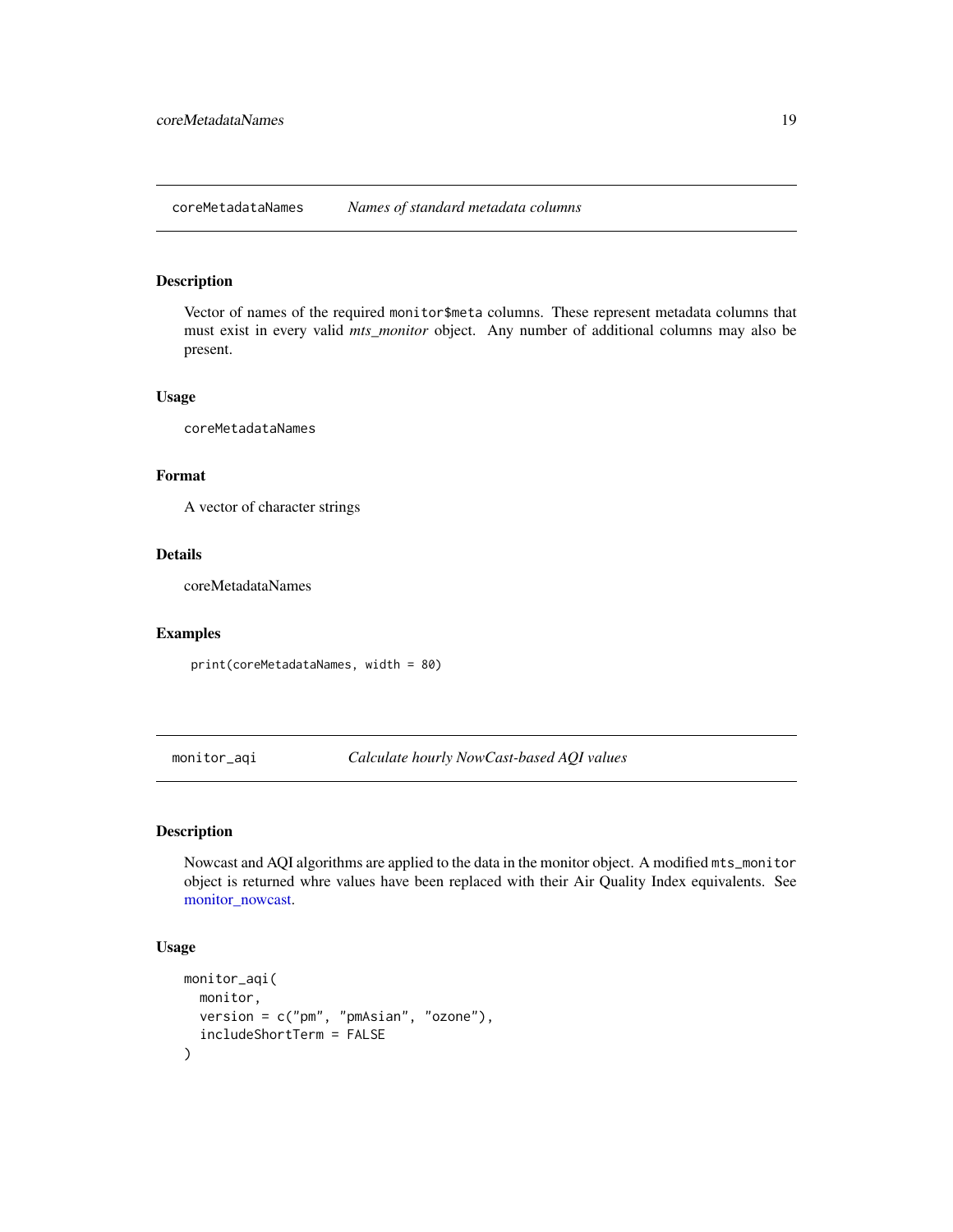# Arguments

| monitor          | <i>mts monitor</i> object.                                                                       |
|------------------|--------------------------------------------------------------------------------------------------|
| version          | Name of the type of nowcast algorithm to be used.                                                |
| includeShortTerm |                                                                                                  |
|                  | Logical specifying whether to alcluate preliminary NowCast values starting with<br>the 2nd hour. |

# Value

A modified mts\_monitor object containing AQI values. (A list with meta and data dataframes.)

# References

```
https://en.wikipedia.org/wiki/Nowcast_(Air_Quality_Index)
https://www.airnow.gov/aqi/aqi-basics/
```
monitor\_bestTimezone *Return the most common timezone*

# Description

Evaluates all timezones in monitor and returns the most common one. In the case of a tie, the alphabetically first one is returned.

#### Usage

monitor\_bestTimezone(monitor = NULL)

#### Arguments

monitor *mts\_monitor* object.

# Value

A valid base::OlsonNames() timezone.

<span id="page-19-0"></span>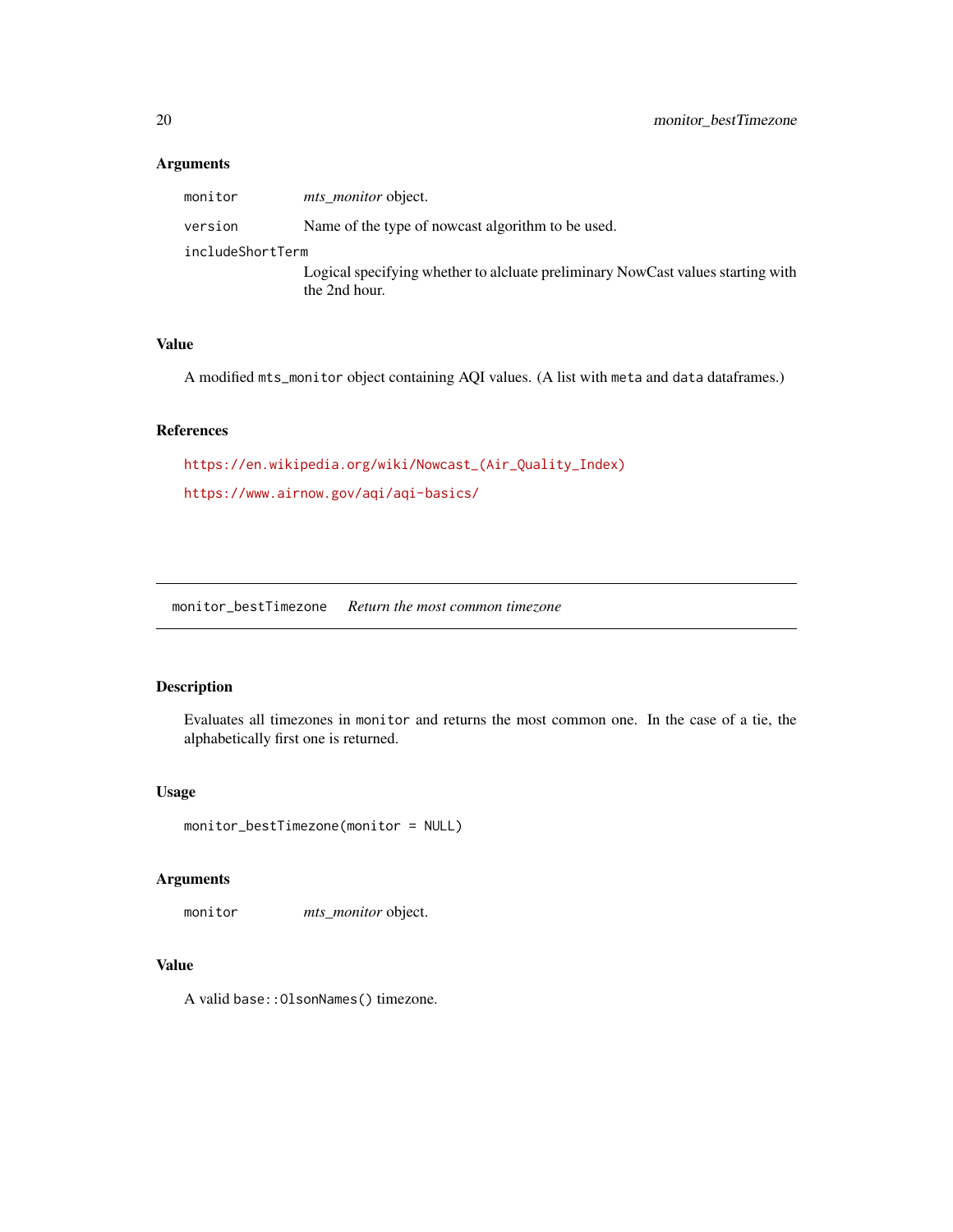<span id="page-20-0"></span>

#### Description

Checks on the validity of an *mts\_monitor* object. If any test fails, this function will stop with a warning message.

#### Usage

```
monitor_check(monitor)
```
#### Arguments

monitor *mts\_monitor* objet.

#### Value

Invisibly returns TRUE if mts\_monitor has the correct structure. Stops with an error message otherwise.

monitor\_collapse *Collapse an* mts\_monitor *object into a single time series*

#### Description

Collapses data from all time series in a mts\_monitor into a single-time series *mts\_monitor* object using the function provided in the FUN argument. The single-time series result will be located at the mean longitude and latitude unless longitude and latitude parameters are specified.

Any columns of monitor\$meta that are constant across all records will be retained in the returned *mts\_monitor* meta dataframe.

The core metadata associated with this location  $(e.g.$  countryCode, stateCode, timezone,...) will be determined from the most common (or average) value found in monitor\$meta. This will be a reasonable assumption for the vast majority of intended use cases where data from multiple instruments in close proximity are averaged together.

#### Usage

```
monitor_collapse(
  monitor,
  longitude = NULL,
  latitude = NULL,
  deviceID = "generatedID",
  FUN = mean,
  na.rm = TRUE,...
)
```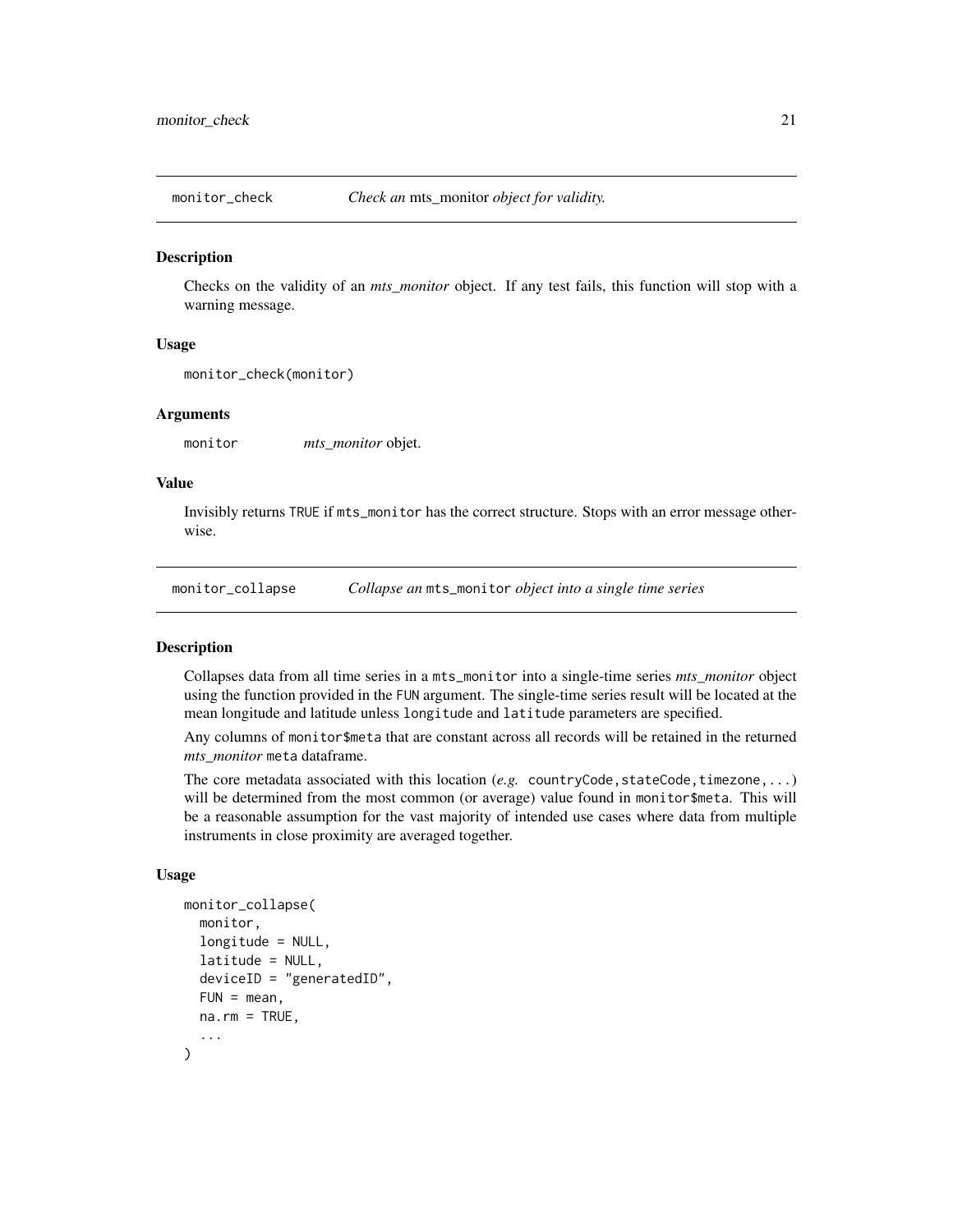#### **Arguments**

| monitor    | mts_monitor object.                                                         |
|------------|-----------------------------------------------------------------------------|
| longitude  | Longitude of the collapsed time series.                                     |
| latitude   | Latitude of the collapsed time series.                                      |
| deviceID   | Device identifier for the collapsed time series.                            |
| <b>FUN</b> | Function used to collapse multiple time series.                             |
| na.rm      | Logical specifying whether NA values should be ignored when FUN is applied. |
| $\ddotsc$  | additional arguments to be passed on to the apply() function.               |

#### Value

A *mts\_monitor* object representing a single time series. (A list with meta and data dataframes.)

# Note

After FUN is applied, values of +/-Inf and NaN are converted to NA. This is a convenience for the common case where FUN = min/max or FUN = mean and some of the time steps have all missing values. See the R documentation for min for an explanation.

# Examples

```
library(AirMonitor)
# Spokane county AQSIDs all begin with "53063"
Spokane <-
  NW_Megafires %>%
  monitor_filter(stringr::str_detect(AQSID, '^53063')) %>%
  monitor_filterDate(20150801, 20150808)
# Get min/max for all monitors
Spokane_min <- monitor_collapse(Spokane, deviceID = 'Spokane_min', FUN = min)
Spokane_max <- monitor_collapse(Spokane, deviceID = 'Spokane_max', FUN = max)
# Create plot
monitor_timeseriesPlot(
  Spokane,
  shadedNight = TRUE,
  main = "Spokane Range of PM2.5 Values"
\mathcal{L}# Add min/max lines
monitor_timeseriesPlot(Spokane_max, col = 'red', type = 's', add = TRUE)
monitor_timeseriesPlot(Spokane_min, col = 'blue', type = 's', add = TRUE)
```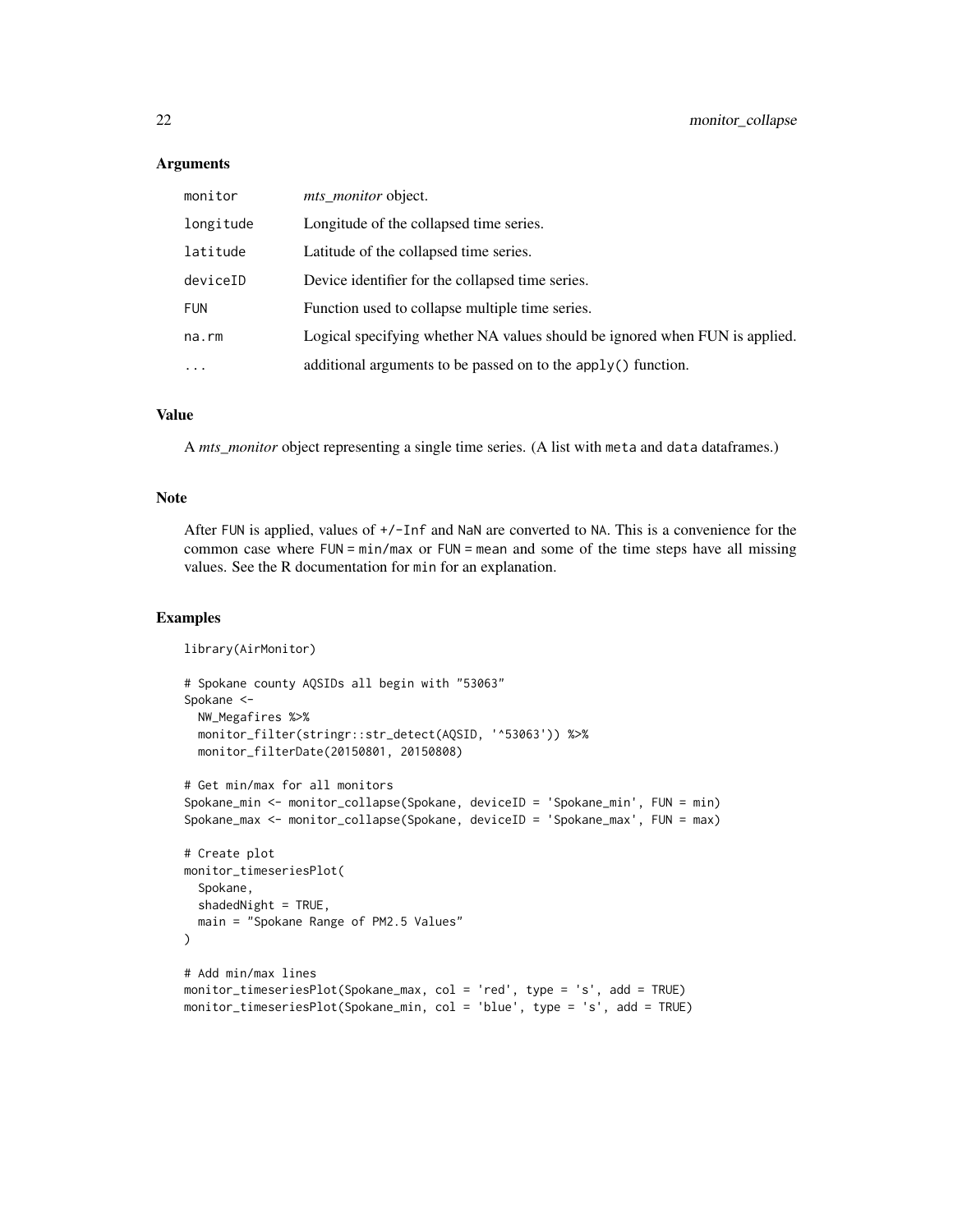#### <span id="page-22-0"></span>Description

Create a combined *mts\_monitor* from any number of *mts\_monitor* objects or from a list of *mts\_monitor* objects. The resulting *mts\_monitor* object with contain all deviceDeploymentIDs found in any incoming *mts\_monitor* and will have a regular time axis covering the the entire range of incoming data.

If incoming time ranges are tempporally non-contiguous, the resulting *mts\_monitor* will have gaps filled with NA values.

An error is generated if the incoming *mts\_monitor* objects have non-identical metadata for the same deviceDeploymentID unless replaceMeta = TRUE.

# Usage

```
monitor_combine(..., replaceMeta = FALSE)
```
# Arguments

| $\cdot$ $\cdot$ $\cdot$ | Any number of valid emphits monitor objects or a list of objects.           |
|-------------------------|-----------------------------------------------------------------------------|
| replaceMeta             | Logical specifying whether to allow replacement of metadata associated with |
|                         | deviceDeploymentIDs.                                                        |

#### Value

A combined mts\_monitor object. (A list with meta and data dataframes.)

#### Note

Data are combined with a "latest is best" sensibility where any data overlaps exist. Incoming *mts\_monitor* objects are ordered based on the time stamp of their last record. Any data records found in a "later" *mts\_monitor* will overwrite data associated with an "earlier" *mts\_monitor*.

#### Examples

```
library(AirMonitor)
```

```
# Washington State University
Pullman <-
 NW_Megafires %>%
 monitor_select("089a067f92712ad1_530750003") %>%
 monitor_filterDatetime(2015080118, 2015080203)
# University of Idaho
Moscow <-
 NW_Megafires %>%
 monitor_select("d121a99bc6c2ac7f_160570005") %>%
```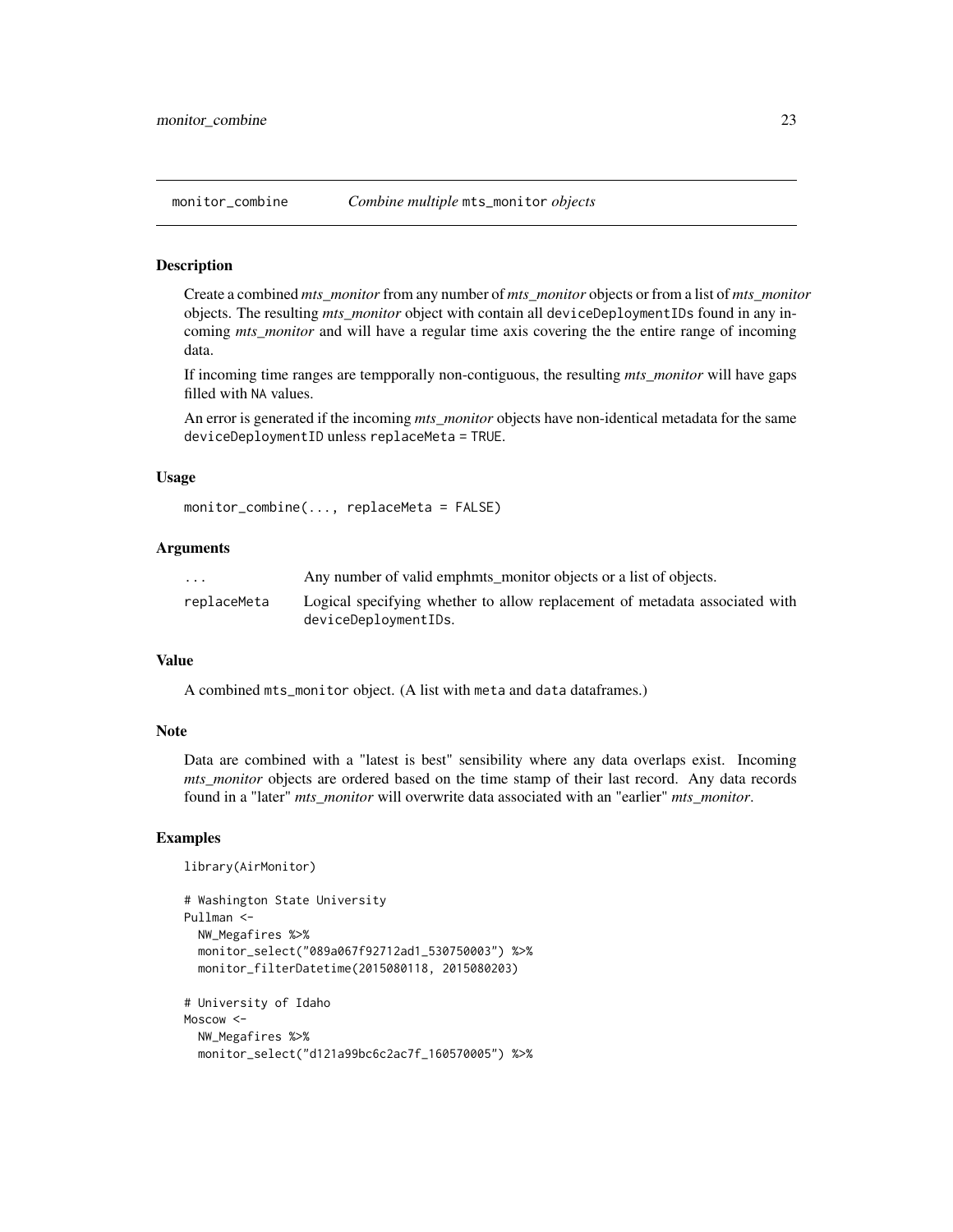```
monitor_filterDatetime(2015080200, 2015080206)
```

```
monitor_combine(Pullman, Moscow) %>%
  monitor_getData()
```
monitor\_dailyBarplot *Create daily barplot*

# Description

Creates a daily barplot of data from a *mts\_monitor* object.

Reasonable defaults are chosen for annotations and plot characteristics. Users can override any defaults by passing in parameters accepted by graphics::barplot.

# Usage

```
monitor_dailyBarplot(
 monitor = NULL,
 id = NULL,add = FALSE,addAQI = FALSE,palette = c("EPA", "subdued", "deuteranopia"),
 opacity = NULL,
  ...,
 minHours = 18,
 dayBoundary = c("clock", "LST")
)
```
# Arguments

| monitor     | <i>mts monitor</i> object.                                                                                                                                     |  |
|-------------|----------------------------------------------------------------------------------------------------------------------------------------------------------------|--|
| id          | deviceDeploymentID for a single time series found in monitor. (Optional if<br>monitor contains only a single time series.)                                     |  |
| add         | Logical specifying whether to add to the current plot.                                                                                                         |  |
| addA0I      | Logical specifying whether to add visual AQI decorations.                                                                                                      |  |
| palette     | Named color palette to use when adding AQI decorations.                                                                                                        |  |
| opacity     | Opacity to use for bars.                                                                                                                                       |  |
| $\ddots$    | Additional arguments to be passed to graphics::barplot().                                                                                                      |  |
| minHours    | Minimum number of valid hourly records per day required to calculate statistics.<br>Days with fewer valid records will be assigned NA.                         |  |
| dayBoundary | Treatment of daylight savings time: "clock" uses daylight savings time as de-<br>fined in the local timezone, "LST" uses "local standard time" all year round. |  |

<span id="page-23-0"></span>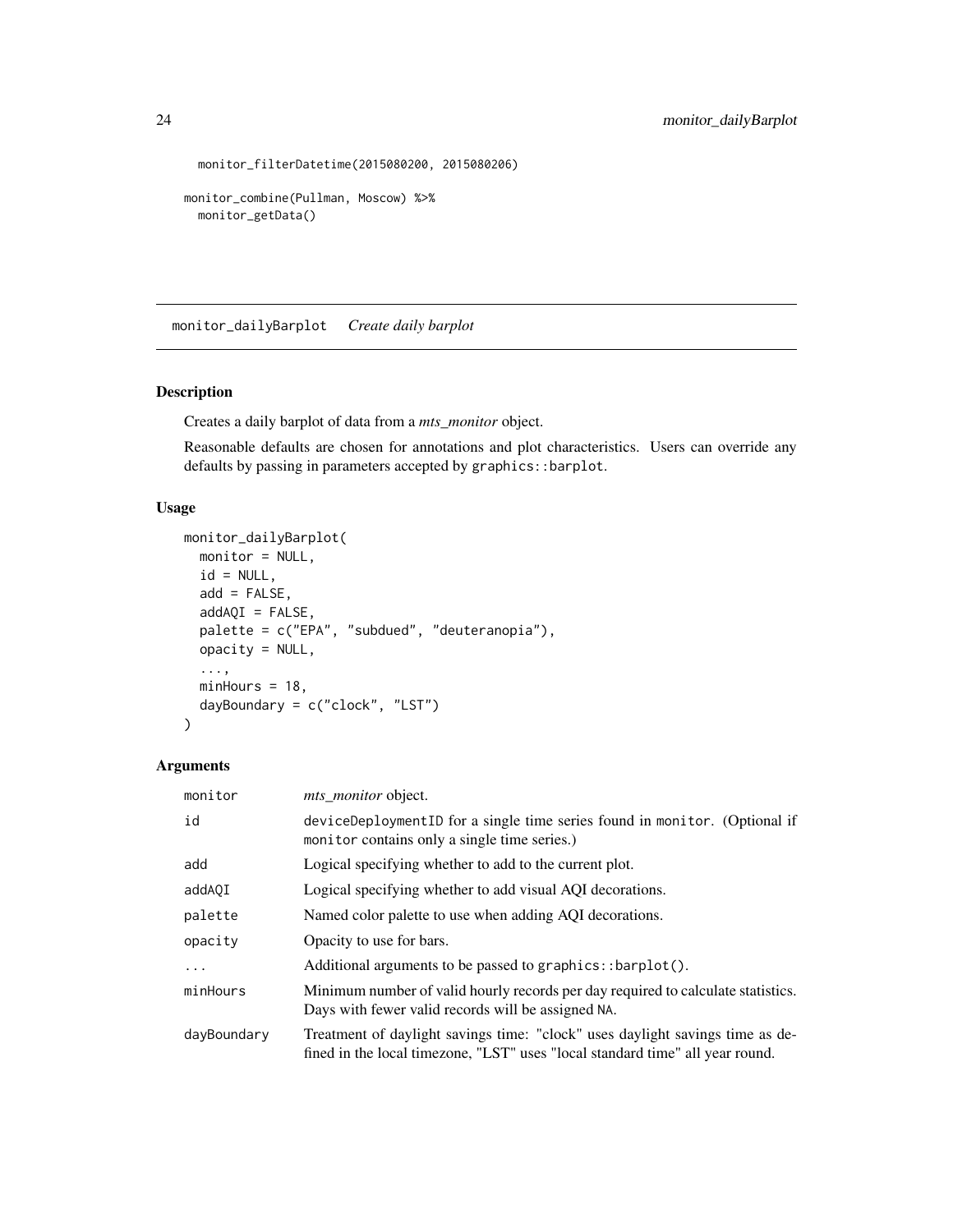# <span id="page-24-0"></span>Value

No return value. This function is called to draw an air quality daily average plot on the active graphics device.

#### Note

The underlying axis for this plot is not a time axis so you cannot use this function to "add" bars on top of a monitor\_timeseriesPlot(). See the **AirMonitorPlots** package for more flexibility in plotting.

#### Examples

```
library(AirMonitor)
```

```
Carmel_Valley %>%
 monitor_dailyBarplot()
```
monitor\_dailyStatistic

*Create daily statistics for each monitor in an* mts\_monitor *object*

# Description

Daily statstics are calculated for each time series in monitor\$data using FUN and any arguments passed in ....

Because the returned *mts\_monitor* object is defined on a daily axis in a specific time zone, it is important that the incoming monitor contain timeseries associated with a single time zone.

# Usage

```
monitor_dailyStatistic(
 monitor = NULL,
 FUN = mean,
 na.rm = TRUE,...,
 minHours = 18,
  dayBoundary = c("clock", "LST")
\lambda
```
# Arguments

| monitor   | <i>mts monitor</i> object.                                                      |
|-----------|---------------------------------------------------------------------------------|
| FUN       | Function used to create daily statistics.                                       |
| na.rm     | Value passed on to FUN. If FUN does not use na. rm, this should be set to NULL. |
| $\ddotsc$ | Additional arguments to be passed to FUN.                                       |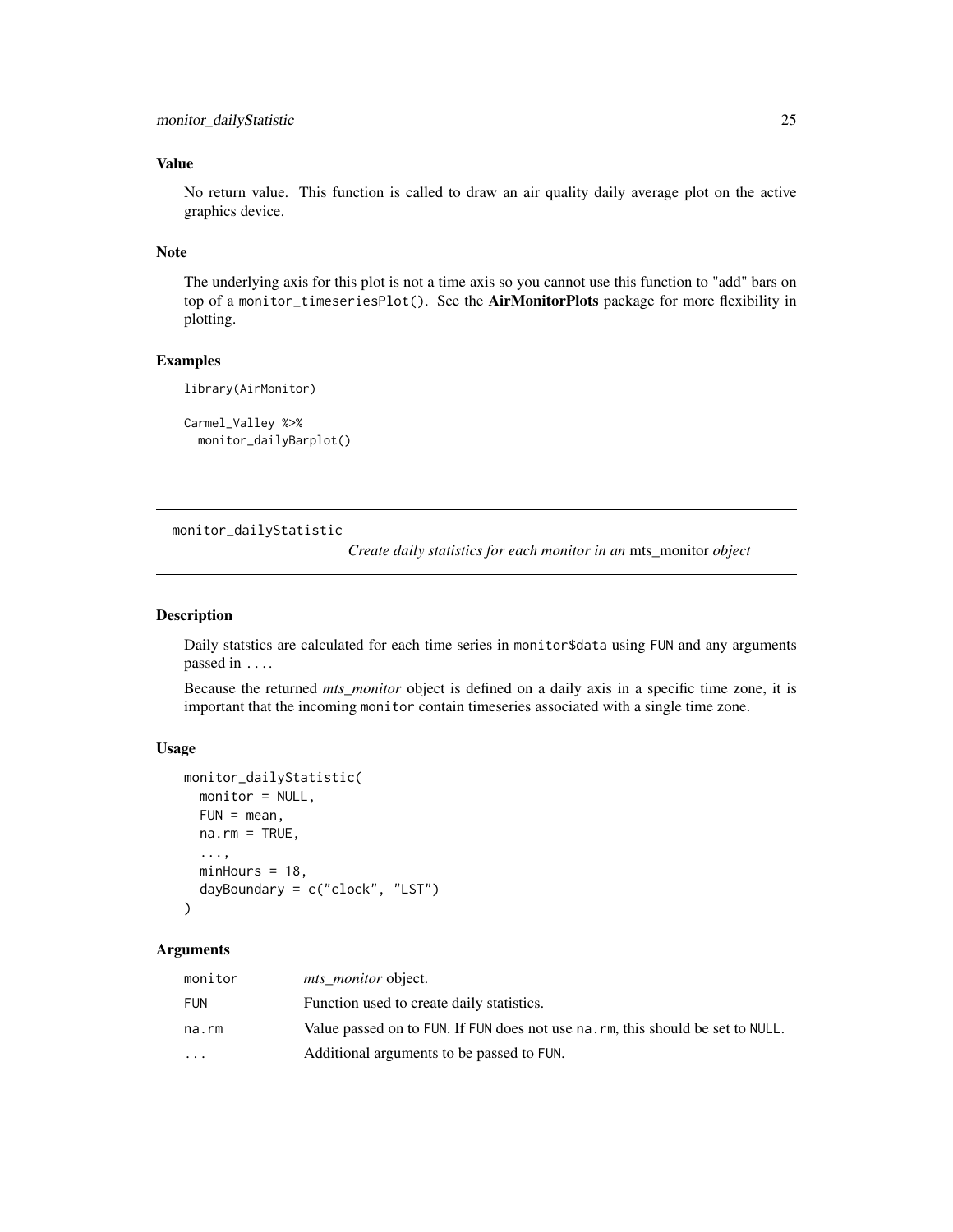<span id="page-25-0"></span>

| minHours    | Minimum number of valid hourly records per day required to calculate statistics.<br>Days with fewer valid records will be assigned NA.                         |
|-------------|----------------------------------------------------------------------------------------------------------------------------------------------------------------|
| davBoundary | Treatment of daylight savings time: "clock" uses daylight savings time as de-<br>fined in the local timezone, "LST" uses "local standard time" all year round. |

# Value

A *mts\_monitor* object containing daily statistical summaries. (A list with meta and data dataframes.)

# Note

When dayBoundary = "clock", the returned monitor \$data\$datetime time axis will be defined in the local timezone (not "UTC") with days defined by midnight as it appears on a clock in that timezone. The transition from DST to standard time will result in a 23 hour day and standard to DST in a 25 hour day.

When dayBoundary = "LST", the returned monitor\$data\$datetime time axis will be defined in "UTC" with times as they *appear* in standard time in the local timezone. These days will be one hour off from clock time during DST but every day will consist of 24 hours.

# Examples

```
library(AirMonitor)
Carmel_Valley %>%
 monitor_dailyStatistic(max) %>%
 monitor_getData()
Carmel_Valley %>%
```
monitor\_dailyStatistic(min) %>% monitor\_getData()

monitor\_dailyThreshold

*Daily counts of values at or above a threshold*

#### Description

Calculates the number of hours per day each time series in monitor was at or above a given threshold.

Because the returned *mts\_monitor* object is defined on a daily axis in a specific time zone, it is important that the incoming monitor contain only timeseries within a single time zone.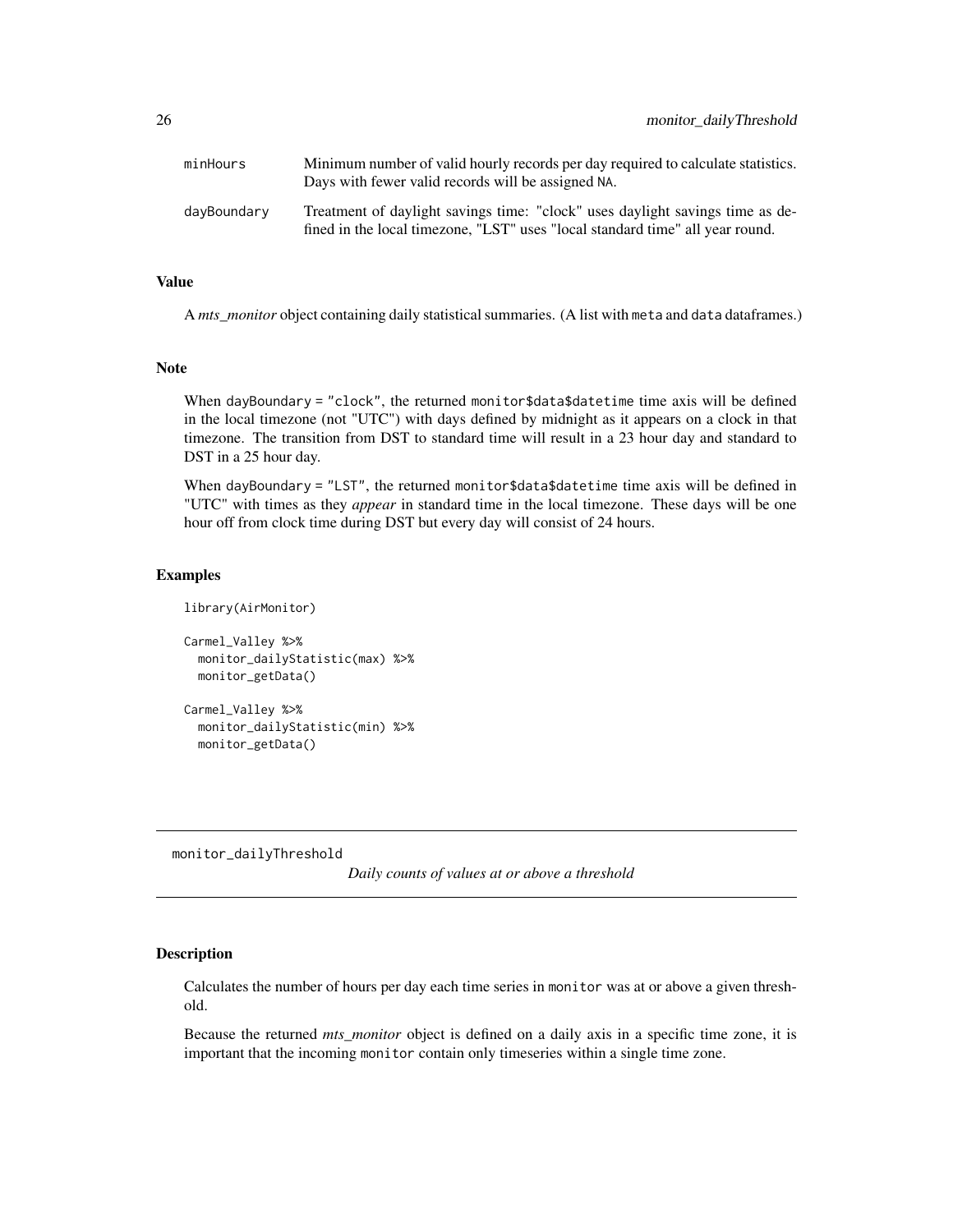#### Usage

```
monitor_dailyThreshold(
  monitor = NULL,
  threshold = NULL,na.rm = TRUE,minHours = 18,
  dayBoundary = c("clock", "LST")
)
```
#### Arguments

| monitor     | <i>mts monitor</i> object.                                                                                                                                     |
|-------------|----------------------------------------------------------------------------------------------------------------------------------------------------------------|
| threshold   | AQI level name (e.g. "unhealthy") or numerical threshold at and above which<br>a measurement is counted.                                                       |
| na.rm       | Logical value indicating whether NA values should be ignored.                                                                                                  |
| minHours    | Minimum number of valid hourly records per day required to calculate statistics.<br>Days with fewer valid records will be assigned NA.                         |
| dayBoundary | Treatment of daylight savings time: "clock" uses daylight savings time as de-<br>fined in the local timezone, "LST" uses "local standard time" all year round. |

#### Value

A *mts\_monitor* object containing daily counts of hours at or above a threshold value. (A list with meta and data dataframes.)

#### Note

When dayBoundary = "clock", the returned monitor\$data\$datetime time axis will be defined in the local timezone (not "UTC") with days defined by midnight as it appears on a clock in that timezone. The transition from DST to standard time will result in a 23 hour day and standard to DST in a 25 hour day.

When dayBoundary = "LST", the returned monitor\$data\$datetime time axis will be defined in "UTC" with times as they *appear* in standard time in the local timezone. These days will be one hour off from clock time during DST but every day will consist of 24 hours.

#### Examples

```
library(AirMonitor)
Carmel_Valley %>%
 monitor_dailyThreshold("Moderate") %>%
 monitor_getData()
Carmel_Valley %>%
 monitor_dailyThreshold("Unhealthy") %>%
```
monitor\_getData()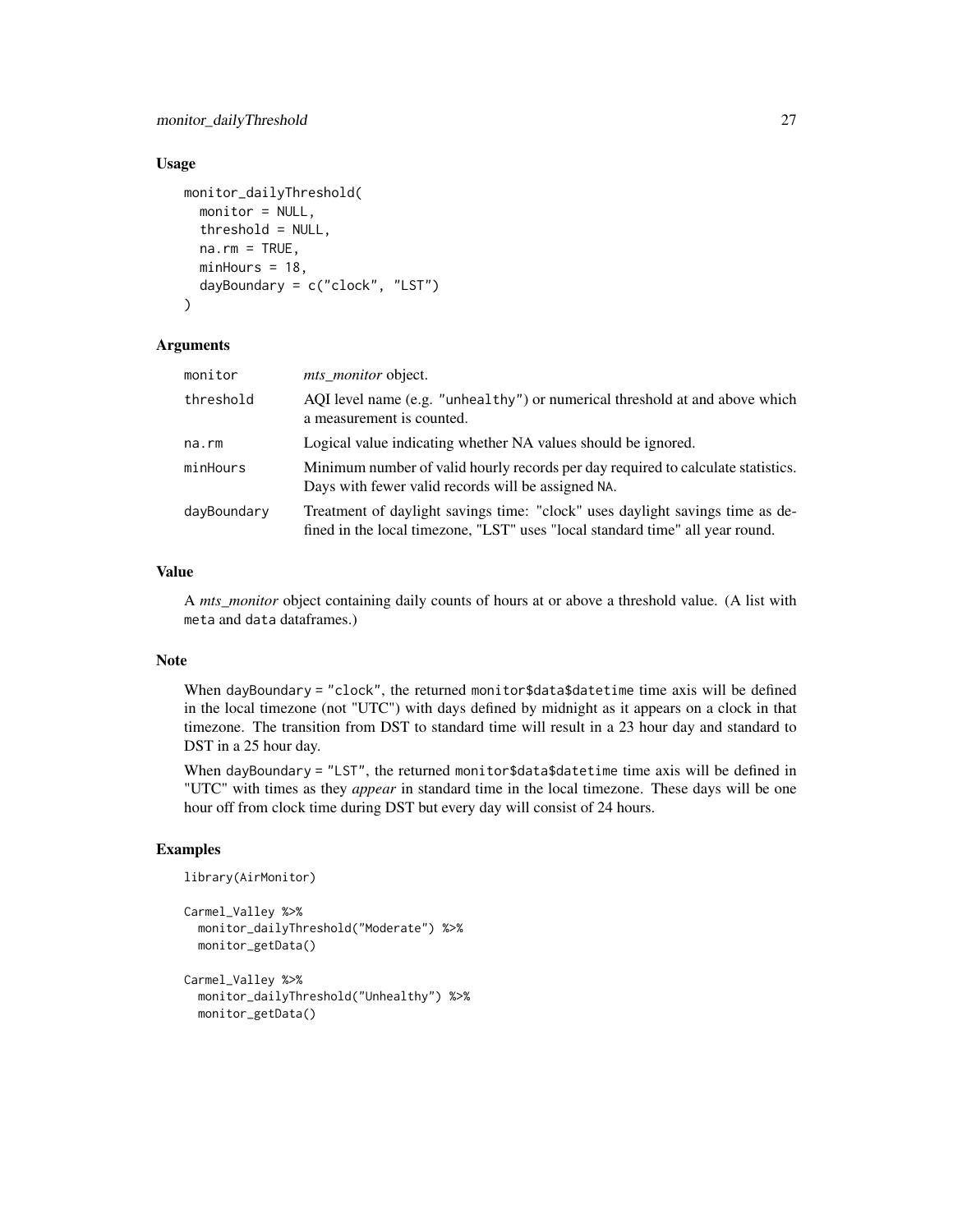<span id="page-27-0"></span>

#### Description

Two successive steps are used to guarantee that the datetime axis contains no repeated values:

- 1. remove any duplicate records
- 2. guarantee that rows are in datetime order

#### Usage

```
monitor_distinct(monitor)
```
# Arguments

monitor *mts\_monitor* object

# Value

A *mts\_monitor* object with no duplicated data records. (A list with meta and data dataframes.)

#### Note

This function is primarily for package-internal use.

monitor\_dropEmpty *Drop device deployments with all missing data*

#### Description

The incoming *mts\_monitor* object is subset to retain only time series with valid data.

# Usage

```
monitor_dropEmpty(monitor)
```
# Arguments

monitor *mts\_monitor* object. (A list with meta and data dataframes.)

# Value

A subset of the incoming mts\_monitor. (A list with meta and data dataframes.)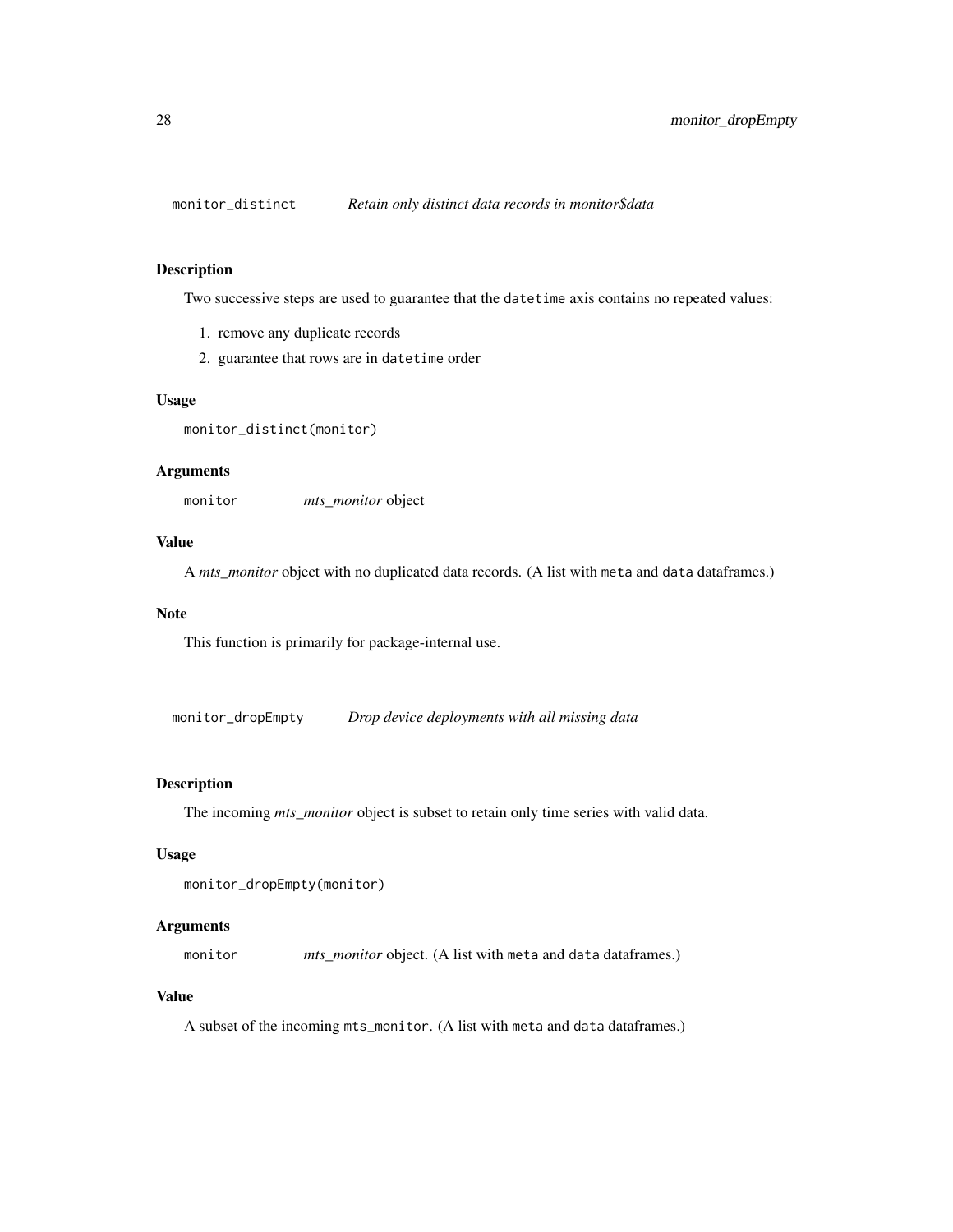<span id="page-28-0"></span>

# Description

This function creates interactive graphs that will be displayed in RStudio's 'Viewer' tab.

# Usage

```
monitor_dygraph(
  monitor,
  title = "title",
  ylab = "PM2.5 Concentration",
  rollPeriod = 1,
  showLegend = TRUE
\mathcal{L}
```
# Arguments

| monitor    | mts_monitor object.                      |
|------------|------------------------------------------|
| title      | Title text.                              |
| vlab       | Title for the y axis                     |
| rollPeriod | Rolling mean to be applied to the data.  |
| showLegend | Logical to toggle display of the legend. |

#### Value

Initiates the interactive dygraph plot in RStudio's 'Viewer' tab.

# Examples

```
## Not run:
library(AirMonitor)
# Multiple monitors
Camp_Fire %>%
  monitor_filter(countyName == "Alameda") %>%
  monitor_dygraph()
## End(Not run)
```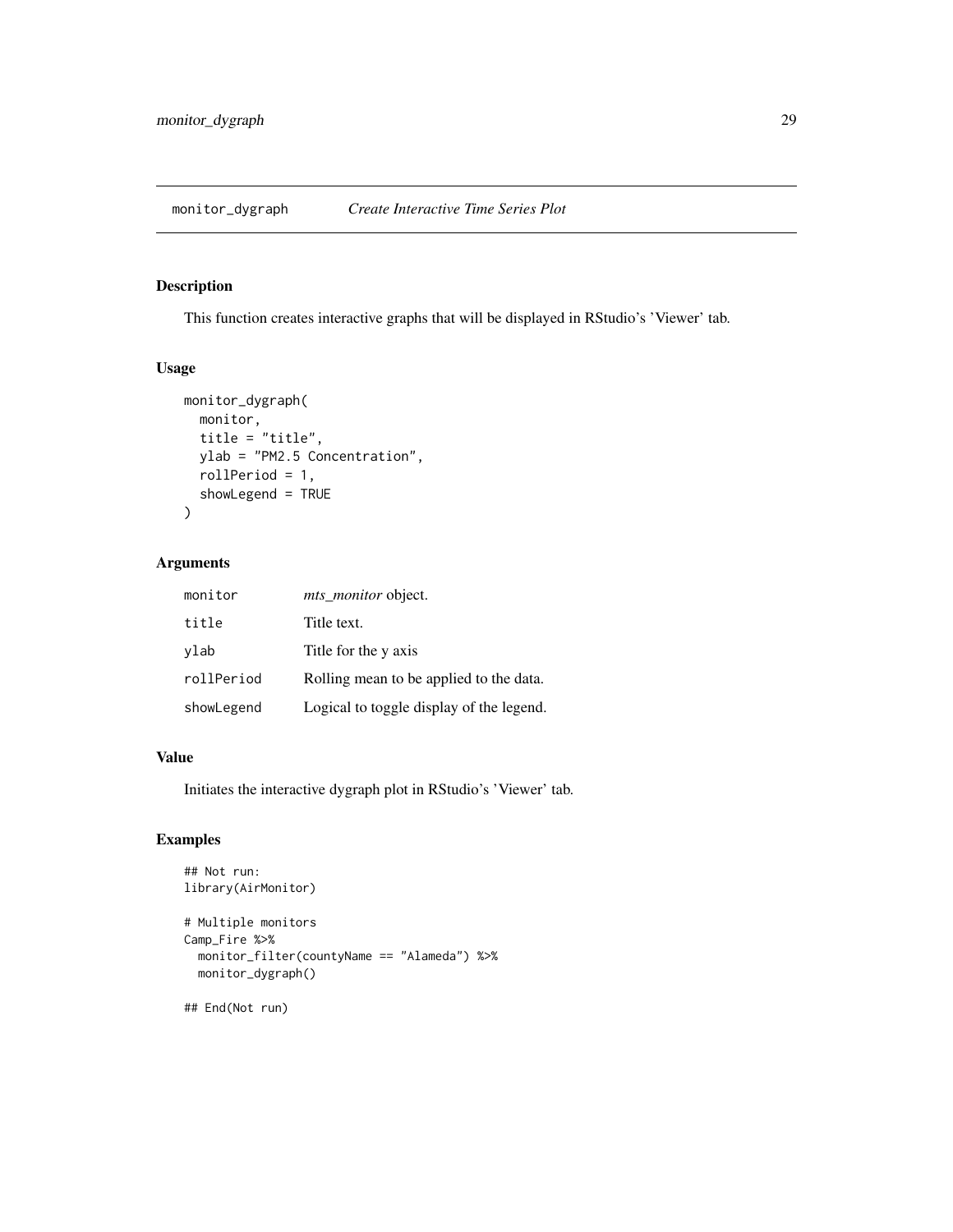```
monitor_filterByDistance
```
*Filter by distance from a target location*

# Description

Filters the monitor argument to include only those time series located within a certain radius of a target location. If no time series fall within the specified radius, an empty *mts\_monitor* object will be returned.

When count is used, a *mts\_monitor* object is created containing **up to** count time series, ordered by increasing distance from the target location. Note that the number of monitors returned may be less than the specified count value if fewer than count time series are found within the target area.

# Usage

```
monitor_filterByDistance(
  monitor,
  longitude = NULL,
  latitude = NULL,
  radius = 50,
  count = NULL,addToMeta = FALSE
)
```
# Arguments

| monitor   | <i>mts monitor</i> object.                                                           |
|-----------|--------------------------------------------------------------------------------------|
| longitude | Target longitude.                                                                    |
| latitude  | Target.                                                                              |
| radius    | Distance (m) of radius defining a target area.                                       |
| count     | Number of time series to return.                                                     |
| addToMeta | Logical specifying whether to add distance From Target as a field in monitor \$meta. |

#### Value

A *mts\_monitor* object with monitors near a location.

# Note

The returned *mts\_monitor* will have an extra distance. (A list with meta and data dataframes.)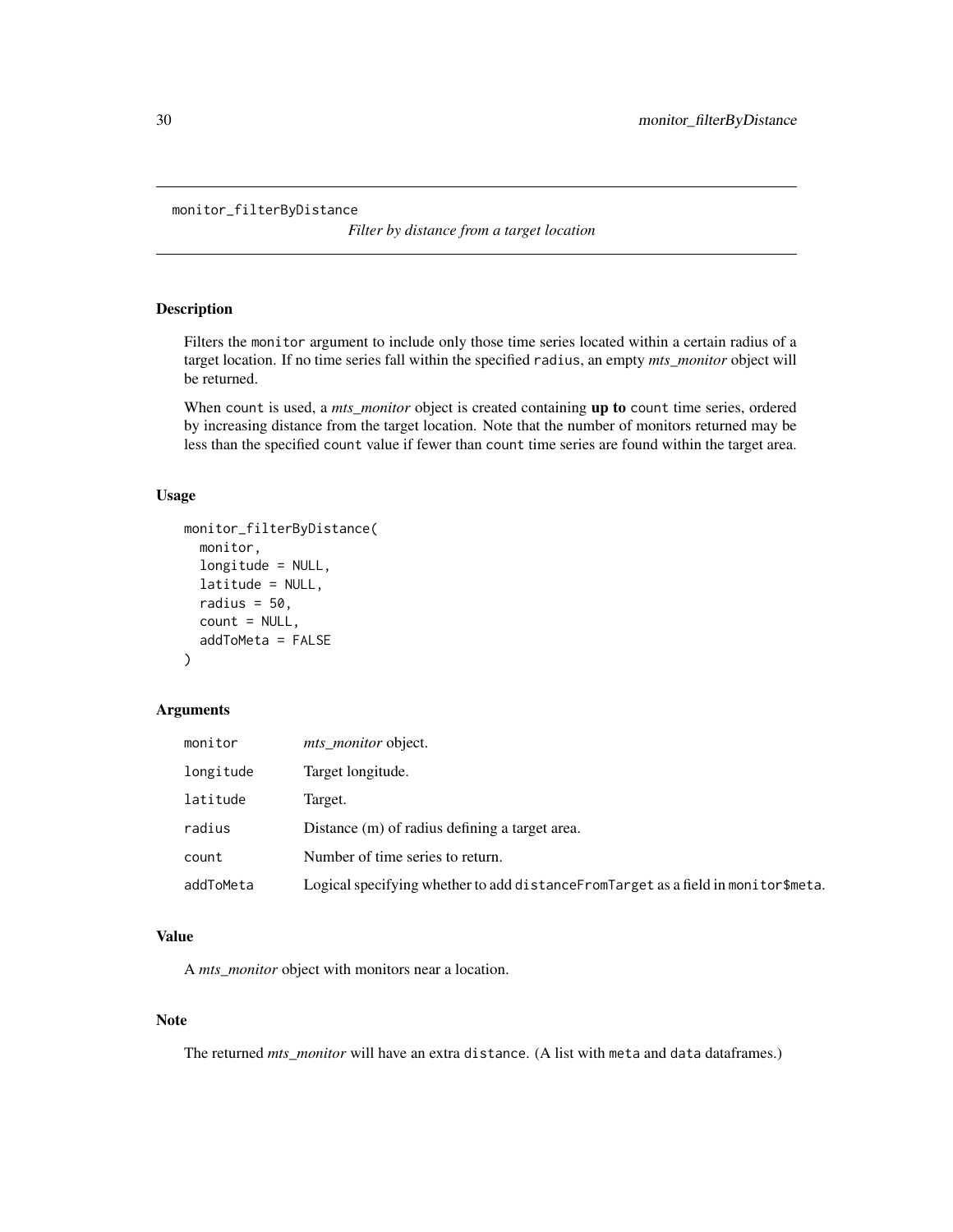# <span id="page-30-0"></span>monitor\_filterDate 31

#### Examples

library(AirMonitor)

```
# Walla Walla
longitude <- -118.330278
latitude <- 46.065
Walla_Walla_monitors <-
  NW_Megafires %>%
  monitor_filterByDistance(
   longitude = -118.330,
   lattice = 46.065,
   radius = 50000, # 50 km
   addToMeta = TRUE
  \lambdaWalla_Walla_monitors %>%
  monitor_getMeta() %>%
  dplyr::select(c("locationName", "distanceFromTarget"))
```
<span id="page-30-1"></span>monitor\_filterDate *Date filtering for* mts\_monitor *objects*

# Description

Subsets a *mts\_monitor* object by date. This function always filters to day-boundaries. For sub-day filtering, use monitor\_filterDatetime().

Dates can be anything that is understood by MazamaCoreUtils::parseDatetime() including either of the following recommended formats:

- "YYYYmmdd"
- "YYYY-mm-dd"

Timezone determination precedence assumes that if you are passing in POSIXct values then you know what you are doing.

- 1. get timezone from startdate if it is POSIXct
- 2. use passed in timezone
- 3. get timezone from mts\_monitor

#### Usage

```
monitor_filterDate(
 monitor = NULL,
  startdate = NULL,
  enddate = NULL,
```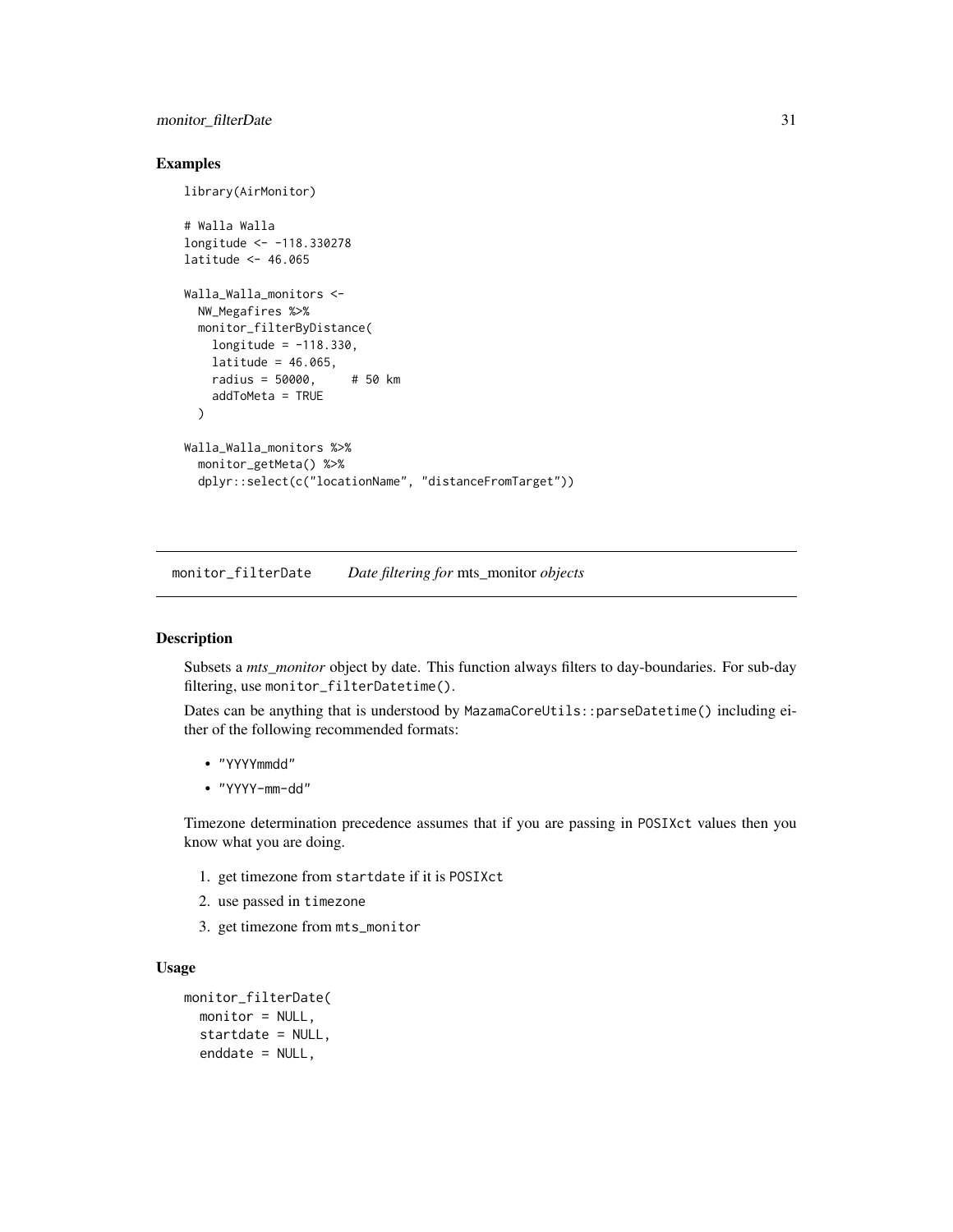```
timezone = NULL,
  unit = "sec",ceilingStart = FALSE,
  ceilingEnd = FALSE
\lambda
```
#### Arguments

| monitor      | mts monitor object.                                                               |
|--------------|-----------------------------------------------------------------------------------|
| startdate    | Desired start date time (ISO 8601).                                               |
| enddate      | Desired end date time (ISO 8601).                                                 |
| timezone     | Olson timezone used to interpret dates.                                           |
| unit         | Units used to determine time at end-of-day.                                       |
| ceilingStart | Logical instruction to apply ceiling_date to the startdate rather than floor_date |
| ceilingEnd   | Logical instruction to apply ceiling_date to the enddate rather than floor_date   |

# Value

A subset of the given *mts\_monitor* object. (A list with meta and data dataframes.)

# Note

The returned data will run from the beginning of startdate until the beginning of enddate – *i.e.* no values associated with enddate will be returned. The exception being when enddate is less than 24 hours after startdate. In that case, a single day is returned.

# See Also

[monitor\\_filterDatetime](#page-32-1) [monitor\\_filterMeta](#page-33-1)

# Examples

library(AirMonitor)

```
Camp_Fire %>%
 monitor_timeRange()
```

```
# Day boundaries returned in "UTC"
Camp_Fire %>%
 monitor_filterDate(
   "2018-11-15",
   "2018-11-22",
   timezone = "America/Los_Angeles"
 ) %>%
 monitor_timeRange()
```

```
# Day boundaries returned in "America/Los_Angeles"
Camp_Fire %>%
```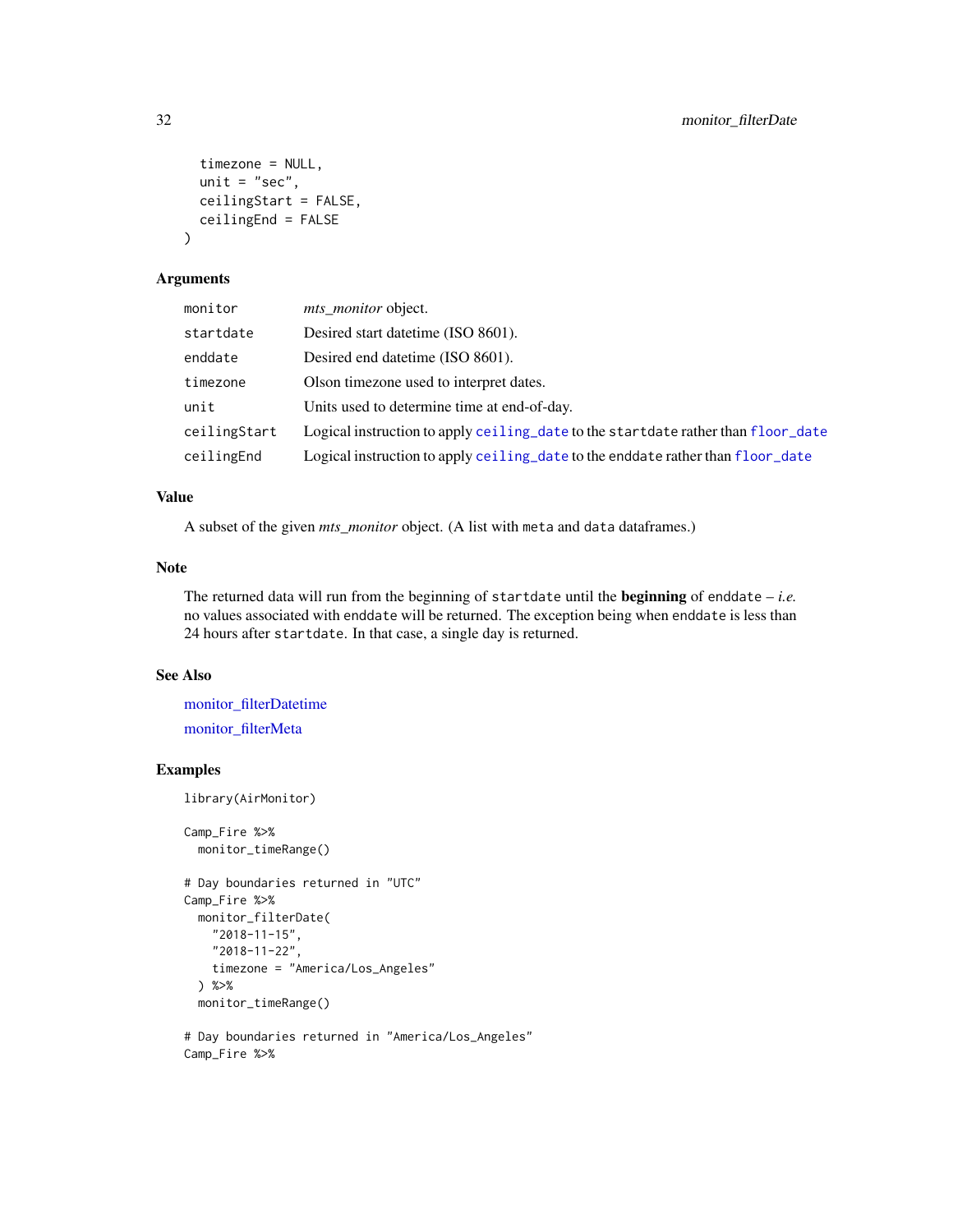# <span id="page-32-0"></span>monitor\_filterDatetime 33

```
monitor_filterDatetime(
  "20181115",
  "20181122",
 timezone = "America/Los_Angeles"
) %>%
monitor_timeRange(
 timezone = "America/Los_Angeles"
)
```
<span id="page-32-1"></span>monitor\_filterDatetime

*Datetime filtering for* mts\_monitor *objects*

#### Description

Subsets a *mts\_monitor* object by datetime. This function allows for sub-day filtering as opposed to monitor\_filterDate() which always filters to day-boundaries.

Datetimes can be anything that is understood by MazamaCoreUtils::parseDatetime(). For non-POSIXct values, the recommended format is "YYYY-mm-dd HH:MM:SS".

Timezone determination precedence assumes that if you are passing in POSIXct values then you know what you are doing.

- 1. get timezone from startdate if it is POSIXct
- 2. use passed in timezone
- 3. get timezone from mts\_monitor

# Usage

```
monitor_filterDatetime(
  monitor = NULL,startdate = NULL,
  enddate = NULL,
  timezone = NULL,
  unit = "sec",ceilingStart = FALSE,
  ceilingEnd = FALSE
)
```
# Arguments

| monitor   | <i>mts_monitor</i> object.                              |
|-----------|---------------------------------------------------------|
| startdate | Desired start date time (ISO 8601).                     |
| enddate   | Desired end date time (ISO 8601).                       |
| timezone  | Olson timezone used to interpret startdate and enddate. |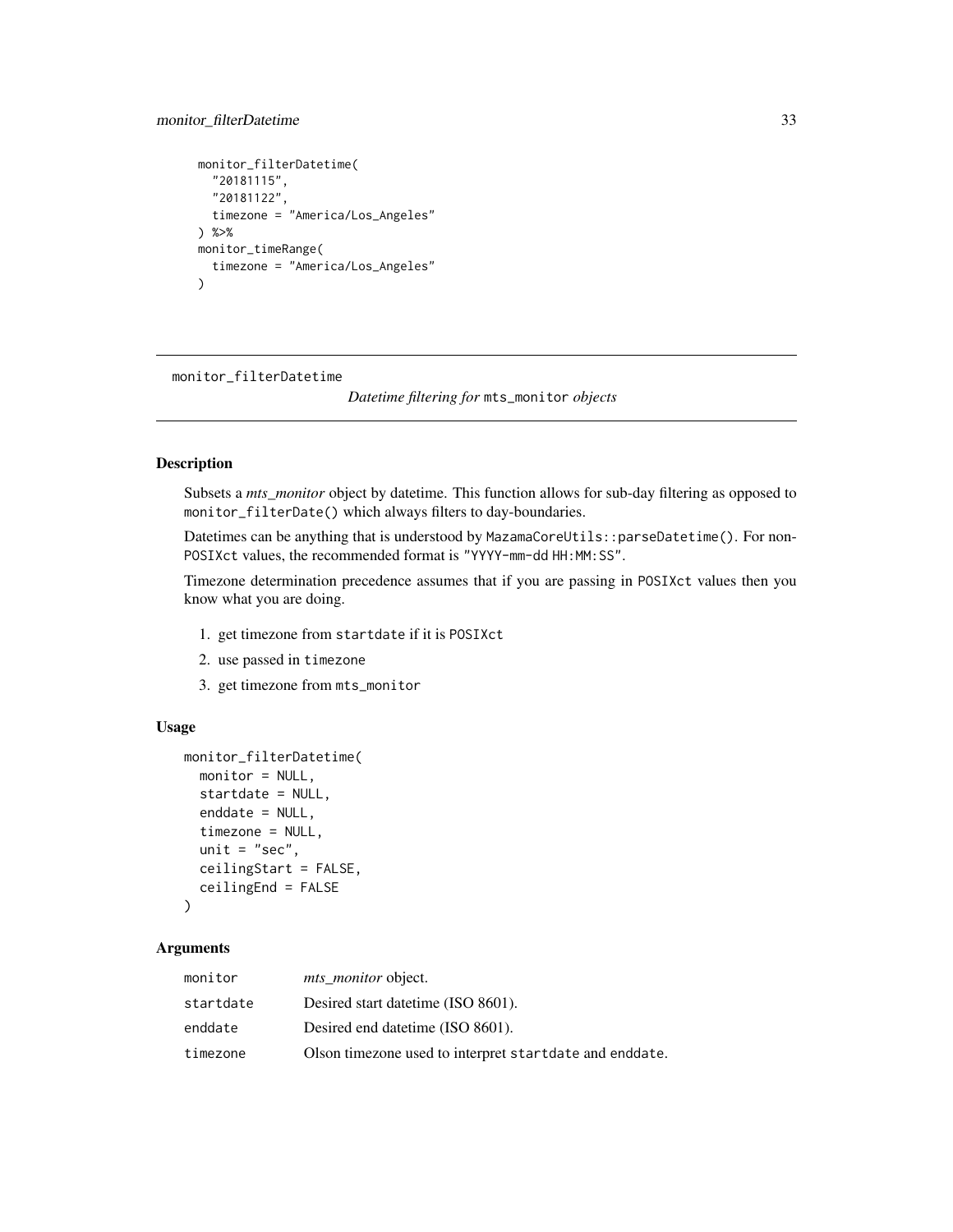<span id="page-33-0"></span>

| unit         | Units used to determine time at end-of-day.                                               |
|--------------|-------------------------------------------------------------------------------------------|
| ceilingStart | Logical specifying application of ceiling date to the startdate rather than<br>floor date |
| ceilingEnd   | Logical specifying application of ceiling date to the enddate rather than<br>floor date   |

# Value

A subset of the given *mts\_monitor* object. (A list with meta and data dataframes.)

#### See Also

[monitor\\_filterDate](#page-30-1) [monitor\\_filterMeta](#page-33-1)

# Examples

library(AirMonitor)

Camp\_Fire %>% monitor\_timeRange()

```
# Reduced time range returned in "UTC"
Camp_Fire %>%
  monitor_filterDatetime(
   "2018-11-15 02:00:00",
   "2018-11-22 06:00:00",
   timezone = "America/Los_Angeles"
  ) %>%
  monitor_timeRange()
# Reduced time range returned in "America/Los_Angeles"
Camp_Fire %>%
  monitor_filterDatetime(
   "2018111502",
   "2018112206",
   timezone = "America/Los_Angeles"
  ) %>%
  monitor_timeRange(
   timezone = "America/Los_Angeles"
  \lambda
```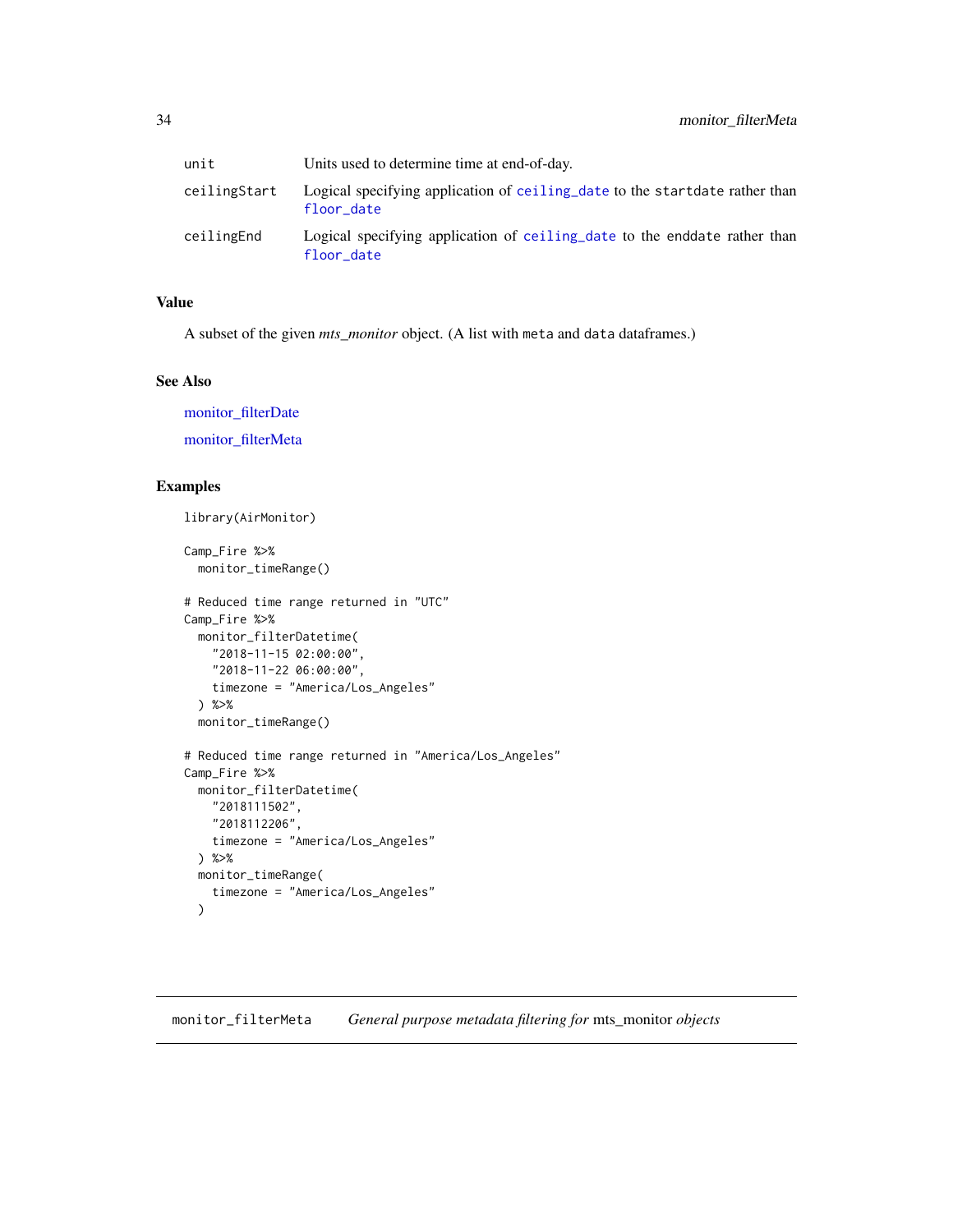# <span id="page-34-0"></span>monitor\_filterMeta 35

#### Description

A generalized metadata filter for *mts\_monitor* objects to choose cases where conditions are true. Multiple conditions are combined with & or separated by a comma. Only rows where the condition evaluates to TRUE are kept. Rows of monitor\$meta where the condition evaluates to NA are dropped. Associated olumns of monitor\$data are also dropped for internal consistency in the returned *mts\_monitor* object.

monitor\_filter() is an alias for monitor\_filterMeta().

#### Usage

```
monitor_filterMeta(monitor, ...)
```

```
monitor_filter(monitor, ...)
```
# Arguments

| monitor  | <i>mts monitor</i> object.                                              |
|----------|-------------------------------------------------------------------------|
| $\cdots$ | Logical predicates defined in terms of the variables in monitor \$meta. |

# Value

A subset of the incoming mts\_monitor. (A list with meta and data dataframes.)

#### Note

Filtering is done on variables in monitor\$meta.

# See Also

[monitor\\_filterDate](#page-30-1) [monitor\\_filterDatetime](#page-32-1)

# Examples

library(AirMonitor)

```
# Filter based on countyName field
Camp_Fire %>%
 monitor_filter(countyName == "Alameda") %>%
 monitor_timeseriesPlot(main = "All Alameda County Monitors")
# Filter combining two fields
Camp_Fire %>%
 monitor_filter(latitude > 39.5, longitude > -121.5) %>%
 monitor_getMeta() %>%
 dplyr::pull(locationName)
# Filter using string matching
Camp_Fire %>%
 monitor_filter(stringr::str_detect(locationName, "^San")) %>%
```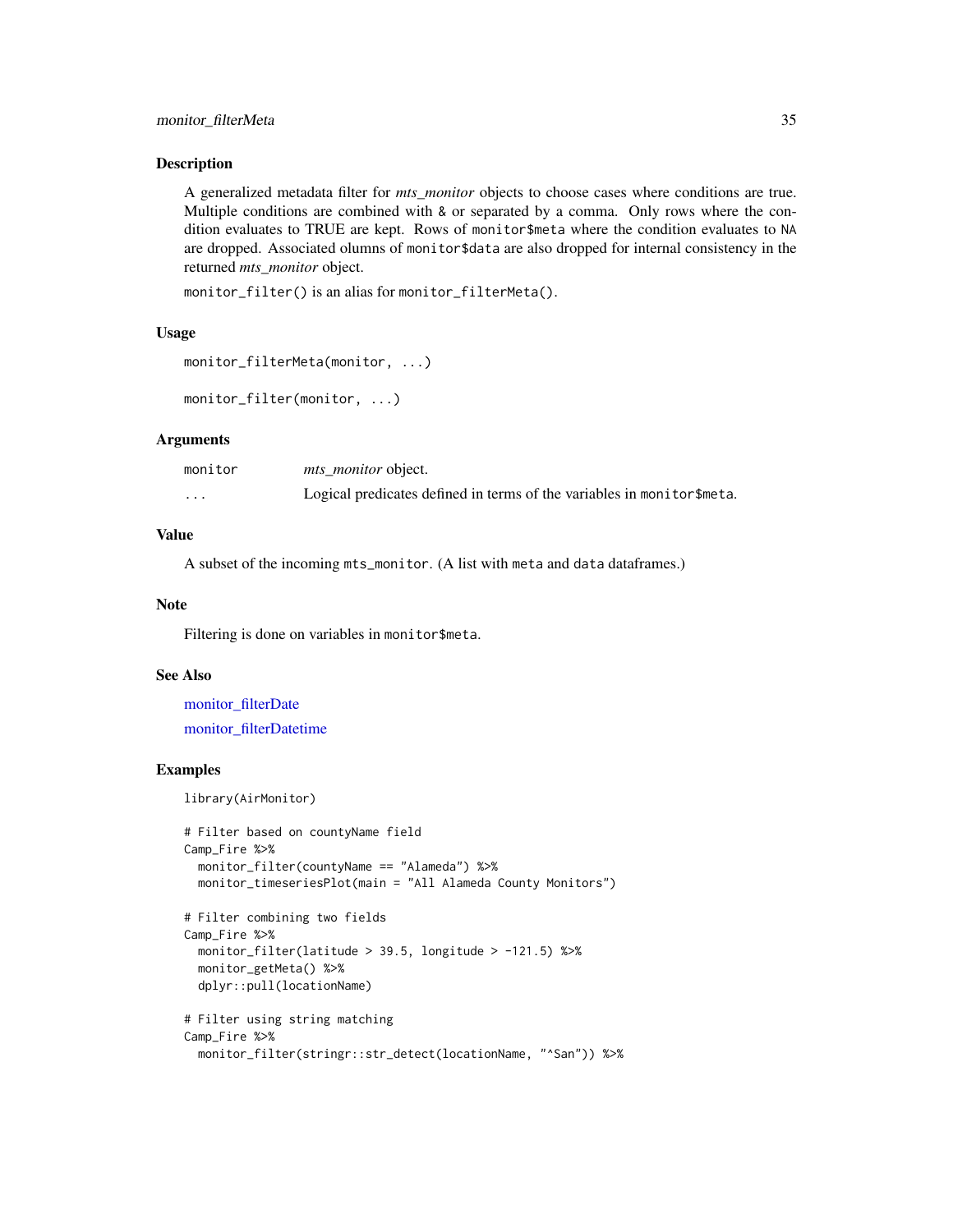monitor\_getMeta() %>% dplyr::pull(locationName)

monitor\_fromPWFSLSmoke

*Convert a ws\_monitor object from the PWFSLSmoke package*

# Description

A PWFSLSmoke package *ws\_monitor* object is enhanced and modified so that it becomes a valid *mts\_monitor* object. This is a lossless operation and can be reversed with monitor\_toPWFSLSmoke().

#### Usage

```
monitor_fromPWFSLSmoke(ws_monitor = NULL)
```
# Arguments

ws\_monitor *ws\_monitor* object. (A list with meta and data dataframes.)

#### Value

A *mts\_monitor* object.

monitor\_getCurrentStatus

*Get current status of monitors*

# Description

This function augments monitor\$meta with summary information derived from monitor\$data reflecting recent measurements.

#### Usage

```
monitor_getCurrentStatus(
 monitor,
  enddate = NULL,
 minHours = 18,
  dayBoundary = c("clock", "LST")
)
```
<span id="page-35-0"></span>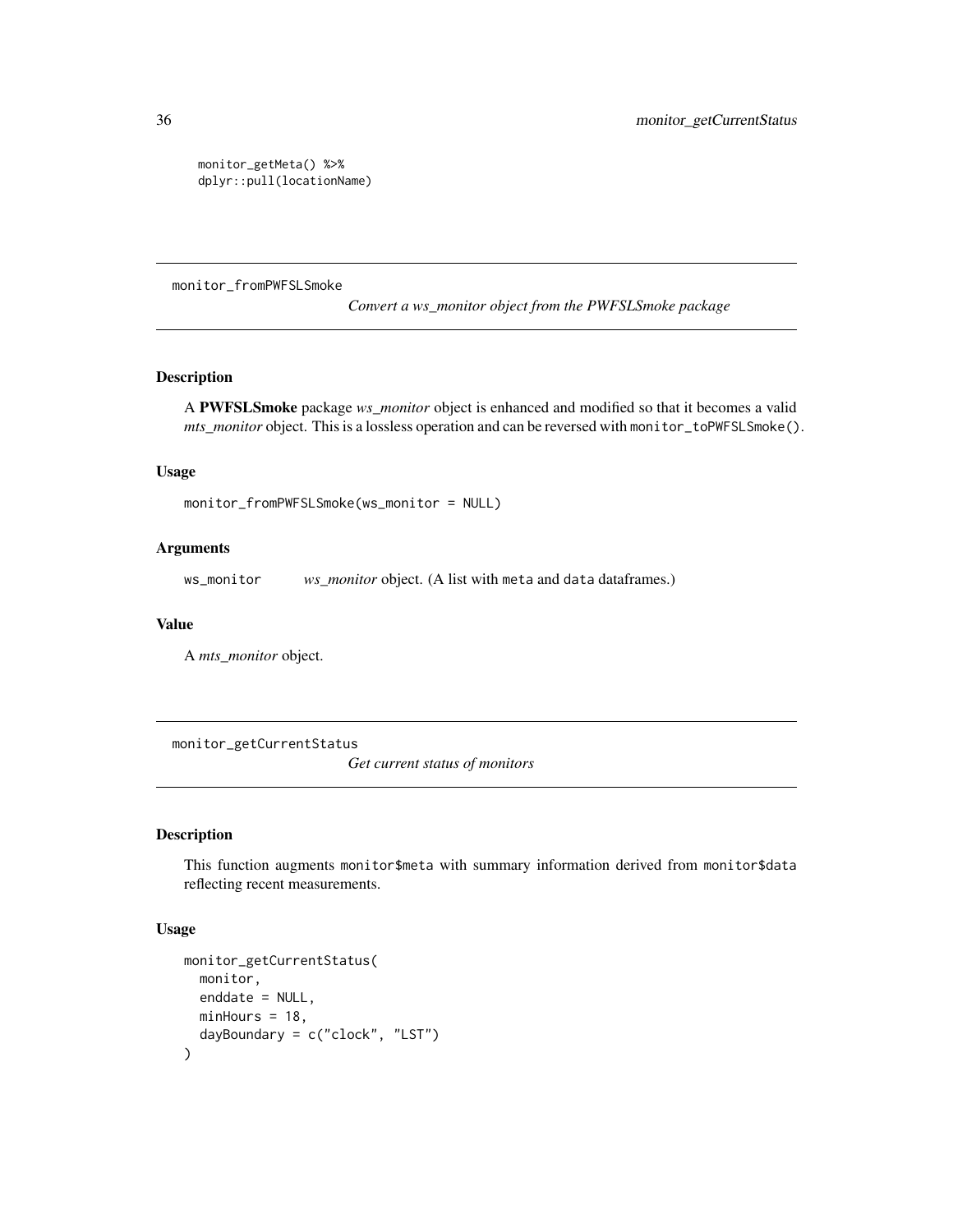#### **Arguments**

| monitor     | <i>mts monitor</i> object.                                                                                                                                                                                                                                    |
|-------------|---------------------------------------------------------------------------------------------------------------------------------------------------------------------------------------------------------------------------------------------------------------|
| enddate     | Time relative to which current status is calculated. By default, it is the latest<br>time in monitor\$data\$datetime. This time can be given as a POSIXct time,<br>or a string/numeric value in ymd format $(e.g. 20190301)$ . This time converted<br>to UTC. |
| minHours    | Minimum number of valid hourly records required to calculate yesterday_PM2.5_avg.<br>Days with fewer valid records will be assigned NA.                                                                                                                       |
| dayBoundary | Treatment of daylight savings time: "clock" uses daylight savings time as de-<br>fined in the local timezone, "LST" uses "local standard time" all year round.<br>(See monitor_dailyStatistic() for more details.)                                            |

#### Value

The monitor\$meta table augmented with current status information for each time series.

# "Last" and "Previous"

The goal of this function is to provide useful information about what happened recently with each time series in the provided *mts\_monitor* object. Devices don't always consistently report data, however, and it is not alwlays useful to have NA's reported when there is recent valid data at earlier times. To address this, monitor\_getCurrentStatus() uses *last* and *previous* valid times. These are the time when a monitor most recently reported data, and the most recent time of valid data before that, respectively. By reporting on these times, this function ensures that valid data is returned and provides information on how outdated this information is. This information can be used in maps to show AQI colored dots when data is only a few hours old but gray dots when data is older than some threshold.

#### Calculating latency

According to https://docs.airnowapi.org/docs/HourlyDataFactSheet.pdf a datum assigned to 2pm represents the average of data between 2pm and 3pm. So, if we check at 3:15pm and see that we have a value for 2pm but not 3pm then the data are completely up-to-date with zero latency.

monitor\_getCurrentStatus() defines latency as the difference between a time index and the next most recent time index associated with a valid value. If there is no more recent time index, then the difference is measured to the given enddate parameter. Because *mts\_monitor* objects are defined on an hourly axis, these differences have units of hours.

For example, if the recorded values for a monitor are [16.2,15.8,16.4,NA,14.0,12.5,NA,NA,13.3,NA], then the *last* valid value is 13.3 with an index is 9, and the *previous* valid value is 12.4 with an index of 6. The *last* latency is then 1 (hour before the end), and the *previous* latency is 3 (hours before the last valid value).

#### Summary data

The table created by monitor\_getCurrentStatus() includes per-time series summary information calculated from monitor\$data. The additional data fields added to monitor\$meta are listed below:

currentStatus\_processingTime Time at which this function was run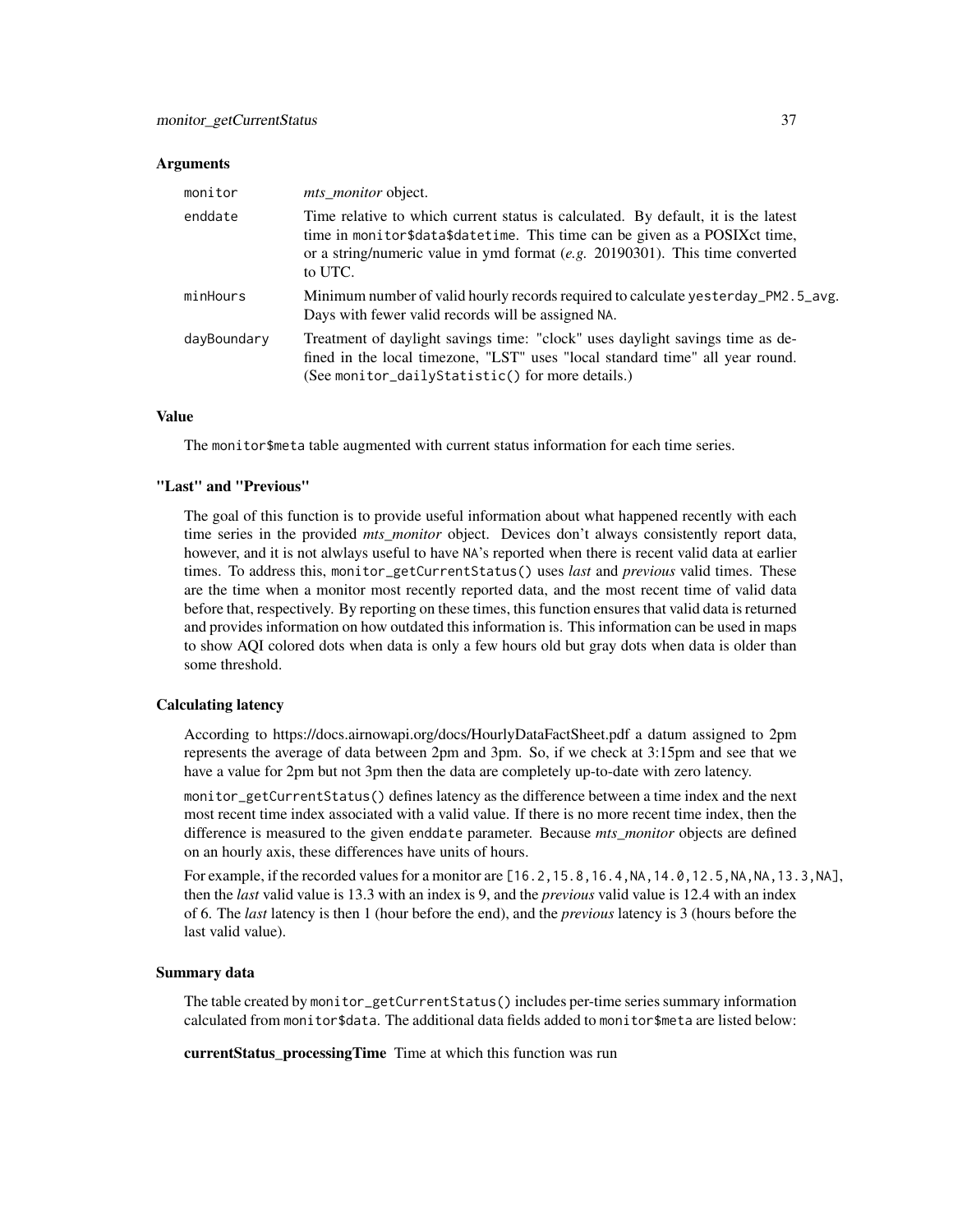currentStatus\_enddate Time relative to which "currency" is calculated last\_validIndex Row index of the last valid mesurement in monitor\$data previous\_validIndex Row index of the previous valid measurement in monitor\$data last\_validTime UTC time associated with last\_validIndex previous\_validTime UTC time associated with previous\_validIndex last\_latency Hours between last\_validTime and endtime previous latency Hours between previous\_validTime andlast\_validTime last\_validLocalTimestamp Local time representation of last\_validTime previous validLocalTimestamp Local time representation of previous\_validTime last\_PM2.5 Last valid PM2.5 measurement previous\_PM2.5 Previous valid PM2.5 measurement last\_nowcast Last valid PM2.5 NowCast value previous\_nowcast Previous valid PM2.5 NowCast value yesterday\_PM2.5\_avg Daily average PM2.5 for the day prior to enddate

#### Examples

```
# Fail gracefully if any resources are not available
try({
library(AirMonitor)
monitor <- airnow_loadLatest()
currentStatus <-
 monitor %>%
 monitor_filter(stateCode == "WA") %>%
 monitor_getCurrentStatus()
}, silent = FALSE)
```
monitor\_getDataFrame *Extract dataframes from* mts\_monitor *objects*

# Description

These functions are convenient wrappers for extracting the dataframes that comprise a *mts\_monitor* object. These functions are designed to be useful when manipulating data in a pipeline using %>%.

Below is a table showing equivalent operations for each function.

| <b>Function</b>          | <b>Equivalent Operation</b> |  |
|--------------------------|-----------------------------|--|
| monitor_getData(monitor) | monitor\$data               |  |
| monitor_getMeta(monitor) | monitor\$meta               |  |

<span id="page-37-0"></span>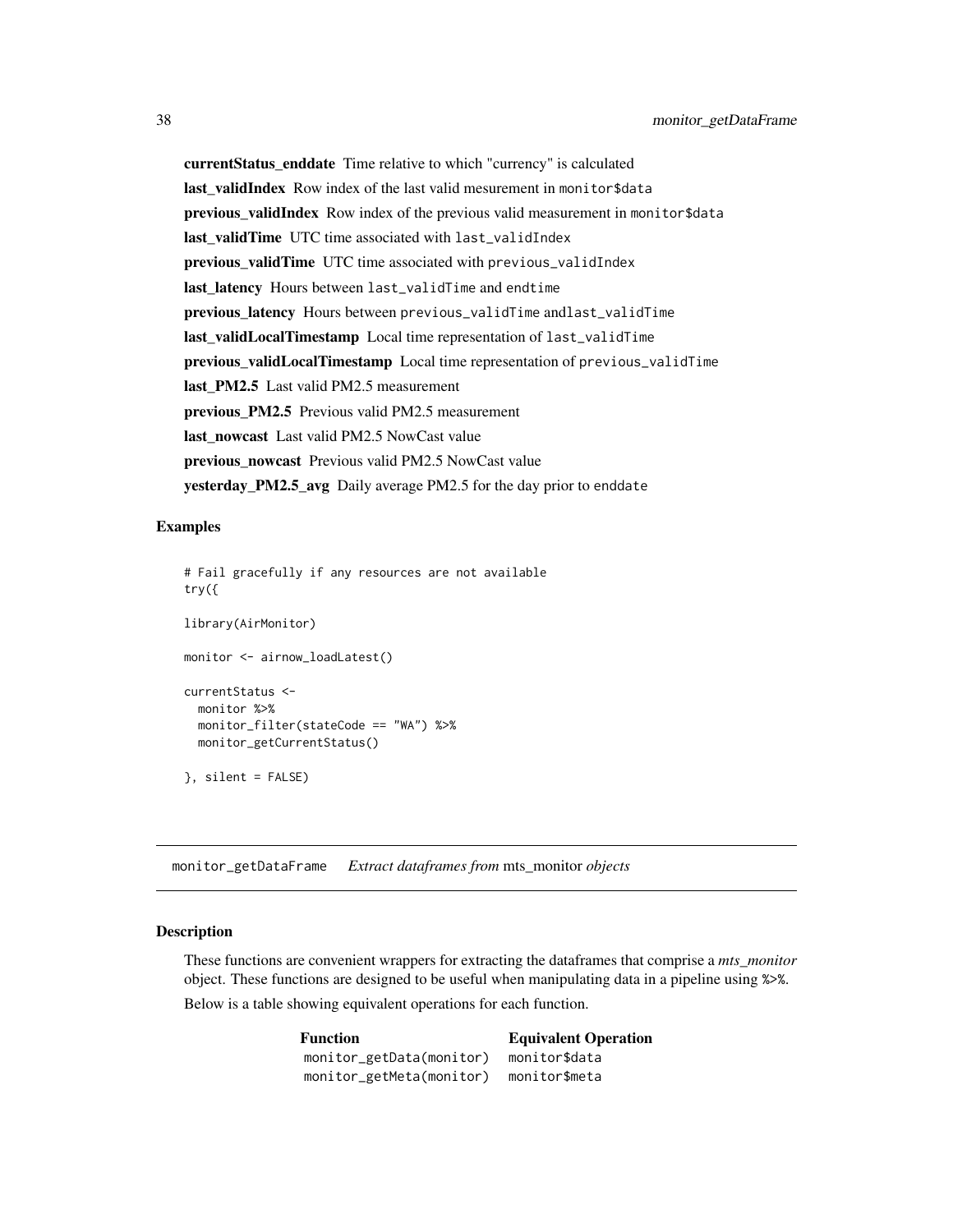<span id="page-38-0"></span>monitor\_getDistance 39

#### Usage

monitor\_getData(monitor)

monitor\_getMeta(monitor)

# Arguments

monitor *mts\_monitor* object to extract dataframe from.

# Value

A dataframe from the given *mts\_monitor* object.

monitor\_getDistance *Calculate distances from* mts\_monitor *locations to a location of interest*

#### Description

This function returns the distances (meters) between monitor locations and a location of interest. These distances can be used to create a mask identifying monitors within a certain radius of the location of interest.

#### Usage

```
monitor_getDistance(
 monitor = NULL,
  longitude = NULL,
  latitude = NULL,
  measure = c("geodesic", "haversine", "vincenty", "cheap")
)
```
#### Arguments

| monitor   | <i>mts_monitor</i> object.                             |
|-----------|--------------------------------------------------------|
| longitude | Longitude of the location of interest.                 |
| latitude  | Latitude of the location of interest.                  |
| measure   | One of "geodesic", "haversine" "vincenty", or "cheap". |

#### Value

Named vector of distances (meters) with each distance identified by deviceDeploymentID.

# Note

The measure "cheap" may be used to speed things up depending on the spatial scale being considered. Distances calculated with measure = "cheap" will vary by a few meters compared with those calculated using measure = "geodesic".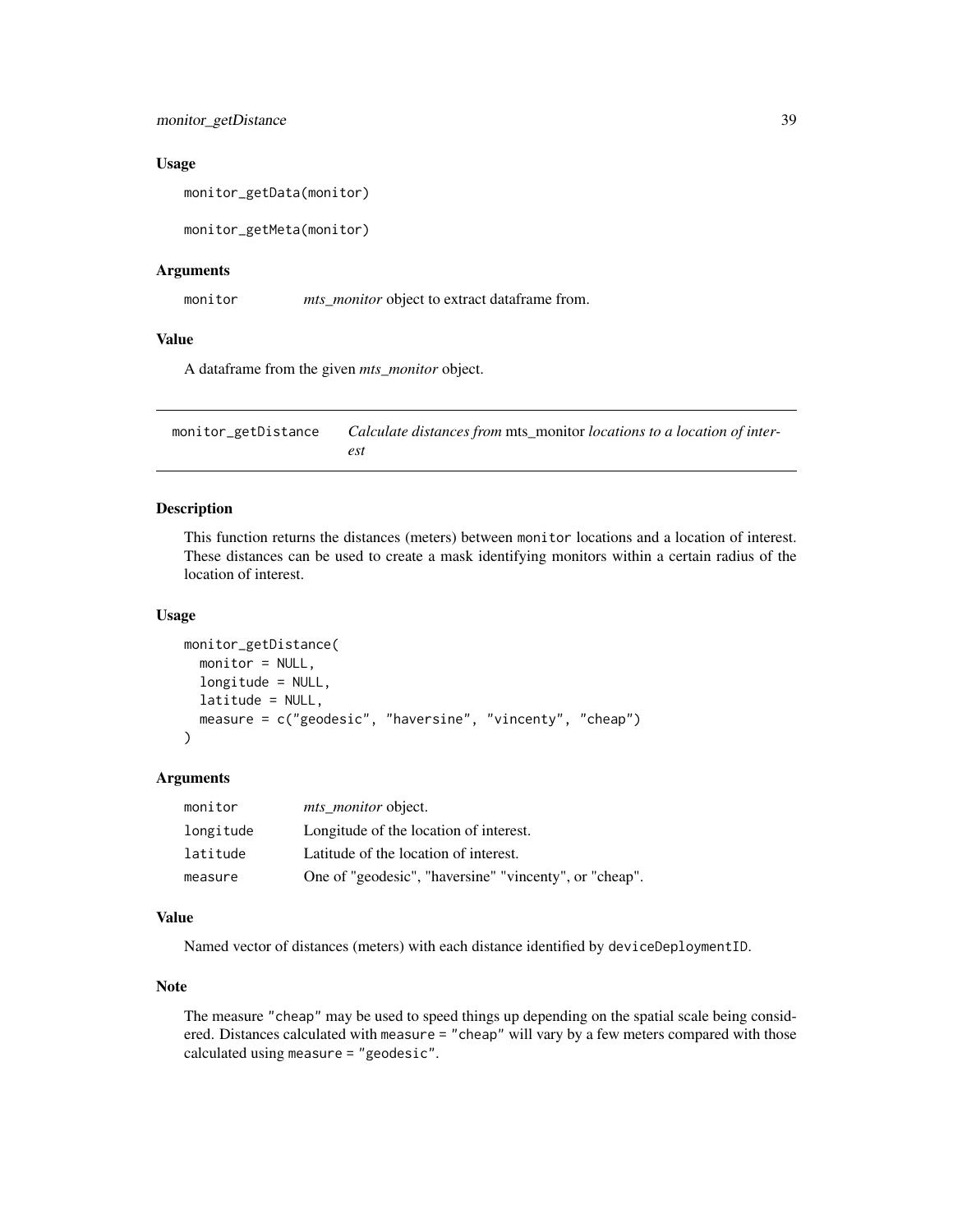#### Examples

library(AirMonitor)

```
# Walla Walla
longitude <- -118.3302
latitude <- 46.065
distance <- monitor_getDistance(NW_Megafires, longitude, latitude)
closestIndex <- which(distance == min(distance))
# Distance in meters
distance[closestIndex]
# Monitor metadata
str(NW_Megafires$meta[closestIndex,])
```
monitor\_isEmpty *Test for an empty* mts\_monitor *object*

#### Description

This function returns true under the following conditions:

- no time series: ncol(monitor\$data) == 1
- no time series records:  $nrow(mointor$data) == 0$
- all timeseries values are NA

This makes for more readable code in functions that need to test for this.

#### Usage

```
monitor_isEmpty(monitor)
```
#### Arguments

monitor *mts\_monitor* object

#### Value

Invisibly returns TRUE if no data exist in mts\_monitor, FALSE otherwise.

<span id="page-39-0"></span>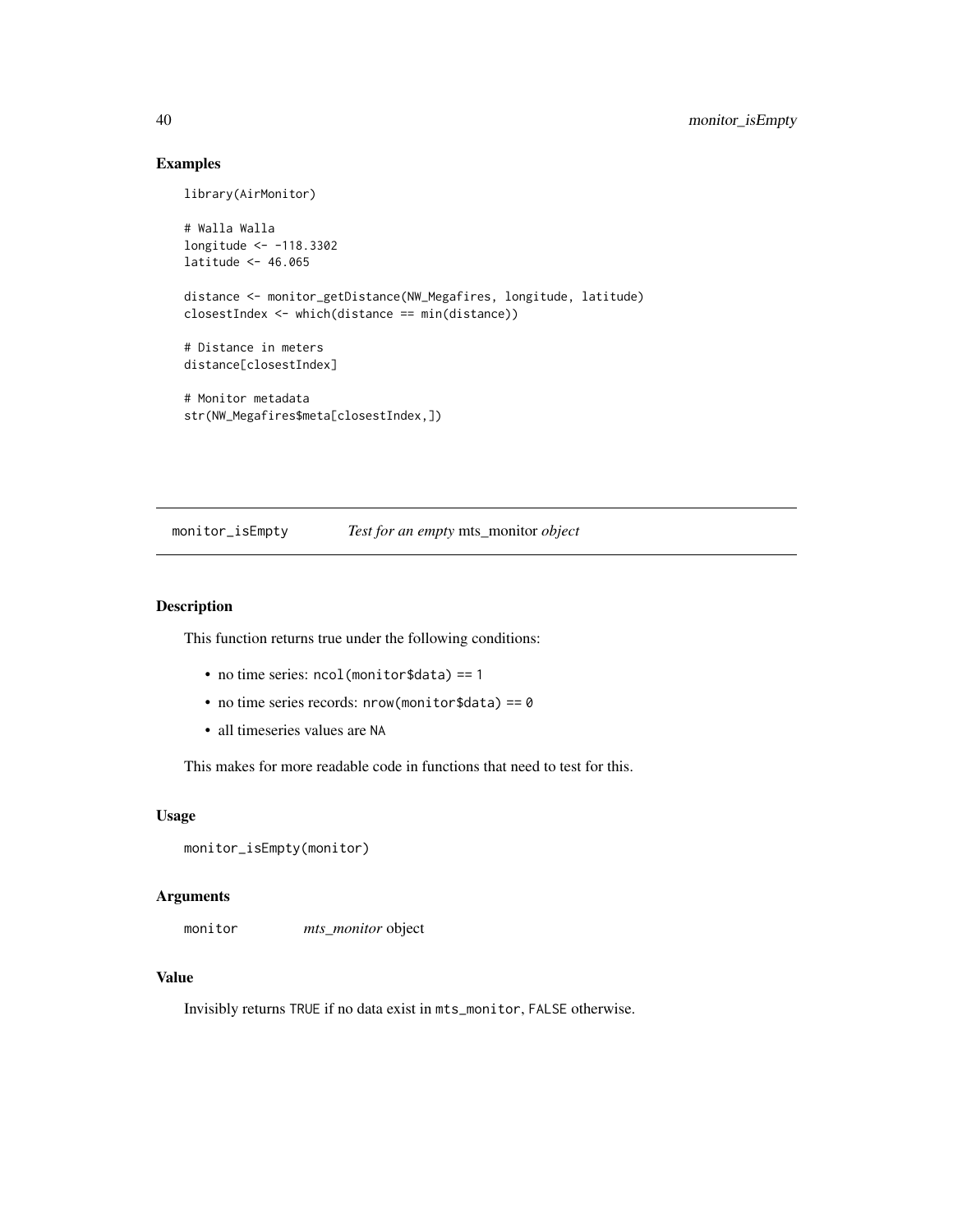<span id="page-40-0"></span>monitor\_isValid *Test* mts\_monitor *object for correct structure*

# Description

The mts\_monitor is checked for the presence of core meta and data columns.

Core meta columns include: (TODO: complete this list)

- deviceDeploymentID unique identifier (see MazmaLocationUtils)
- deviceID device identifier
- locationID location identifier (see MazmaLocationUtils)
- locationName English language name
- longitude decimal degrees E
- latitude decimal degrees N
- elevation elevation of station in m
- countryCode ISO 3166-1 alpha-2
- stateCode ISO 3166-2 alpha-2
- timezone Olson time zone

Core data columns include:

• datetime – measurement time (UTC)

#### Usage

monitor\_isValid(monitor = NULL, verbose = FALSE)

#### Arguments

| monitor | <i>mts monitor</i> object                                        |
|---------|------------------------------------------------------------------|
| verbose | Logical specifying whether to produce detailed warning messages. |

#### Value

Invisibly returns TRUE if mts\_monitor has the correct structure, FALSE otherwise.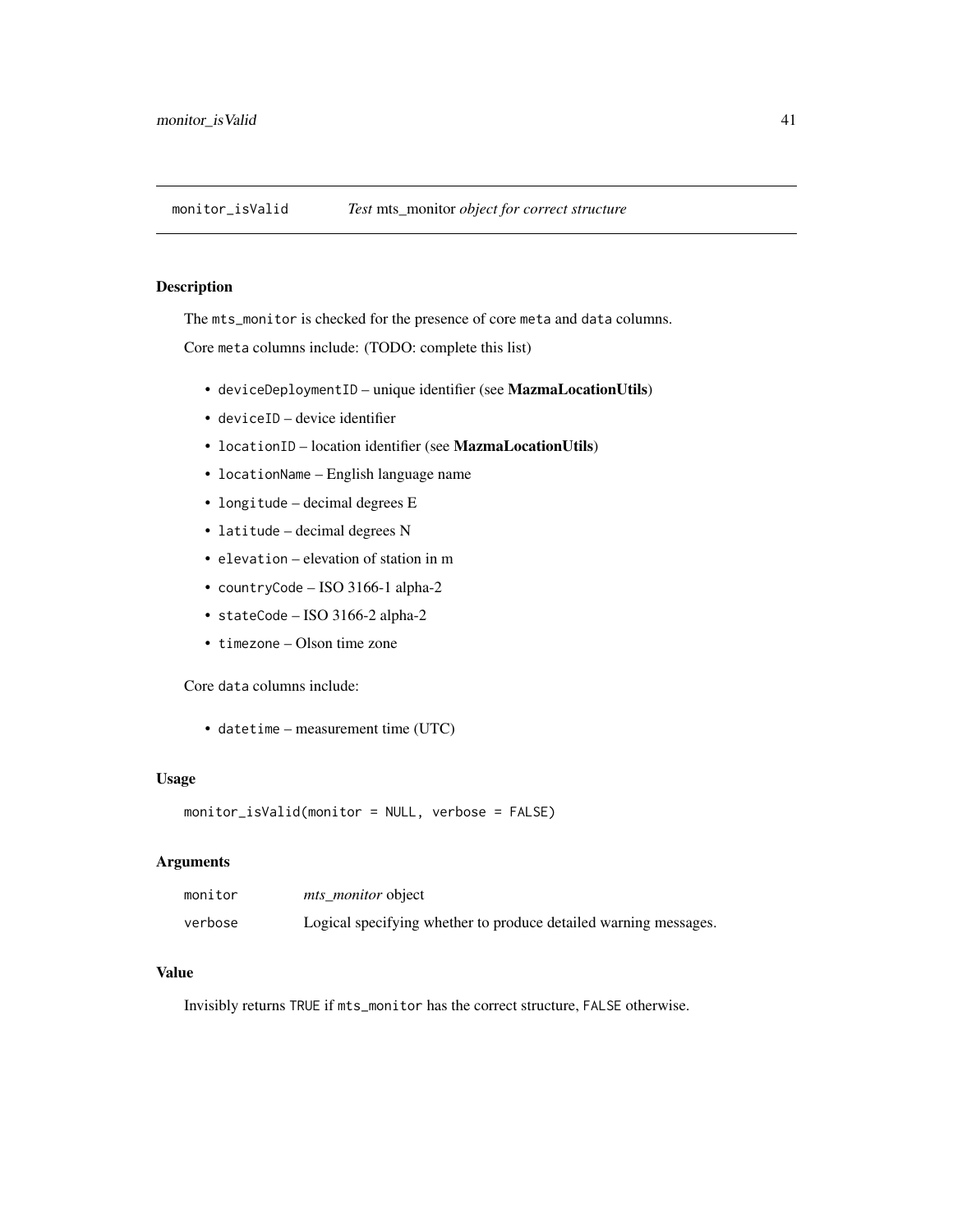#### Description

This function creates interactive maps that will be displayed in RStudio's 'Viewer' tab. The slice argument is used to collapse a *mts\_monitor* timeseries into a single value. If slice is an integer, that row index will be selected from the monitor\$data dataframe. If slice is a function (unquoted), that function will be applied to the timeseries with the argument na.rm=TRUE (e.g.  $max(...,na,rm=TRUE)$ ).

If slice is a user defined function, it will be used with argument na.rm=TRUE to collapse the time dimension. Thus, user defined functions must accept na.rm as an argument.

#### Usage

```
monitor_leaflet(
  monitor,
  slice = "max",
  radius = 10,
  opacity = 0.7,
  maptype = "terrain",
  extraVars = NULL,
  jitter = 5e-04,...
\mathcal{L}
```
# Arguments

| monitor   | <i>mts_monitor</i> object.                                                                                                                         |
|-----------|----------------------------------------------------------------------------------------------------------------------------------------------------|
| slice     | Either a formatted time string, a time index, the name of a (potentially user<br>defined) function used to collapse the time axis.                 |
| radius    | radius of monitor circles                                                                                                                          |
| opacity   | opacity of monitor circles                                                                                                                         |
| maptype   | optional name of leaflet ProviderTiles to use, e.g. "terrain"                                                                                      |
| extraVars | Character vector of additional column names from monitor\$meta to be shown<br>in leaflet popups.                                                   |
| jitter    | Amount to use to slightly adjust locations so that multiple monitors at the same<br>location can be seen. Use zero or NA to see precise locations. |
| $\cdot$   | Additional arguments passed to leaflet::addCircleMarker().                                                                                         |

#### Details

The maptype argument is mapped onto leaflet "ProviderTile" names. Current map types include:

1. "roadmap" – "OpenStreetMap"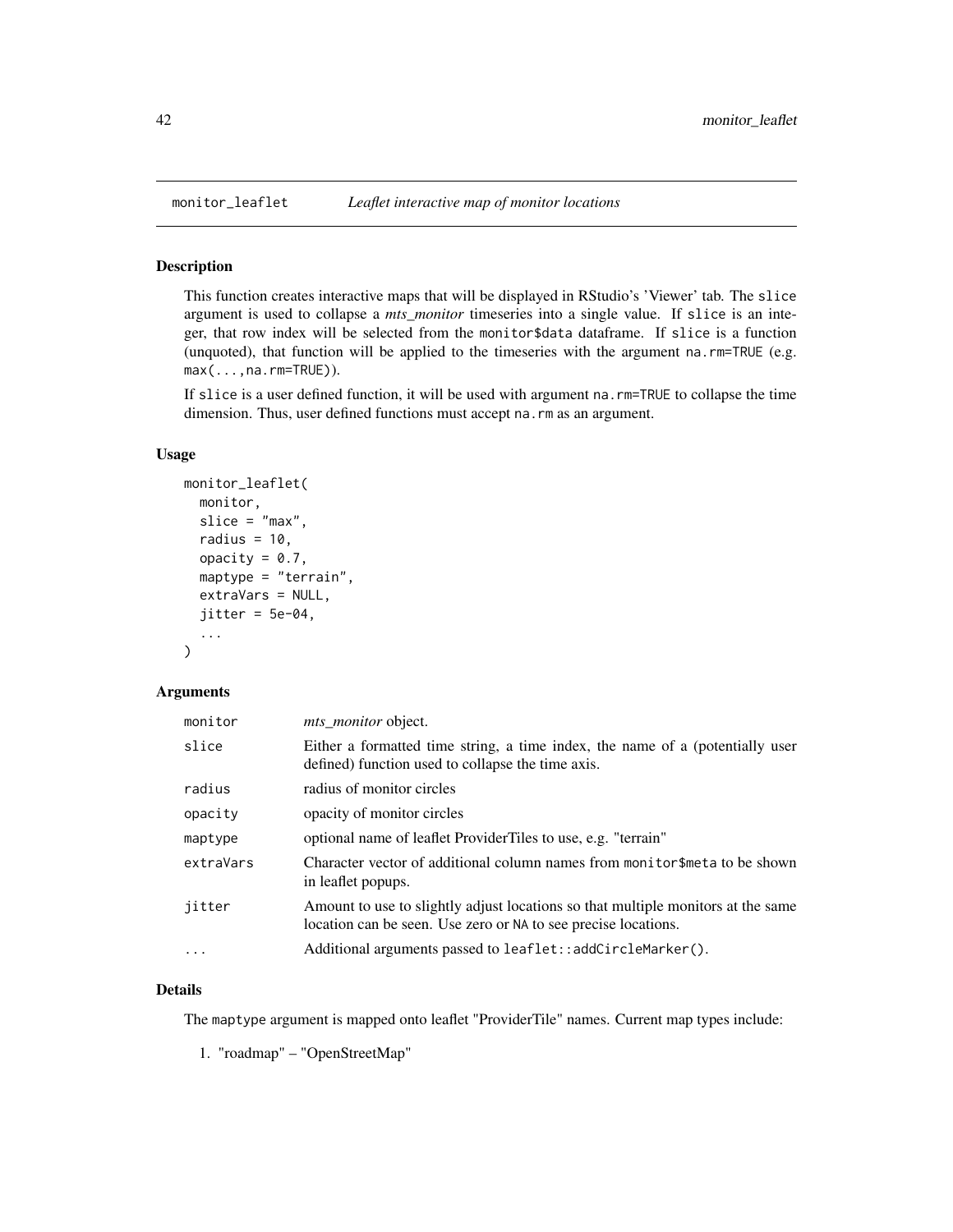- <span id="page-42-0"></span>2. "satellite" – "Esri.WorldImagery"
- 3. "terrain" "Esri.WorldTopoMap"
- 4. "toner" "Stamen.Toner"

If a character string not listed above is provided, it will be used as the underlying map tile if available. See <https://leaflet-extras.github.io/leaflet-providers/> for a list of "provider tiles" to use as the background map.

#### Value

Invisibly returns a leaflet map of class "leaflet".

#### Examples

```
## Not run:
library(AirMonitor)
# Fail gracefully if any resources are not available
try({
monitor_loadLatest() %>%
  monitor_filter(stateCode %in% CONUS) %>%
  monitor_leaflet()
}, silent = FALSE)
## End(Not run)
```
monitor\_load *Load monitoring data from all sources*

# Description

Loads monitoring data for a given time range. Data from AirNow, AIRSIS and WRCC are combined into a single *mts\_monitor* object.

Archival datasets are combined with 'daily' and 'latest' datasets as needed to satisfy the requested date range.

#### Usage

```
monitor_load(
  startdate = NULL,
  enddate = NULL,
  timezone = NULL,
 archiveBaseUrl = paste0("https://airfire-data-exports.s3.us-west-2.amazonaws.com/",
    "monitoring/v2"),
  archiveBaseDir = NULL,
  QC_negativeValues = c("zero", "na", "ignore")
)
```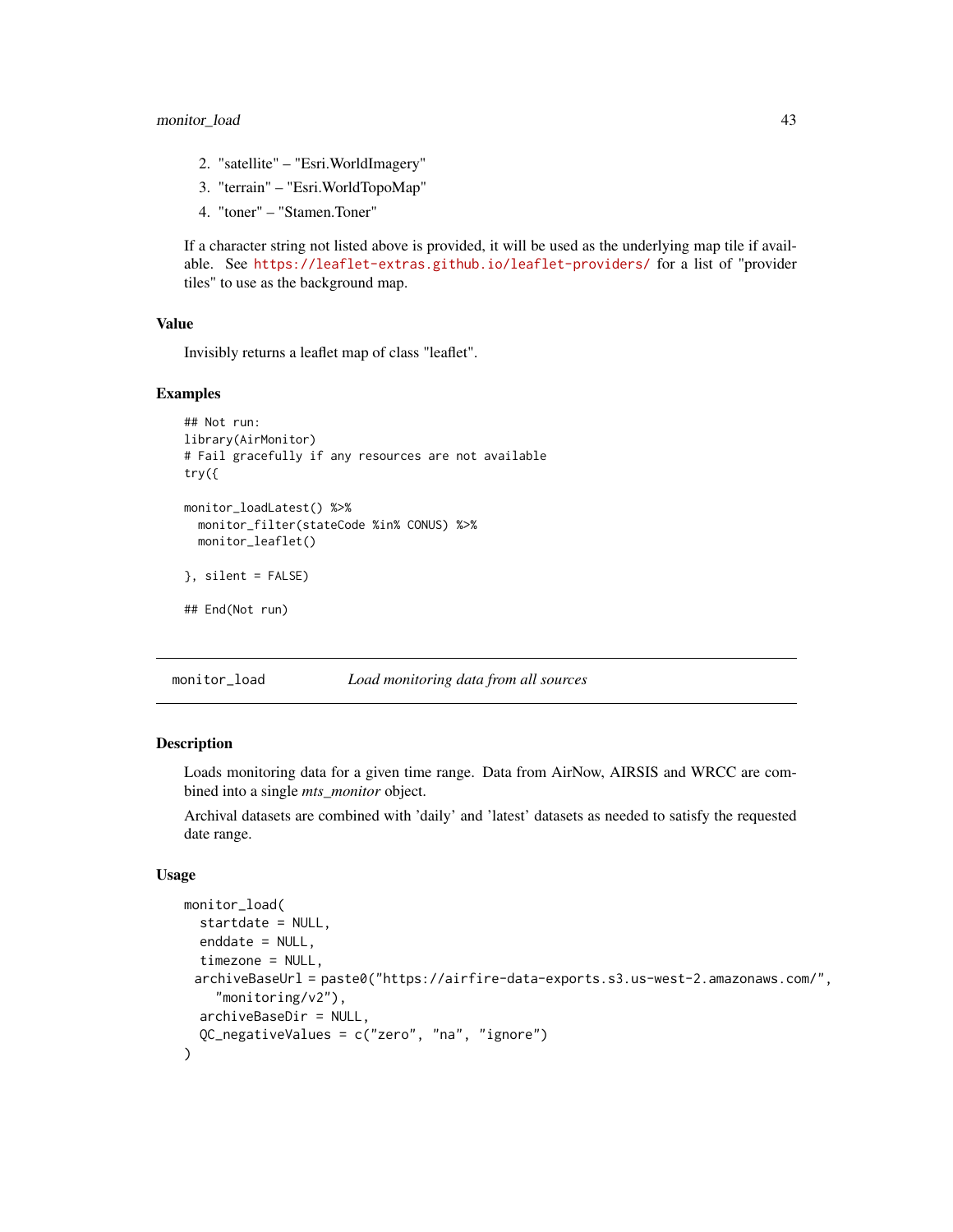# <span id="page-43-0"></span>Arguments

| startdate         | Desired start date time (ISO 8601).                                                          |  |
|-------------------|----------------------------------------------------------------------------------------------|--|
| enddate           | Desired end date time (ISO 8601).                                                            |  |
| timezone          | Olson timezone used to interpret dates.                                                      |  |
|                   | archiveBaseUrl Base URL for monitoring v2 data files.                                        |  |
|                   | archiveBaseDir Local base directory for monitoring v2 data files.                            |  |
| OC_negativeValues |                                                                                              |  |
|                   | Type of QC to apply to negative values. files are available from both 'epa' and<br>'airnow'. |  |

# Value

A *mts\_monitor* object with PM2.5 monitoring data. (A list with meta and data dataframes.)

# See Also

[monitor\\_loadAnnual](#page-43-1) [monitor\\_loadDaily](#page-45-1) [monitor\\_loadLatest](#page-46-1)

# Examples

```
## Not run:
library(AirMonitor)
# Fail gracefully if any resources are not available
try({
wa <-
  monitor_load(20210601, 20211001) %>%
  monitor_filter(stateCode == "WA")
monitor_timeseriesPlot(wa)
}, silent = FALSE)
## End(Not run)
```
<span id="page-43-1"></span>monitor\_loadAnnual *Load annual monitoring data from all sources*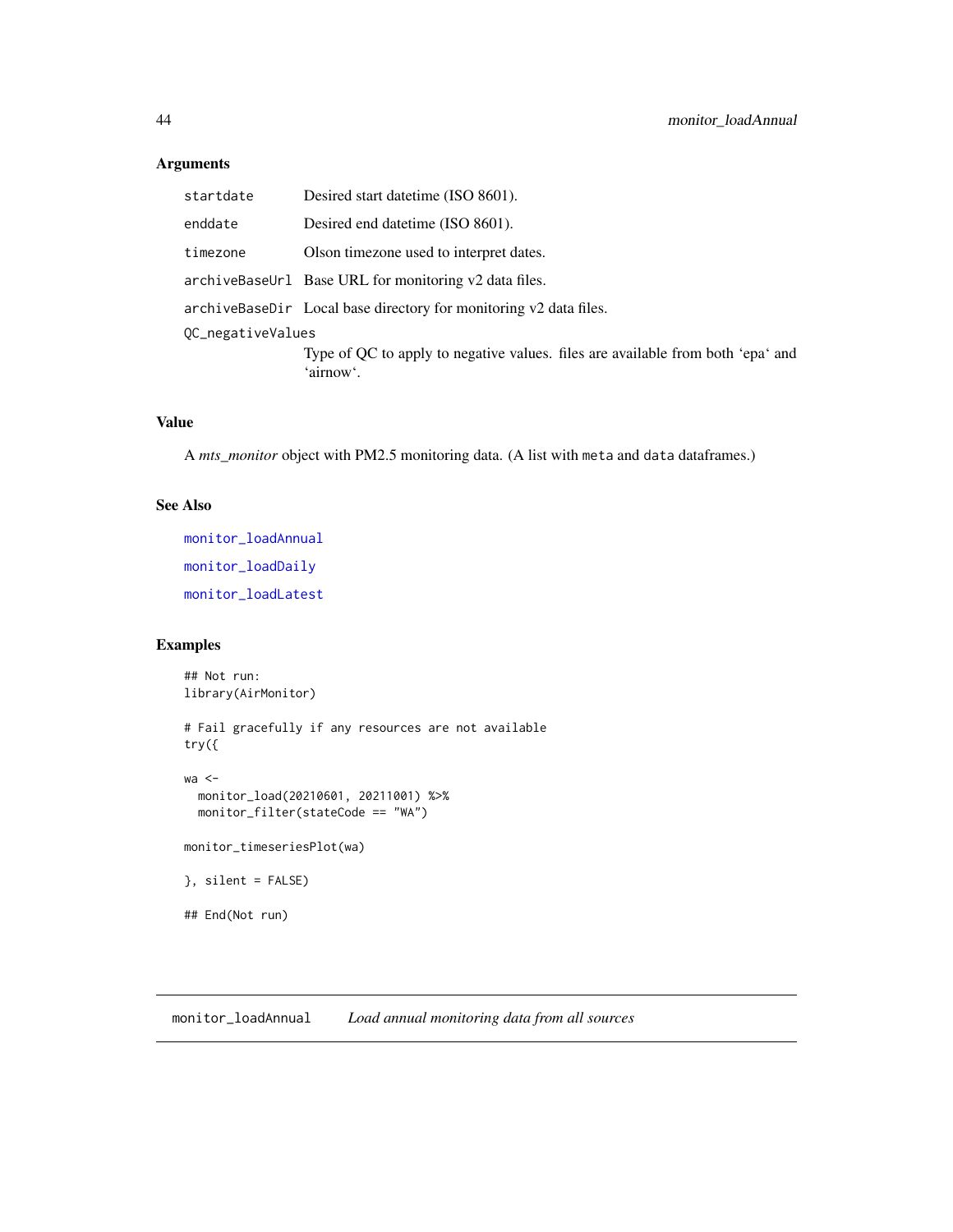#### <span id="page-44-0"></span>Description

Combine annual data from AirNow, AIRSIS and WRCC:

If archiveDataDir is defined, data will be loaded from this local archive. Otherwise, data will be loaded from the monitoring data repository maintained by the USFS AirFire team.

Current year files loaded by this function are updated once per week.

For the most recent data in the last 10 days, use monitor\_loadLatest().

For daily updates covering the most recent 45 days, use monitor\_loadDaily().

For data extended more than 45 days into the past, use monitor\_load().

# Usage

```
monitor_loadAnnual(
 year = NULL,
 archiveBaseUrl = paste0("https://airfire-data-exports.s3.us-west-2.amazonaws.com/",
    "monitoring/v2"),
  archiveBaseDir = NULL,
  QC_negativeValues = c("zero", "na", "ignore")
)
```
# Arguments

| year              | Year [YYYY].                                                      |
|-------------------|-------------------------------------------------------------------|
|                   | archiveBaseUrl Base URL for monitoring v2 data files.             |
|                   | archiveBaseDir Local base directory for monitoring v2 data files. |
| OC_negativeValues |                                                                   |
|                   | Type of QC to apply to negative values.                           |

#### Value

A *mts\_monitor* object with PM2.5 monitoring data. (A list with meta and data dataframes.)

#### Note

The AirNow data stream contains data may also be available from AIRSIS and WRCC. This can be detected by looking at the 'locationID' associated with each time series. Wherever multiple time series share a 'locationID', the time series from AirNow or WRCC are removed so that each location is represented by a single time series coming from AirNow.

# See Also

[monitor\\_loadDaily](#page-45-1) [monitor\\_loadLatest](#page-46-1)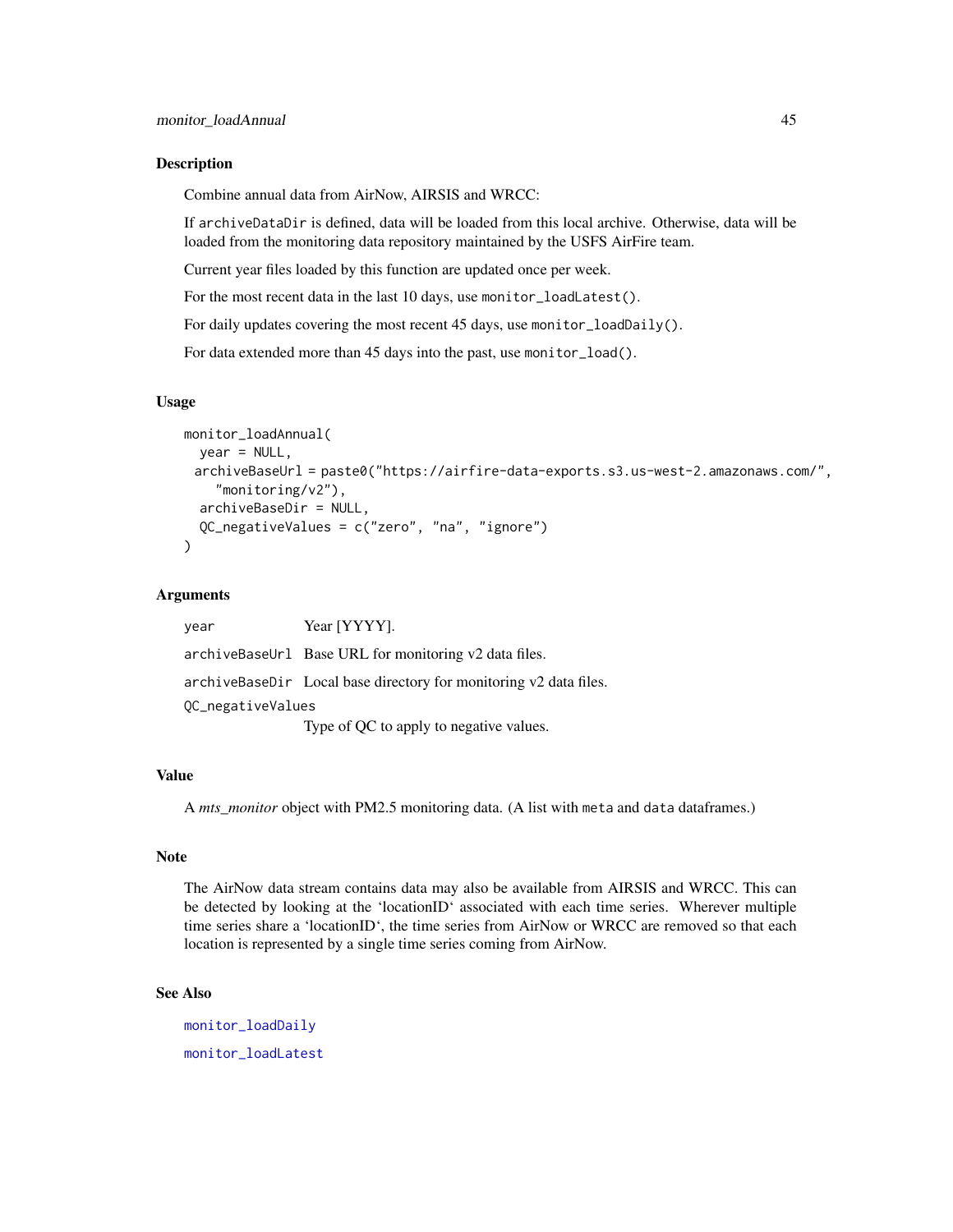# Examples

```
## Not run:
library(AirMonitor)
# Fail gracefully if any resources are not available
try({
monitor_loadAnnual() %>%
  monitor_filter(stateCode %in% CONUS) %>%
  monitor_leaflet()
}, silent = FALSE)
## End(Not run)
```
<span id="page-45-1"></span>monitor\_loadDaily *Load daily monitoring data from all sources*

#### **Description**

Combine daily data from AirNow, AIRSIS and WRCC:

If archiveDataDir is defined, data will be loaded from this local archive. Otherwise, data will be loaded from the monitoring data repository maintained by the USFS AirFire team.

The files loaded by this function are updated once per day and contain data for the previous 45 days.

For the most recent data in the last 10 days, use monitor\_loadLatest().

For data extended more than 45 days into the past, use monitor\_load().

#### Usage

```
monitor_loadDaily(
 archiveBaseUrl = paste0("https://airfire-data-exports.s3.us-west-2.amazonaws.com/",
    "monitoring/v2"),
  archiveBaseDir = NULL,
  QC_negativeValues = c("zero", "na", "ignore")
\lambda
```
# Arguments

archiveBaseUrl Base URL for monitoring v2 data files. archiveBaseDir Local base directory for monitoring v2 data files. QC\_negativeValues Type of QC to apply to negative values.

#### Value

A *mts\_monitor* object with PM2.5 monitoring data. (A list with meta and data dataframes.)

<span id="page-45-0"></span>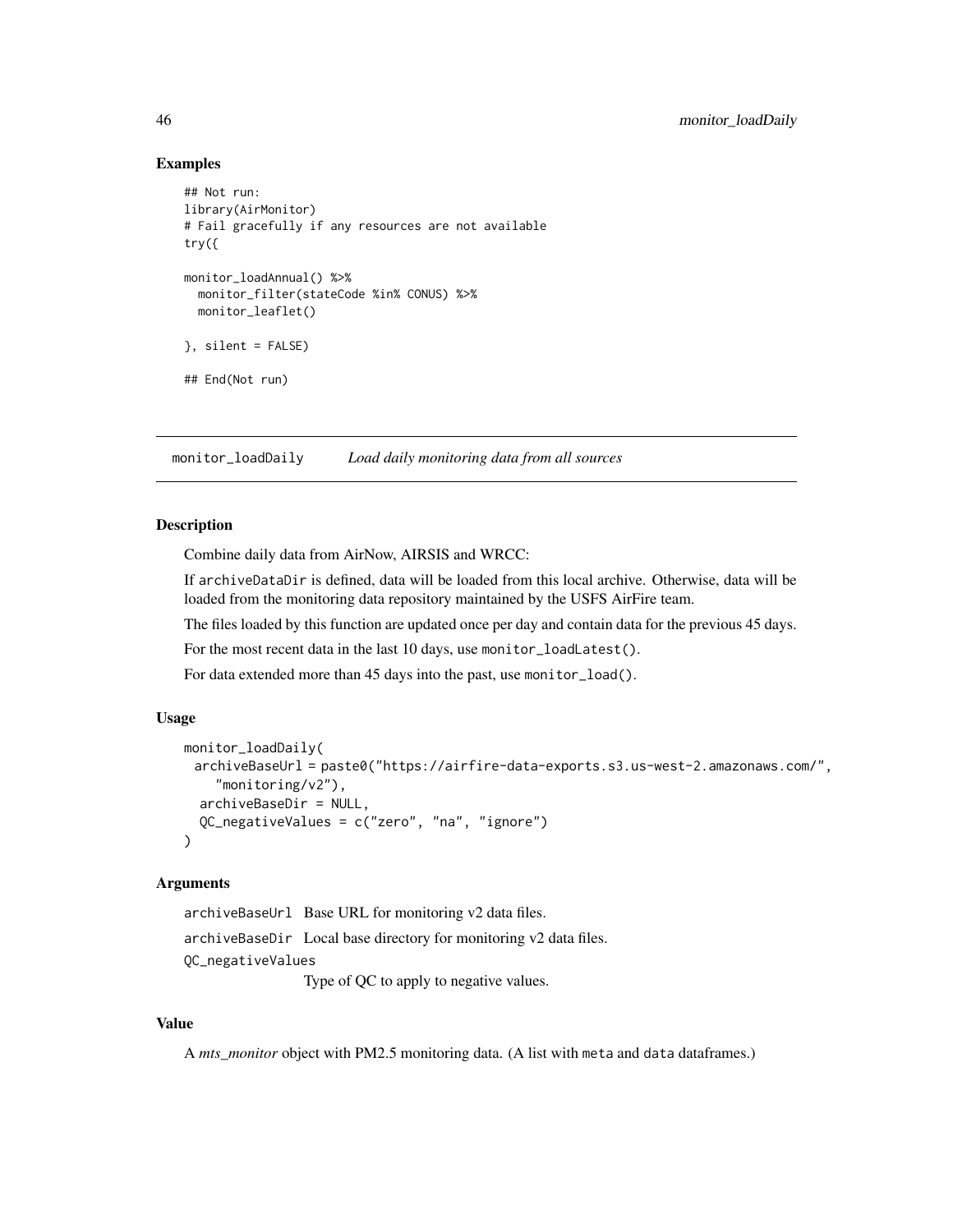# <span id="page-46-0"></span>Note

The AirNow data stream contains data may also be available from AIRSIS and WRCC. This can be detected by looking at the 'locationID' associated with each time series. Wherever multiple time series share a 'locationID', the time series from AirNow or WRCC are removed so that each location is represented by a single time series coming from AirNow.

#### See Also

[monitor\\_loadAnnual](#page-43-1) [monitor\\_loadLatest](#page-46-1)

# Examples

```
## Not run:
library(AirMonitor)
# Fail gracefully if any resources are not available
try({
monitor_loadDaily() %>%
 monitor_filter(stateCode %in% CONUS) %>%
 monitor_leaflet()
}, silent = FALSE)
## End(Not run)
```
<span id="page-46-1"></span>monitor\_loadLatest *Load most recent monitoring data from all sources*

# Description

Combine recent data from AirNow, AIRSIS and WRCC:

If archiveDataDir is defined, data will be loaded from this local archive. Otherwise, data will be loaded from the monitoring data repository maintained by the USFS AirFire team.

The files loaded by this function are updated multiple times an hour and contain data for the previous 10 days.

For daily updates covering the most recent 45 days, use monitor\_loadDaily().

For data extended more than 45 days into the past, use monitor\_load().

# Usage

```
monitor_loadLatest(
 archiveBaseUrl = paste0("https://airfire-data-exports.s3.us-west-2.amazonaws.com/",
    "monitoring/v2"),
  archiveBaseDir = NULL,
  QC_negativeValues = c("zero", "na", "ignore")
)
```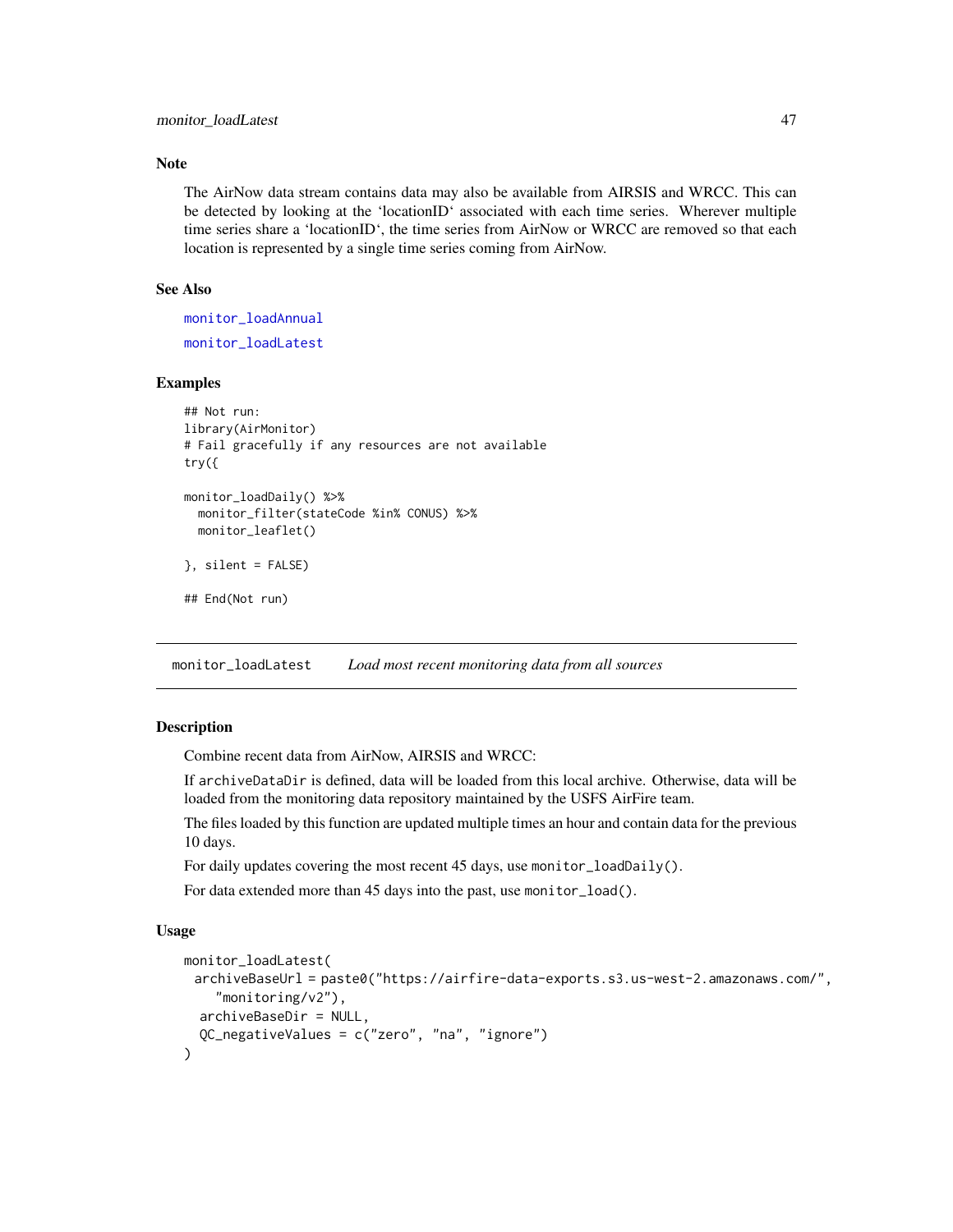#### Arguments

archiveBaseUrl Base URL for monitoring v2 data files. archiveBaseDir Local base directory for monitoring v2 data files. QC\_negativeValues Type of QC to apply to negative values.

#### Value

A *mts\_monitor* object with PM2.5 monitoring data. (A list with meta and data dataframes.)

#### Note

The AirNow data stream contains data may also be available from AIRSIS and WRCC. This can be detected by looking at the 'locationID' associated with each time series. Wherever multiple time series share a 'locationID', the time series from AirNow or WRCC are removed so that each location is represented by a single time series coming from AirNow.

#### See Also

[monitor\\_loadAnnual](#page-43-1)

[monitor\\_loadDaily](#page-45-1)

#### Examples

```
## Not run:
library(AirMonitor)
# Fail gracefully if any resources are not available
try({
monitor_loadLatest() %>%
 monitor_filter(stateCode %in% CONUS) %>%
 monitor_leaflet()
}, silent = FALSE)
## End(Not run)
```
monitor\_mutate *Apply a function to* mts\_monitor *time series*

#### Description

This function works similarly to dplyr::mutate() and applies FUN to each time series found in monitor\$data. FUN must be a function that accepts a numeric vector as its first argument and returns a vector of the same length.

<span id="page-47-0"></span>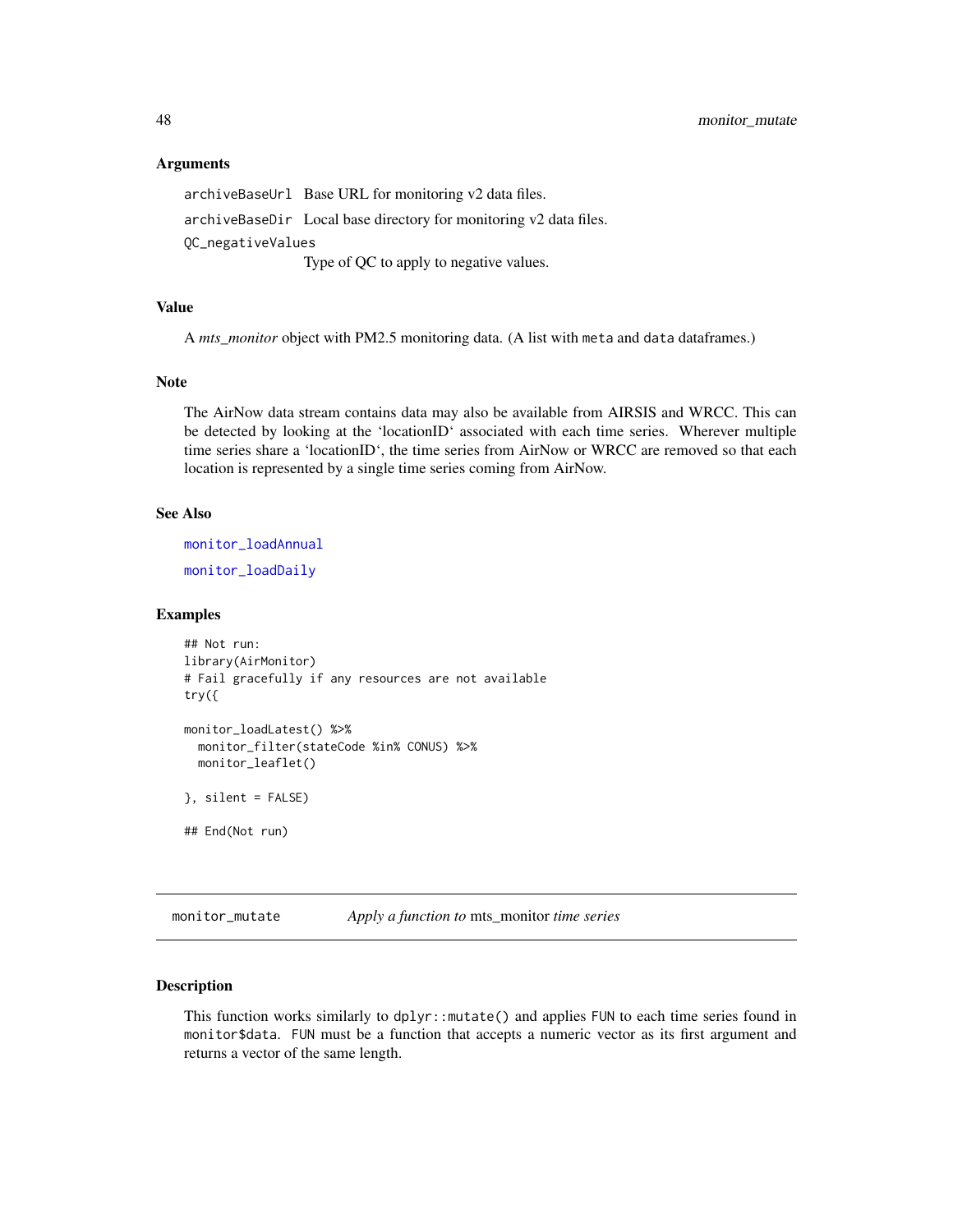# <span id="page-48-0"></span>monitor\_nowcast 49

#### Usage

 $monitor_mutate(monitor = NULL, FUN = NULL, ...)$ 

#### Arguments

| monitor                 | <i>mts monitor</i> object.                |
|-------------------------|-------------------------------------------|
| <b>FUN</b>              | Function used to modify time series.      |
| $\cdot$ $\cdot$ $\cdot$ | Additional arguments to be passed to FUN. |

#### Value

A modified mts\_monitor object. (A list with meta and data dataframes.)

# Examples

library(AirMonitor)

```
Carmel_Valley %>%
 monitor_filterDatetime(2016080207, 2016080212) %>%
 monitor_toCSV(includeMeta = FALSE) %>%
 cat()
Carmel_Valley %>%
 monitor_filterDatetime(2016080207, 2016080212) %>%
 monitor_mutate(function(x) { return(x / 2) }) %>%
 monitor_toCSV(includeMeta = FALSE) %>%
 cat()
```
<span id="page-48-1"></span>monitor\_nowcast *Apply NowCast algorithm to* mts\_monitor *data*

#### Description

A NowCast algorithm is applied to the data in in the monitor object. The version argument specifies the minimum weight factor and number of hours to be used in the calculation.

Available versions include:

- 1. pm: hours = 12, weight =  $0.5$
- 2. pmAsian: hours =  $3$ , weight =  $0.1$
- 3. ozone: hours =  $8$ , weight = NA

The default, version = "pm", is appropriate for typical usage.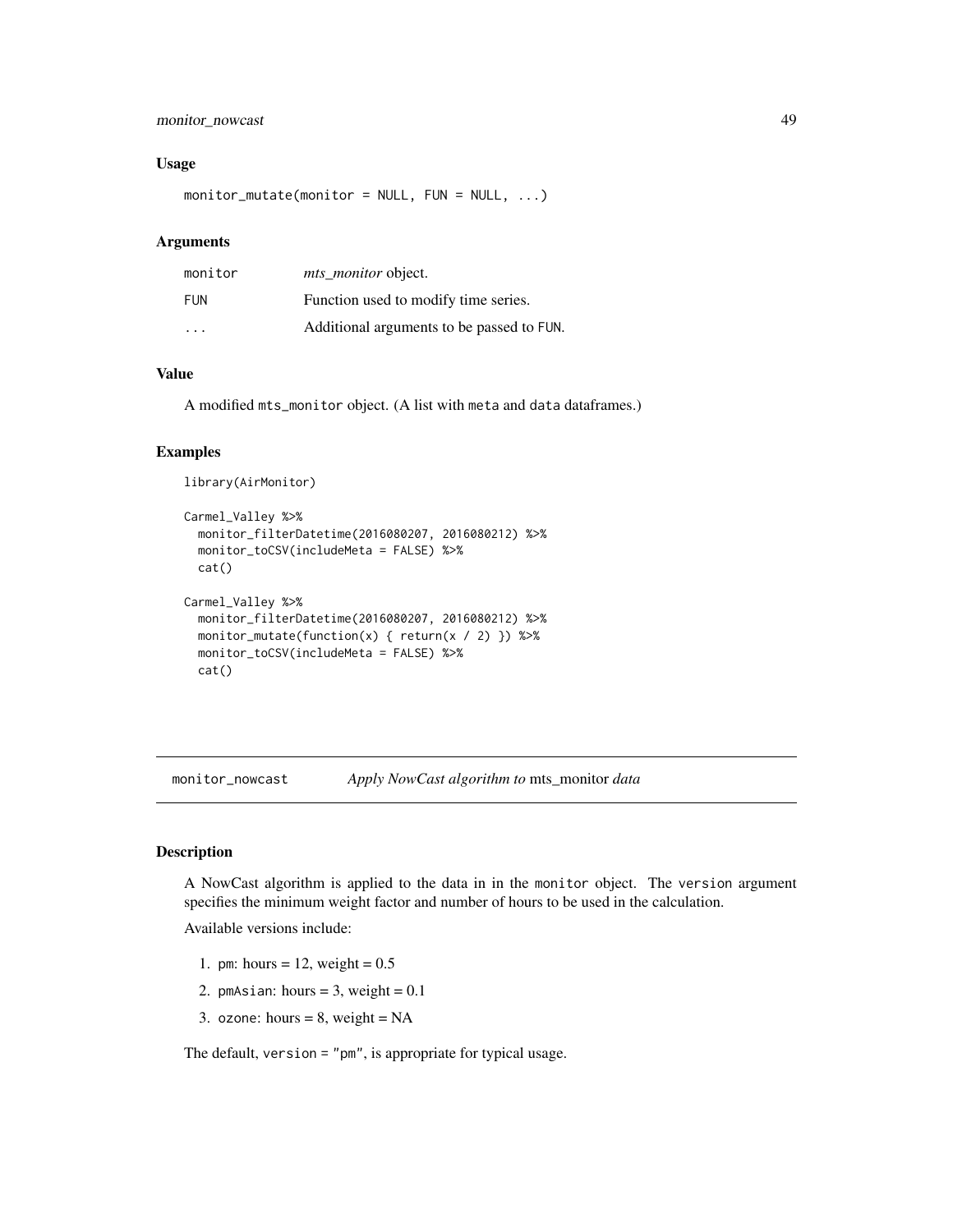#### Usage

```
monitor_nowcast(
 monitor,
 version = c("pm", "pmAsian", "ozone"),
  includeShortTerm = FALSE
)
```
#### Arguments

| monitor          | <i>mts monitor</i> object.                                                                       |
|------------------|--------------------------------------------------------------------------------------------------|
| version          | Name of the type of nowcast algorithm to be used.                                                |
| includeShortTerm |                                                                                                  |
|                  | Logical specifying whether to alcluate preliminary NowCast values starting with<br>the 2nd hour. |

#### Details

This function calculates each hour's NowCast value based on the value for the given hour and the previous N-1 hours, where N is the number of hours appropriate for the version argument. For example, if version = "pm", the NowCast value for Hour 12 is based on the data from hours 1-12.

The function returns values when at least two of the previous three hours have data. NA's are returned for hours where this condition is not met.

By default, the funtion will not return a valid value until the Nth hour. If includeShortTerm = TRUE, the function will return a valid value after only the 2nd hour (provided, of course, that both hours are valid).

Calculated Nowcast values are truncated to the nearest .1 ug/m3 for 'pm' and nearest .001 ppm for 'ozone' regardless of the precision of the data in the incoming *mts\_monitor* object.

# Value

A modified mts\_monitor object. (A list with meta and data dataframes.)

# References

[https://en.wikipedia.org/wiki/Nowcast\\_\(Air\\_Quality\\_Index\)](https://en.wikipedia.org/wiki/Nowcast_(Air_Quality_Index))

[AQI Technical Assistance Document](https://www.airnow.gov/sites/default/files/2020-05/aqi-technical-assistance-document-sept2018.pdf)

monitor\_replaceValues *Replace* mts\_monitor *data with another value*

<span id="page-49-0"></span>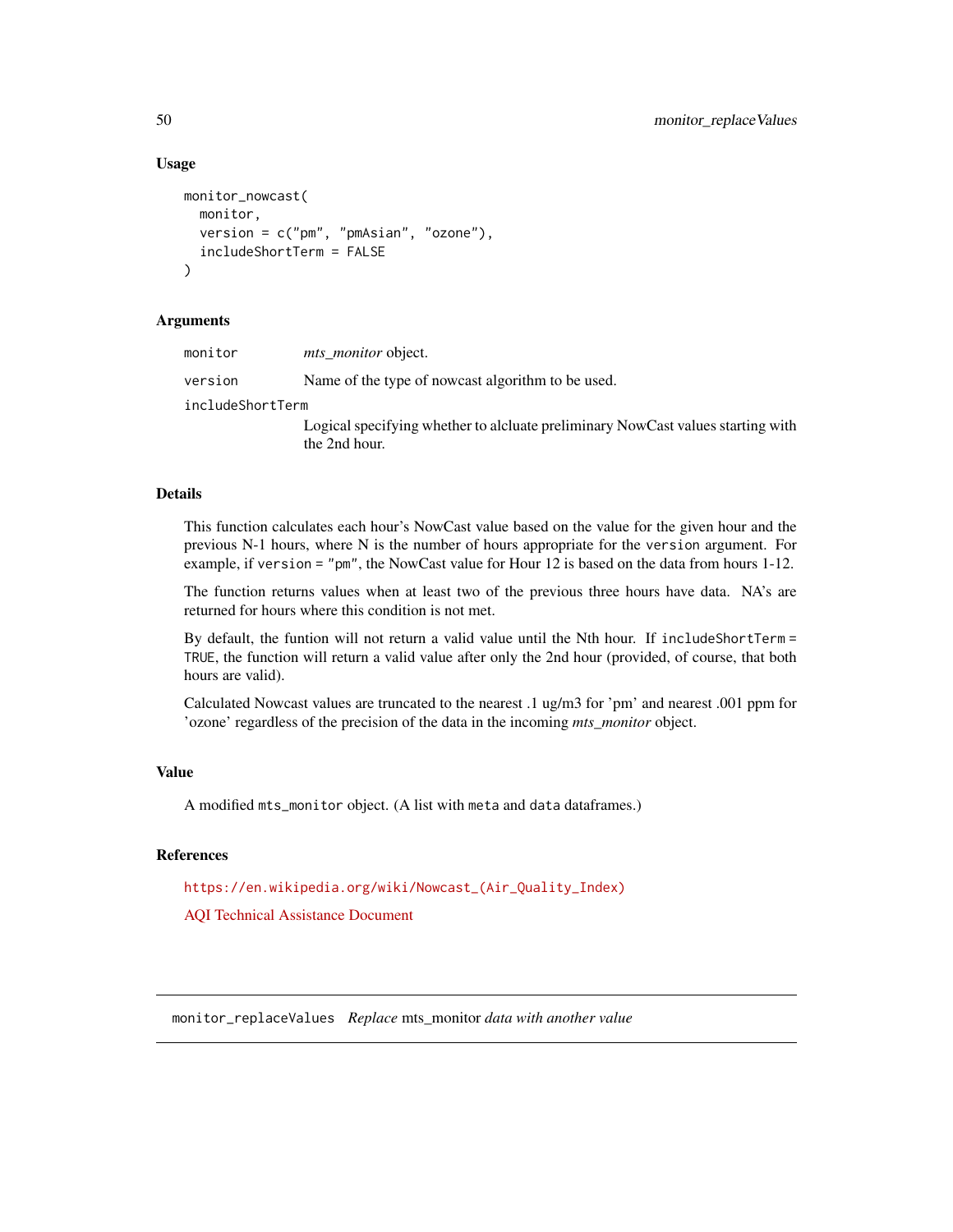# <span id="page-50-0"></span>monitor\_select 51

#### Description

Use an R expression to identify values for replacement.

The  $\bf{R}$  expression given in filter is used to identify elements in monitor \$data that should be replaced. The datetime column will be retained unmodified. Typical usage would include

- 1. replacing negative values with 0
- 2. replacing unreasonably high values with NA

Expressions should use data for the left hand side of the comparison.

#### Usage

```
monitor_replaceValues(monitor = NULL, filter = NULL, value = NULL)
```
#### Arguments

| monitor | <i>mts_monitor</i> object.                             |
|---------|--------------------------------------------------------|
| filter  | RR expression used to identify values for replacement. |
| value   | Numeric replacement value.                             |

# Value

A modified mts\_monitor object. (A list with meta and data dataframes.)

#### Examples

```
library(AirMonitor)
wa <- monitor_filterMeta(NW_Megafires, stateCode == 'WA')
any(wa$data < 5, na.rm = TRUE)
wa_zero <- monitor_replaceValues(wa, data < 5, 5)
any(wa_zero$data < 5, na.rm = TRUE)
```
monitor\_select *Subset and reorder time series within an* mts\_monitor *object*

# Description

This function acts similarly to dplyr::select() working on monitor\$data. The returned *mts\_monitor* object will contain only those time series identified by id in the order specified.

This can be helpful when using faceted plot functions based on **ggplot** such as those found in the AirMonitorPlots package.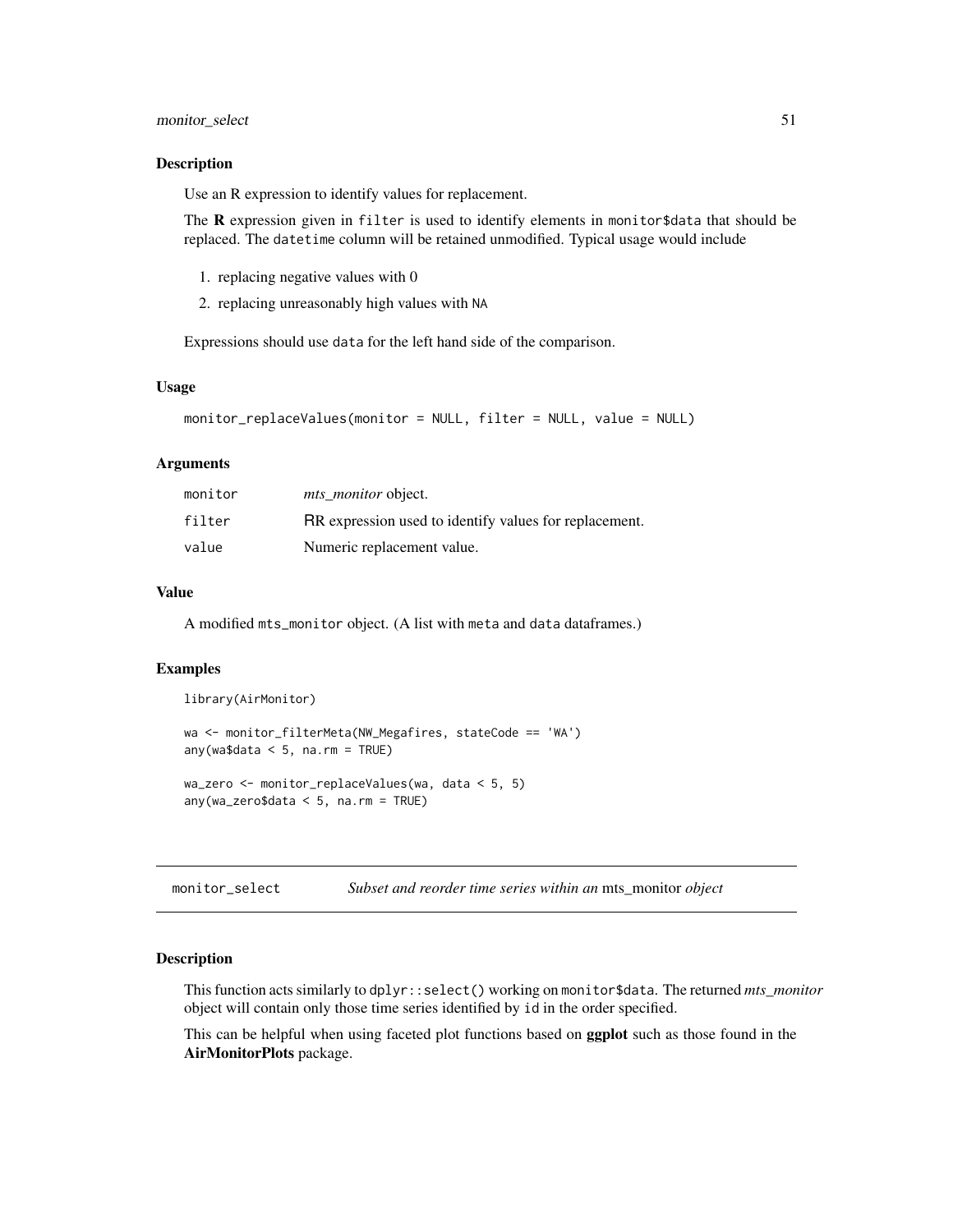#### <span id="page-51-0"></span>Usage

```
monitor_select(monitor, id)
```
monitor\_reorder(monitor, id)

# Arguments

| monitor | mts_monitor object.            |
|---------|--------------------------------|
| id      | Vector of deviceDeploymentIDs. |

# Value

A reordered (subset) of the incoming *mts\_monitor* object. (A list with meta and data dataframes.)

# See Also

[monitor\\_filterMeta](#page-33-1)

monitor\_timeInfo *Get time related information for a monitor*

#### Description

Calculate the local time for a monitor, as well as sunrise, sunset and solar noon times, and create several temporal masks.

The returned dataframe will have as many rows as the length of the incoming UTC time vector and will contain the following columns:

- localStdTime\_UTC UTC representation of local standard time
- daylightSavings logical mask = TRUE if daylight savings is in effect
- localTime local clock time
- sunrise time of sunrise on each localTime day
- sunset time of sunset on each localTime day
- solarnoon time of solar noon on each localTime day
- day logical mask = TRUE between sunrise and sunset
- morning logical mask = TRUE between sunrise and solarnoon
- afternoon logical mask = TRUE between solarnoon and sunset
- night logical mask = opposite of day

#### Usage

monitor\_timeInfo(monitor = NULL, id = NULL)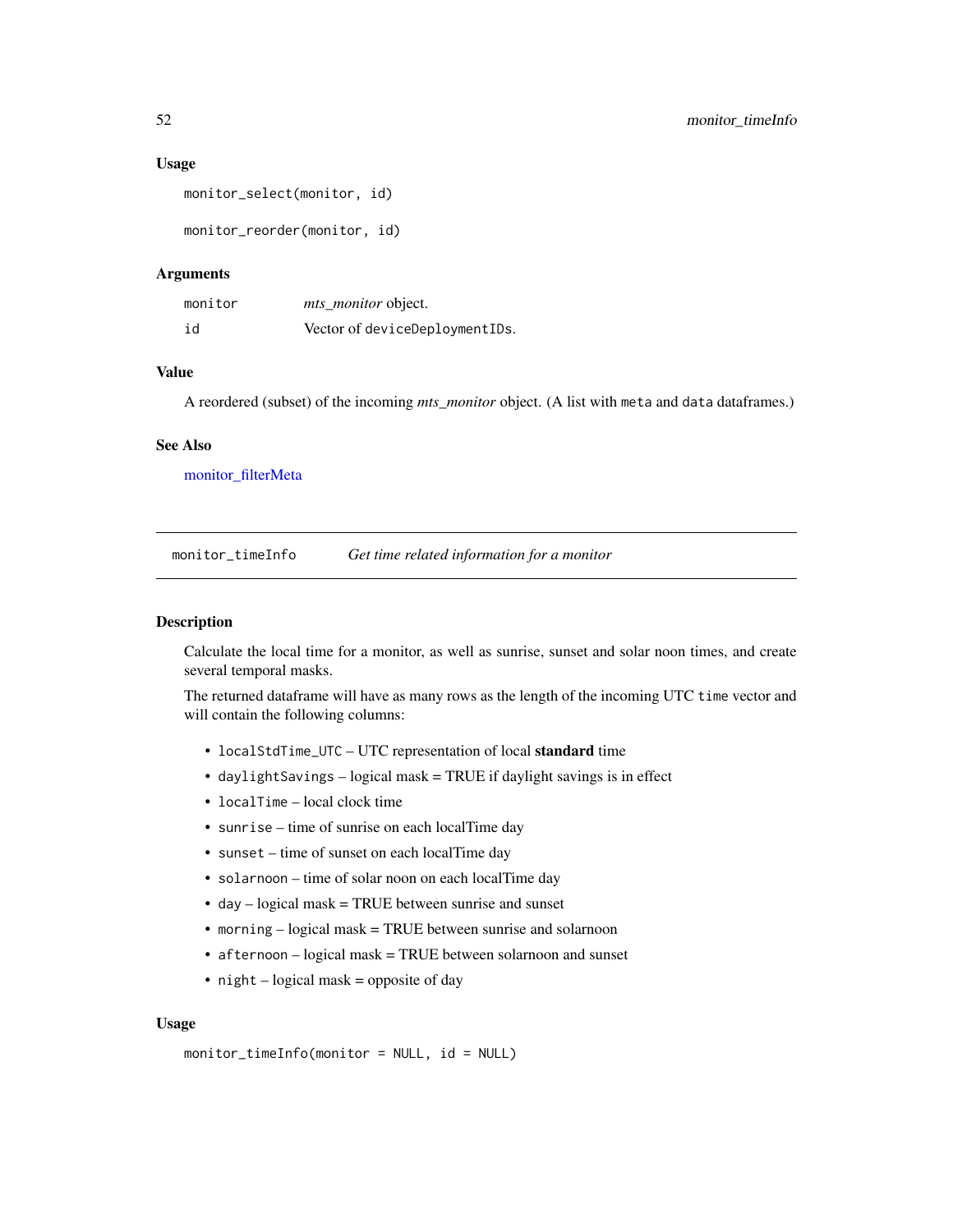#### **Arguments**

| monitor | <i>mts monitor</i> object.                                                 |
|---------|----------------------------------------------------------------------------|
| id      | deviceDeploymentID used to select a single time series found in monitor. - |
|         | optional if monitor only has one time series.                              |

# Details

While the **lubridate** package makes it easy to work in local timezones, there is no easy way in R to work in "Local Standard Time" (LST) (*i.e. never shifting to daylight savings*) as is often required when working with air quality data. US EPA regulations mandate that daily averages be calculated based on LST.

The localStdTime\_UTC is primarily for use internally and provides an important tool for creating LST daily averages and LST axis labeling.

# Value

A dataframe with times and masks.

# Examples

```
library(AirMonitor)
```

```
carmel <-
  Carmel_Valley %>%
  monitor_filterDate(20160801, 20160810)
# Create timeInfo object for this monitor
ti <- monitor_timeInfo(carmel)
# Subset the data based on day/night masks
data_day <- carmel$data[ti$day,]
data_night <- carmel$data[ti$night,]
# Build two monitor objects
carmel_day <- list(meta = carmel$meta, data = data_day)
carmel_night <- list(meta = carmel$meta, data = data_night)
# Plot them
carmel_day %>%
  monitor_timeseriesPlot(
   pch = 8,
   col = "goldenrod",
    shadedNight = TRUE
  )
carmel_night %>%
  monitor_timeseriesPlot(
   add = TRUE,pch = 16,
   col = "darkblue"
  )
```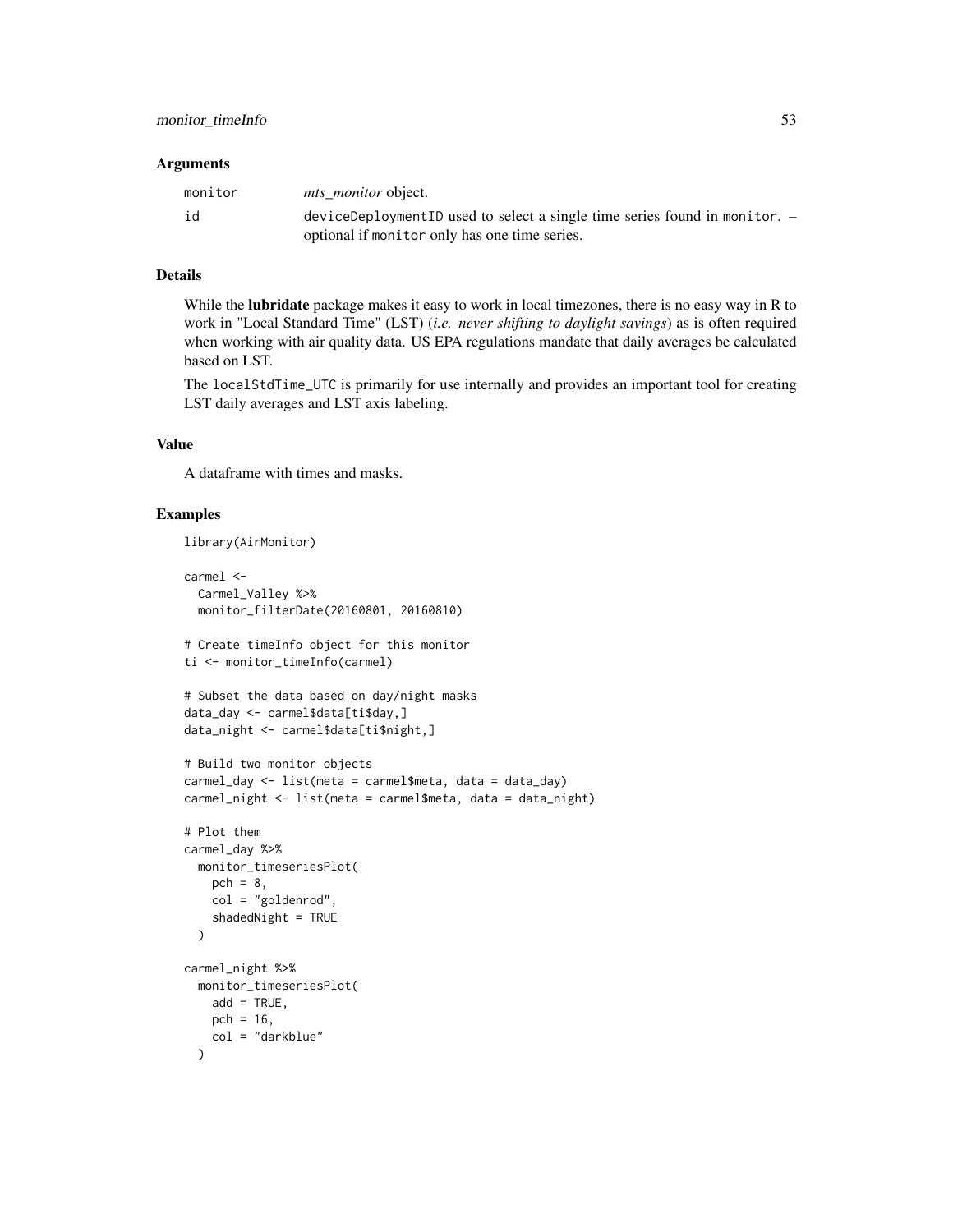# <span id="page-53-0"></span>Description

This function is a wrapper for range(monitor\$data\$datetime) and is convenient for use in data pipelines.

Dates will be returned in the timezone associated with monitor\$data\$datetime which is typically "UTC" unless timezone is specified.

#### Usage

```
monitor_timeRange(monitor = NULL, timezone = NULL)
```
#### Arguments

| monitor  | <i>mts monitor</i> object.             |
|----------|----------------------------------------|
| timezone | Olson timezone for the returned dates. |

#### Value

A vector containing the minimum and maximum times of a *mts\_monitor* object.

#### Examples

```
Carmel_Valley %>%
 monitor_timeRange(timezone = "America/Los_Angeles")
```
<span id="page-53-1"></span>monitor\_timeseriesPlot

*Create timeseries plot*

#### Description

Creates a time series plot of data from a *mts\_monitor* object. By default, points are plotted as semi-transparent squares. All data values are plotted from all monitors found in the *mts\_monitor* object.

Reasonable defaults are chosen for annotations and plot characteristics. Users can override any defaults by passing in parameters accepted by graphics::plot.default.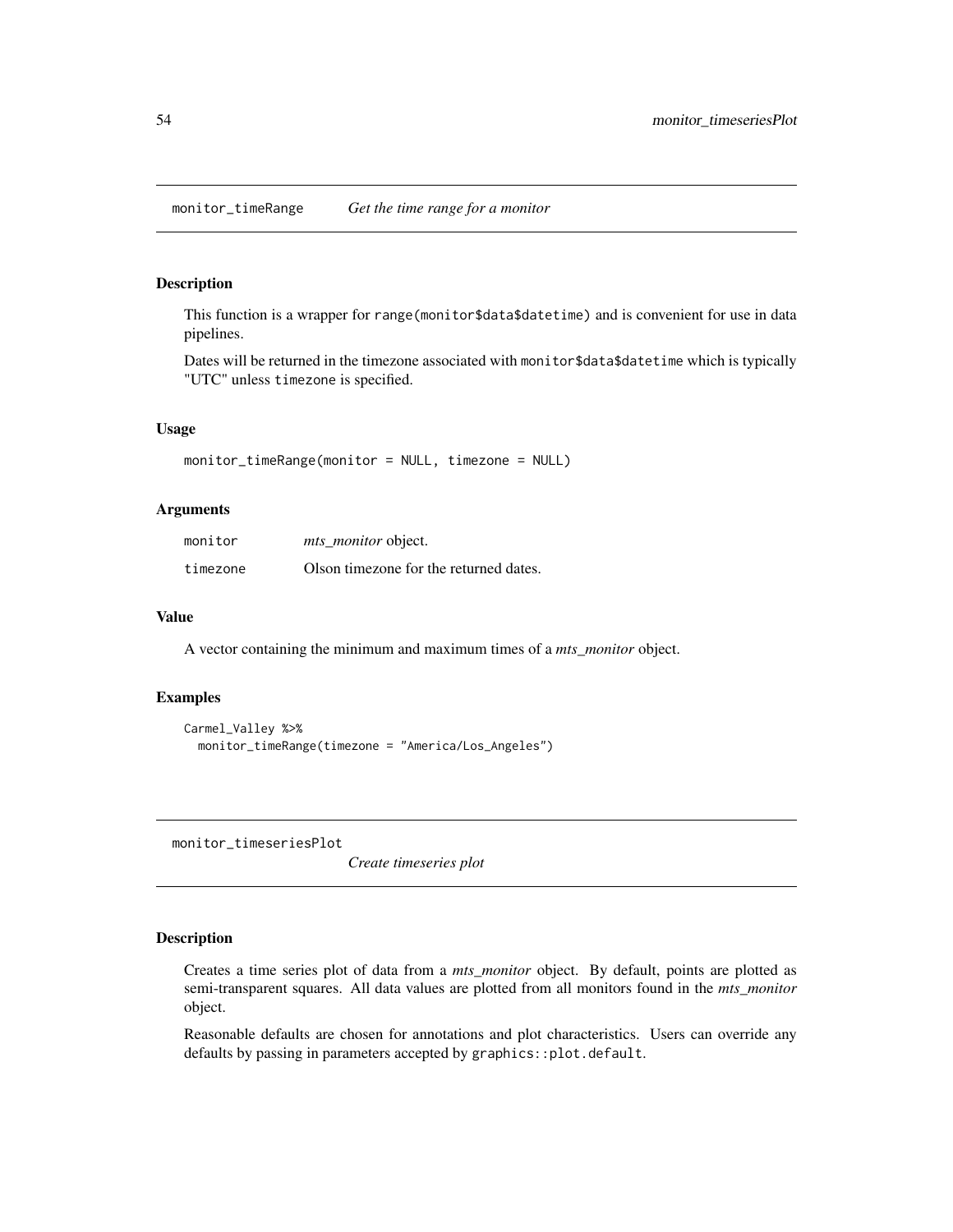monitor\_timeseriesPlot 55

# Usage

```
monitor_timeseriesPlot(
 monitor = NULL,
  id = NULL,shadedNight = FALSE,
  add = FALSE,addAQI = FALSE,palette = c("EPA", "subdued", "deuteranopia"),
  opacity = NULL,
  ...
\mathcal{L}
```
# Arguments

| monitor     | <i>mts_monitor</i> object.                                                                                                                                                                                       |
|-------------|------------------------------------------------------------------------------------------------------------------------------------------------------------------------------------------------------------------|
| id          | deviceDeploymentID used to limit plotting to a single time series found in<br>monitor.                                                                                                                           |
| shadedNight | Logical specifying whether to add nighttime shading.                                                                                                                                                             |
| add         | Logical specifying whether to add to the current plot.                                                                                                                                                           |
| addAQI      | Logical specifying whether to add visual AQI decorations.                                                                                                                                                        |
| palette     | Named color palette to use when adding AQI decorations.                                                                                                                                                          |
| opacity     | Opacity to use for points. By default, an opacity is chosen based on the number<br>of points so that trends are highlighted while outliers diminish in visual impor-<br>tance as the number of points increases. |
| .           | Additional arguments to be passed to graphics::plot.default().                                                                                                                                                   |

# Value

No return value. This function is called to draw an air quality time series plot on the active graphics device.

# Examples

```
library(AirMonitor)
```

```
# Single monitor
Carmel_Valley %>%
  monitor_timeseriesPlot()
# Multiple monitors
Camp_Fire %>%
  monitor_filter(countyName == "Alameda") %>%
  monitor_timeseriesPlot(main = "All Alameda County Monitors")
# Standard extras
Carmel_Valley %>%
 monitor_timeseriesPlot(
   shadedNight = TRUE,
```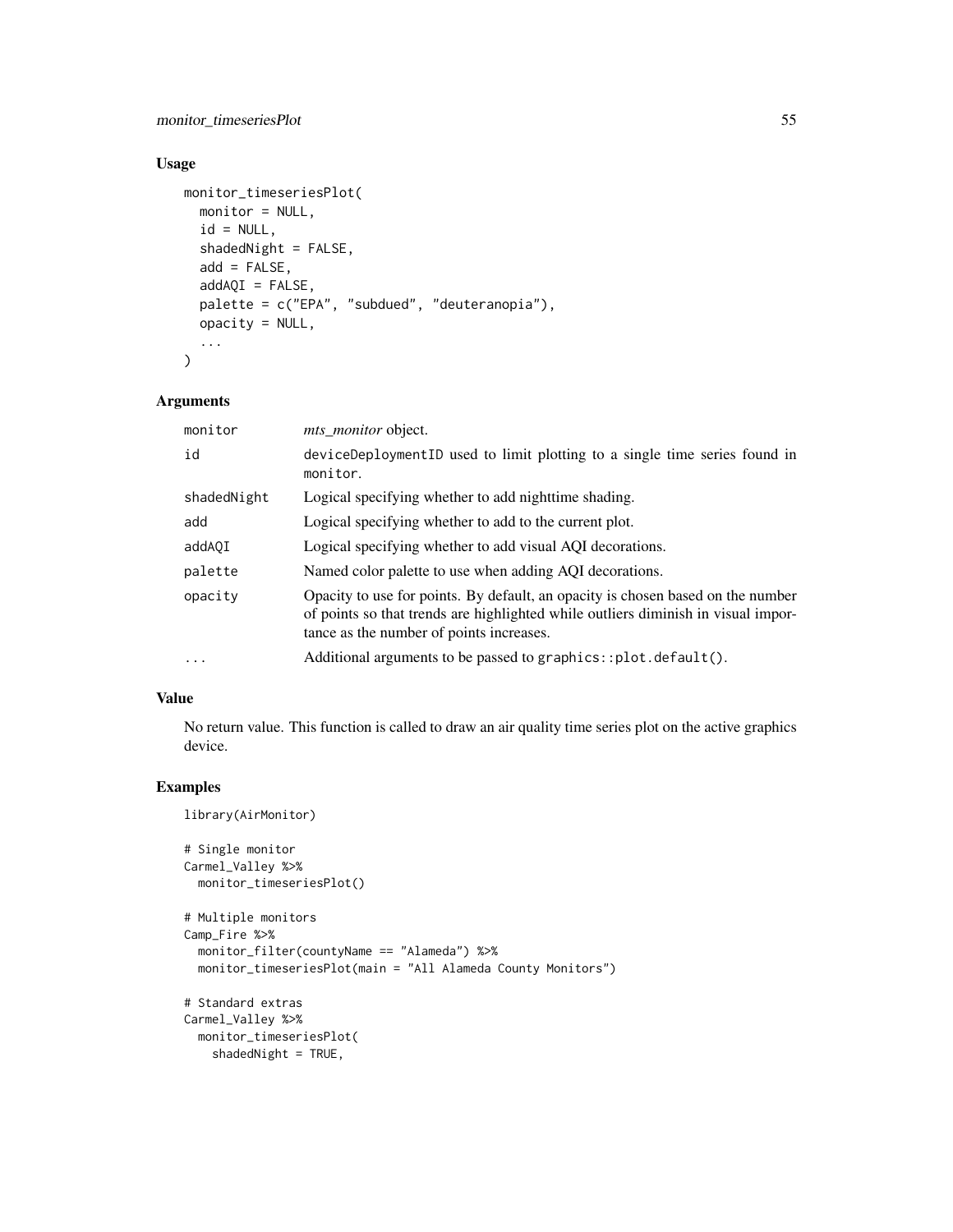```
addAQI = TRUE)
addAQILegend()
# Fancy plot based on pm2.5 values
pm2.5 <- Carmel_Valley$data[,2]
Carmel_Valley %>%
 monitor_timeseriesPlot(
   shadedNight = TRUE,
   pch = 16,
   cex = pmax(pm2.5 / 100, 0.5),
   col = aqiColors(pm2.5),
   opacity = 0.8\lambdaaddAQILegend(pch = 16, cex = 0.6, bg = "white")
```
monitor\_toCSV *Convert monitor data as CSV*

# Description

Converts the contents of the monitor argument to CSV. By default, the output is a text string with "human readable" CSV that includes both meta and data. When saved as a file, this format is useful for point-and-click spreadsheet users who want to have everything on a single sheet.

To obtain a machine parseable CSV string for just the data, you can use includeMeta = FALSE. To obtain machine parseable metadata, use includeData = FALSE.

#### Usage

```
monitor_toCSV(monitor, includeMeta = TRUE, includeData = TRUE)
```
# Arguments

| monitor     | <i>mts_monitor</i> object.                           |
|-------------|------------------------------------------------------|
| includeMeta | Logical specifying whether to include monitor\$meta. |
| includeData | Logical specifying whether to include monitor\$data. |

#### Value

CSV formatted text.

# Examples

library(AirMonitor)

```
monitor <-
  Carmel_Valley %>%
  monitor_filterDate(20160802, 20160803)
```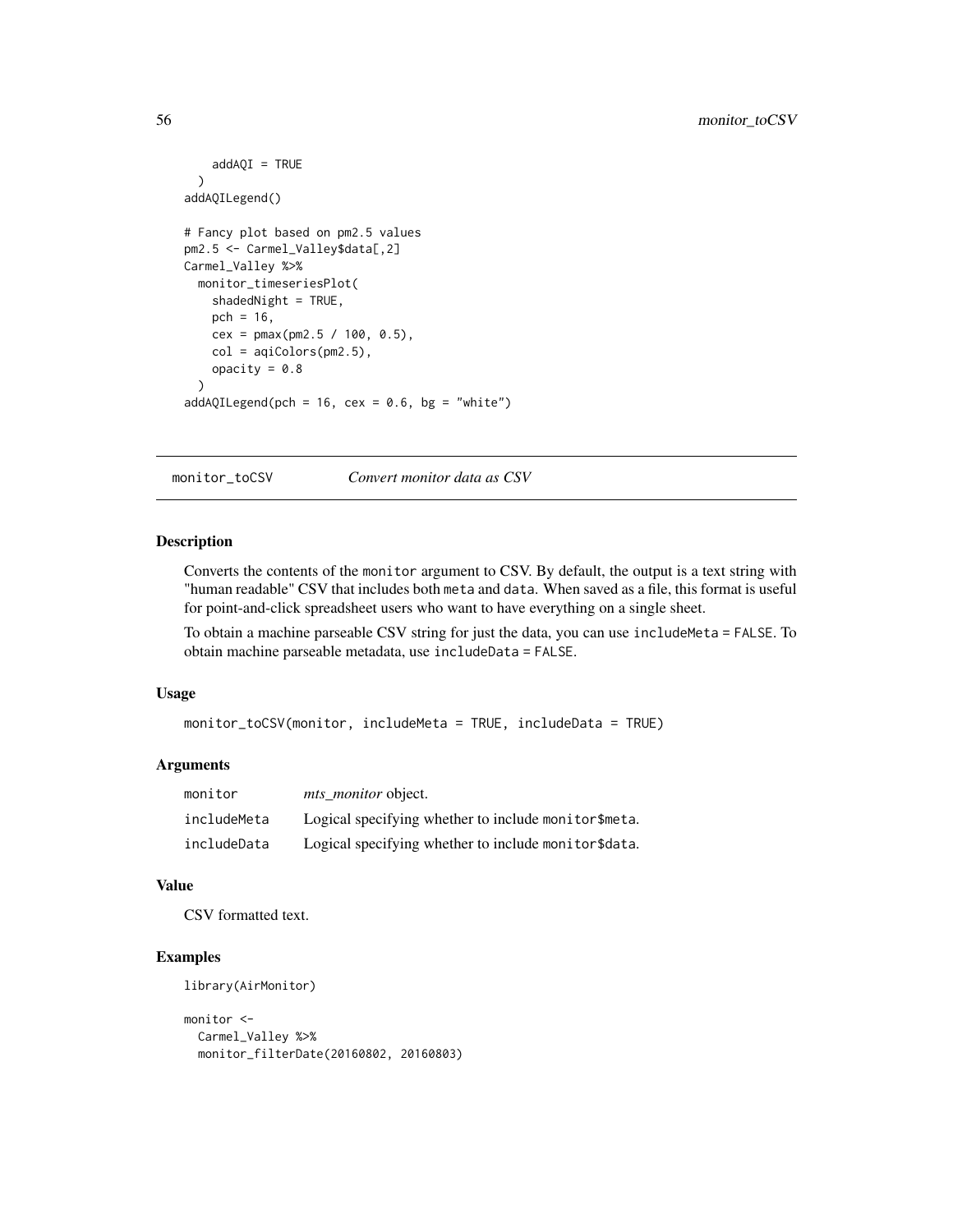```
monitor_toCSV(monitor) %>% cat()
monitor_toCSV(monitor, includeData = FALSE) %>% cat()
monitor_toCSV(monitor, includeMeta = FALSE) %>% cat()
```
monitor\_toPWFSLSmoke *Convert a mts\_monitor object to a ws\_monitor object for the PWF-SLSmoke package*

#### Description

A *mts\_monitor* object is modified so that it becomes a PWFSLSmoke package *ws\_monitor* object. While some information will be lost, this operation can be reversed with monitor\_fromPWFSLSmoke().

#### Usage

```
monitor_toPWFSLSmoke(monitor = NULL)
```
#### Arguments

monitor *mts\_monitor* object

#### Value

A PWFSLSmoke *ws\_monitor* object. (A list with meta and data dataframes.)

#### Note

In order to avoid duplicated monitorID values in the returned *ws\_monitor* object, the full deviceDeploymentID will be used as the monitorID.

monitor\_trimDate *Trim a* mts\_monitor *object to full days*

# Description

Trims the date range of a *mts\_monitor* object to local time date boundaries which are *within* the range of data. This has the effect of removing partial-day data records at the start and end of the timeseries and is useful when calculating full-day statistics.

By default, multi-day periods of all-missing data at the beginning and end of the timeseries are removed before trimming to date boundaries. If trimEmptyDays = FALSE all records are retained except for partial days beyond the first and after the last date boundary.

Day boundaries are calculated using the specified timezone or, if NULL, from monitor\$meta\$timezone.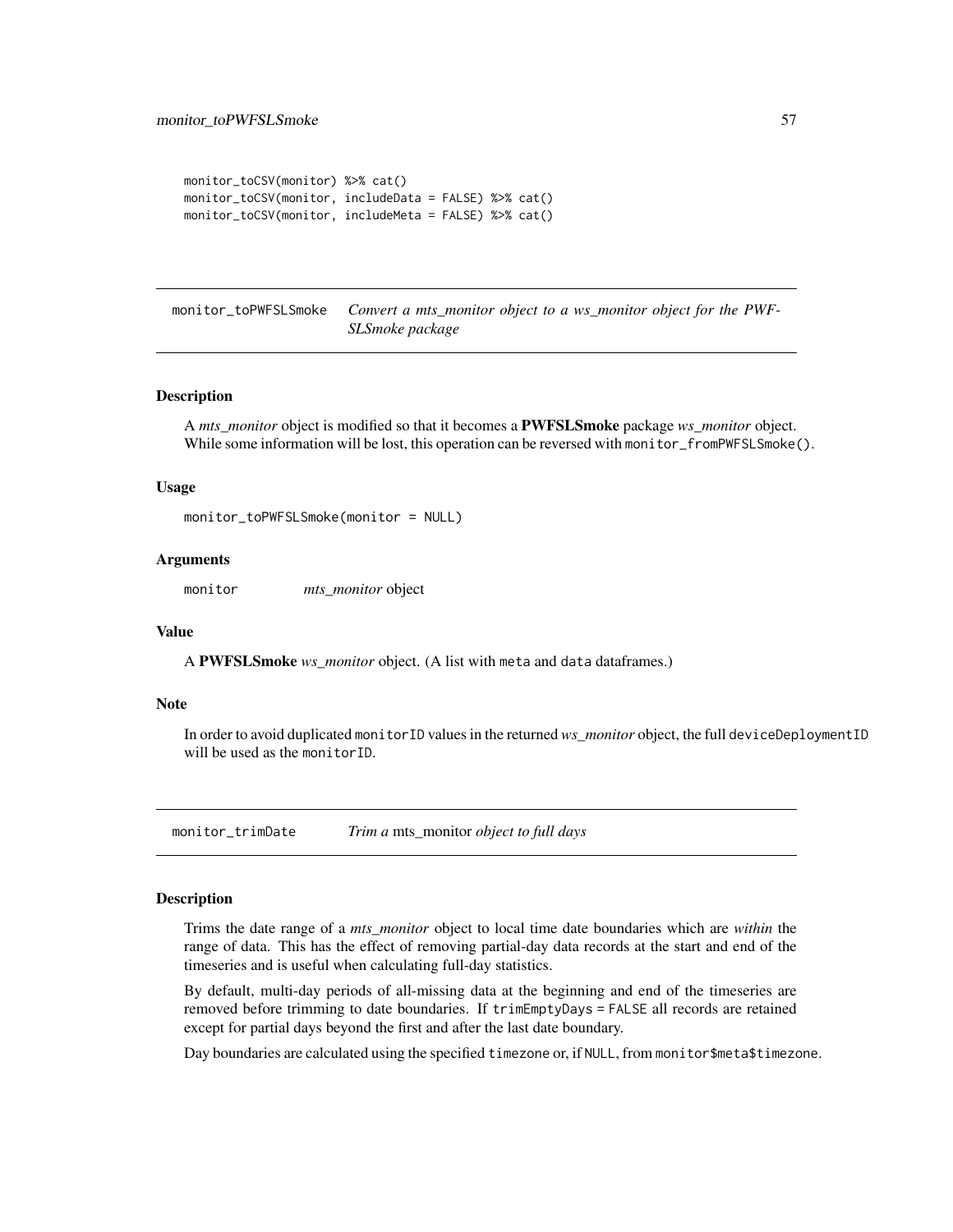#### <span id="page-57-0"></span>Usage

```
monitor_trimDate(monitor = NULL, timezone = NULL, trimEmptyDays = TRUE)
```
#### Arguments

| monitor  | <i>mts monitor</i> object.                                                                                          |
|----------|---------------------------------------------------------------------------------------------------------------------|
| timezone | Olson timezone used to interpret dates.                                                                             |
|          | trimEmptyDays Logical specifying whether to remove days with no data at the beginning and<br>end of the time range. |

# Value

A subset of the given *mts\_monitor* object. (A list with meta and data dataframes.)

#### Examples

```
library(AirMonitor)
# Non-day boundaries
monitor <-
  Camp_Fire %>%
  monitor_filterDatetime(
    "2018111502",
    "2018112206",
   timezone = "America/Los_Angeles"
  )
monitor %>%
  monitor_timeRange(timezone = "America/Los_Angeles")
# Trim to full days only
monitor %>%
  monitor_trimDate() %>%
  monitor_timeRange(timezone = "America/Los_Angeles")
```
NW\_Megafires *NW\_Megafires example dataset*

# Description

The NW\_Megafires dataset provides a quickly loadable version of a *mts\_monitor* object for practicing and code examples.

#### Usage

NW\_Megafires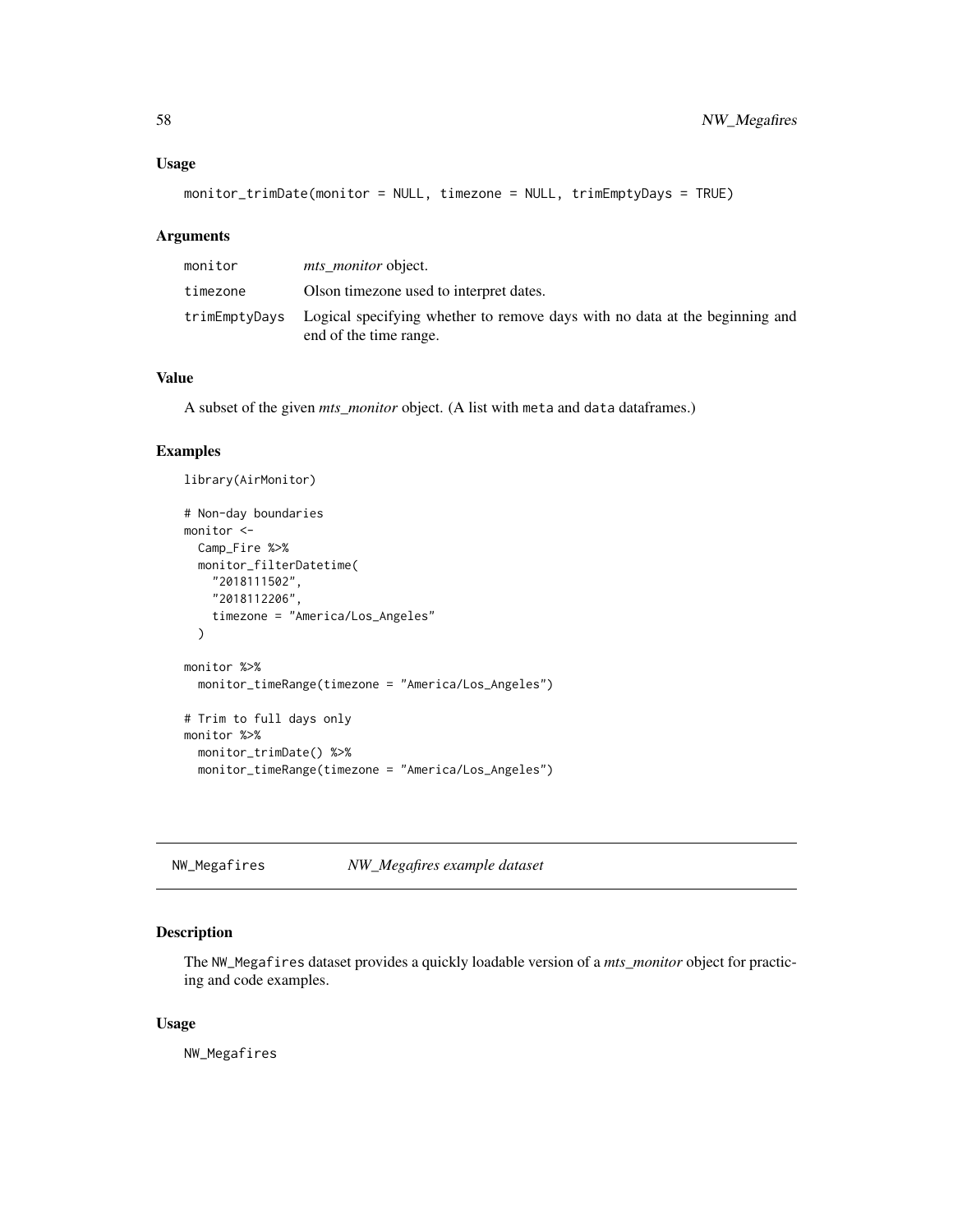# <span id="page-58-0"></span>pollutantNames 59

# Format

A *mts\_monitor* object with 1080 rows and 141 columns of data.

# Details

In the summer of 2015, Washington state had several catastrophic wildfires that led to many days of heavy smoke in eastern Washington, Oregon and northern Idaho. The NW\_Megafires dataset contains monitoring data for the Pacific Northwest from July 24 through September 06, 2015.

This dataset was generated on 2022-03-23 by running:

library(AirMonitor)

pollutantNames *Names of standard pollutants*

#### Description

Character string identifiers of recognized pollutant names.

#### Usage

pollutantNames

# Format

A vector of character strings

# Details

pollutantNames

# Examples

print(coreMetadataNames, width = 80)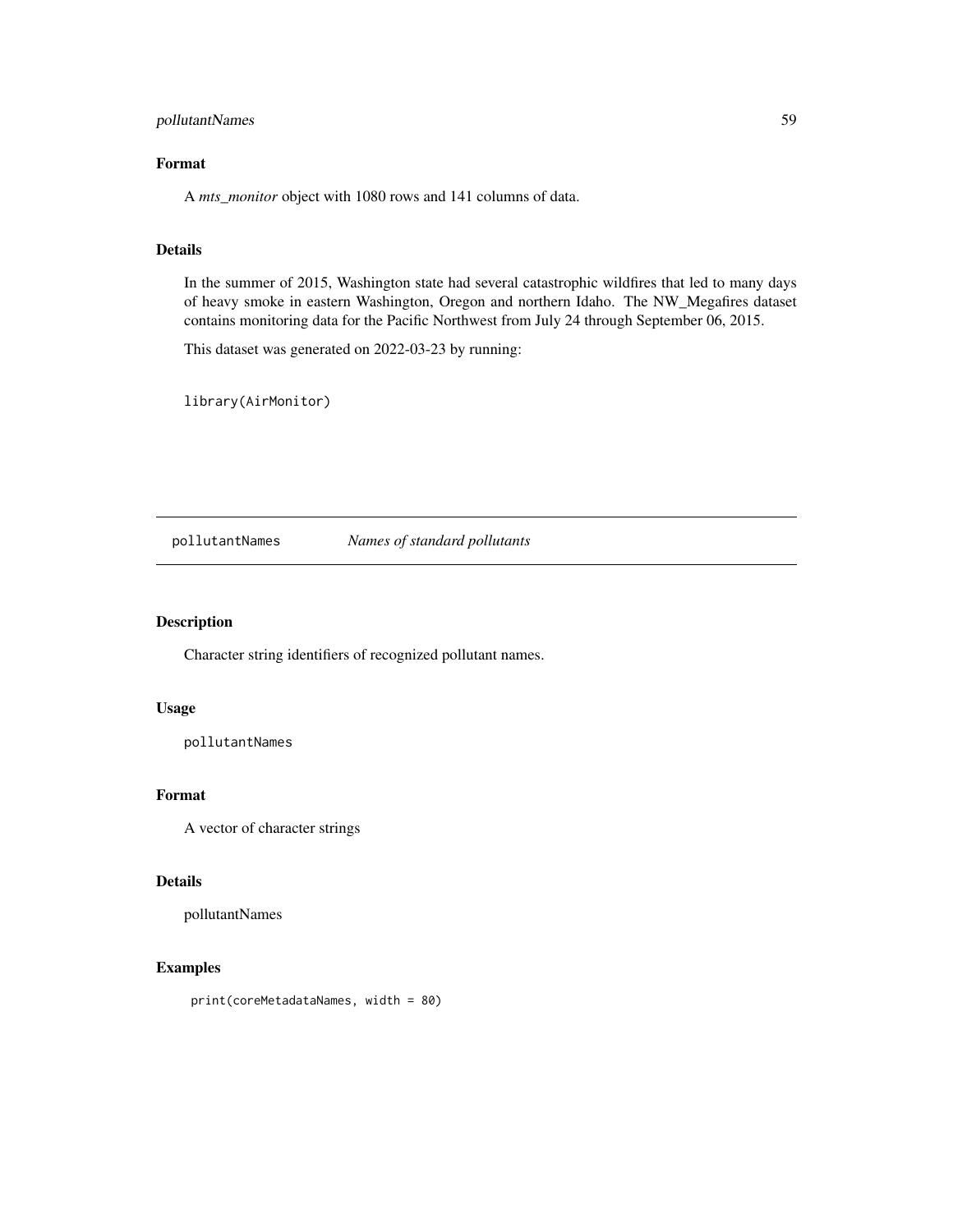<span id="page-59-0"></span>

# Description

State codes for the 50 states +DC +PR (Puerto Rico).

US\_52 <-c( "AK", "AL", "AZ", "AR", "CA", "CO", "CT", "DE", "FL", "GA", "HI", "ID", "IL", "IN", "IA", "KS", "KY", "LA'  $\mathcal{L}$ 

# Usage

US\_52

# Format

A vector with 52 elements

# Details

US state codes

US\_AQI *US EPA AQI Index levels, names, colors and action text*

# Description

Official, US EPA AQI levels, names, colors and action text are provided in a list for easy coloring and labeling.

# Usage

US\_AQI

# Format

A list with named elements

# Details

AQI breaks and associated names and colors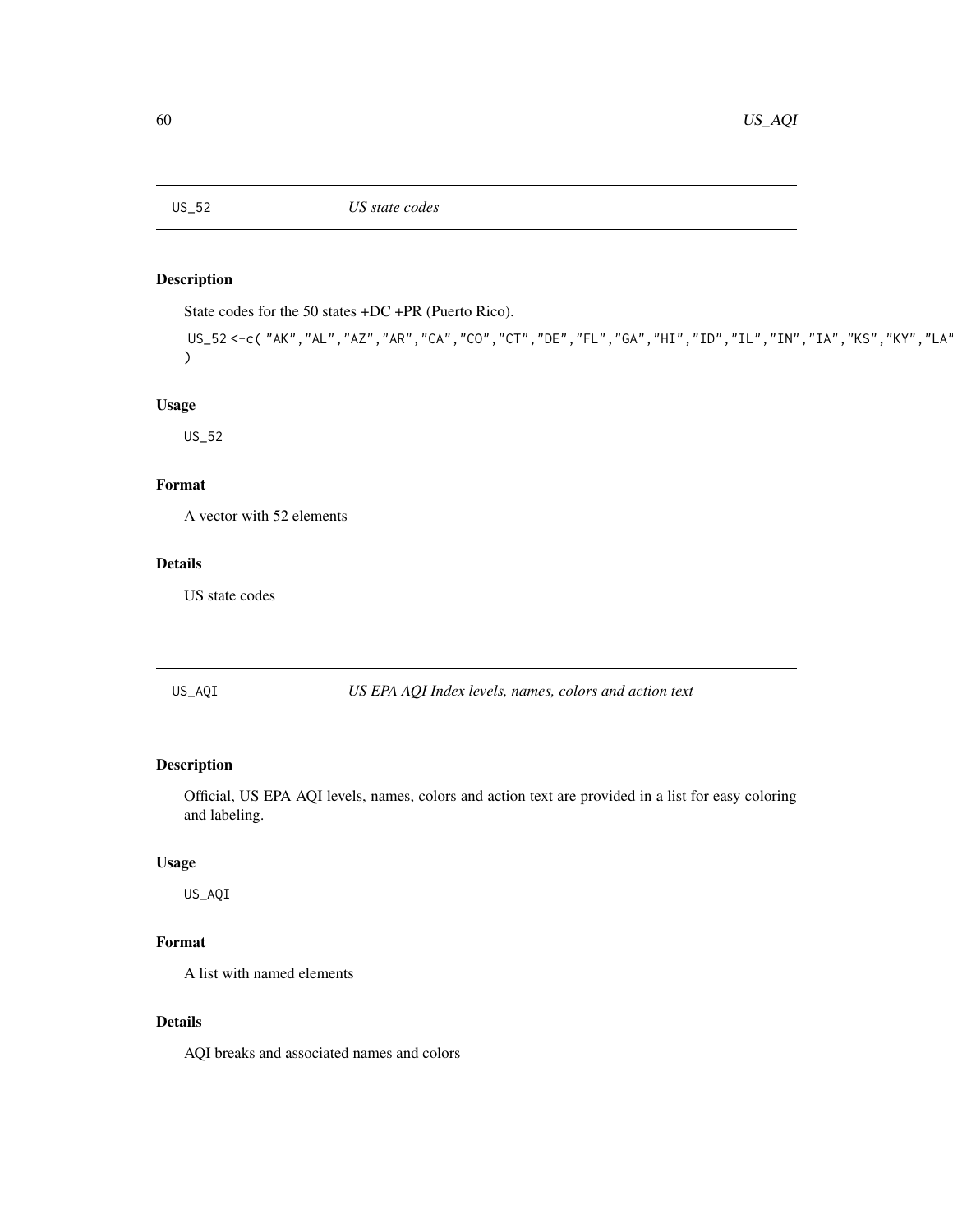#### $US_AQI$  61

# Breaks

Breakpoints are given in units reported for each parameter and include:

- breaks\_AQI
- breaks\_CO
- breaks\_NO2
- breaks\_OZONE\_1hr
- breaks\_OZONE\_8hr
- breaks\_PM2.5
- breaks\_PM10

# **Colors**

Several different color palettes are provided:

- colors\_EPA official EPA AQI colors
- colors\_subdued subdued colors fo use with leaflet maps
- colors\_deuteranopia color vision impaired colors

# Names

Names of AQI categories are provided in several languages identified by the ISO 639-2 alpha-3 code:

- names\_eng
- names\_spa

# Actions

Text for "actions to protect yourself" are provided for each category in several languages identified by the ISO 639-2 alpha-3 code:

- actions\_eng
- actions\_spa

Currently supported languages include English (eng) and Spanish (spa).

AQI breaks are defined at [https://www.airnow.gov/sites/default/files/2020-05/aqi-tech](https://www.airnow.gov/sites/default/files/2020-05/aqi-technical-assistance-document-sept2018.pdf)nical-assistance-do [pdf](https://www.airnow.gov/sites/default/files/2020-05/aqi-technical-assistance-document-sept2018.pdf) and are given in units appropriate for each pollutant.

AQI colors are defined at <https://docs.airnowapi.org/aq101>

#### Note

The low end of each break category is used as the breakpoint.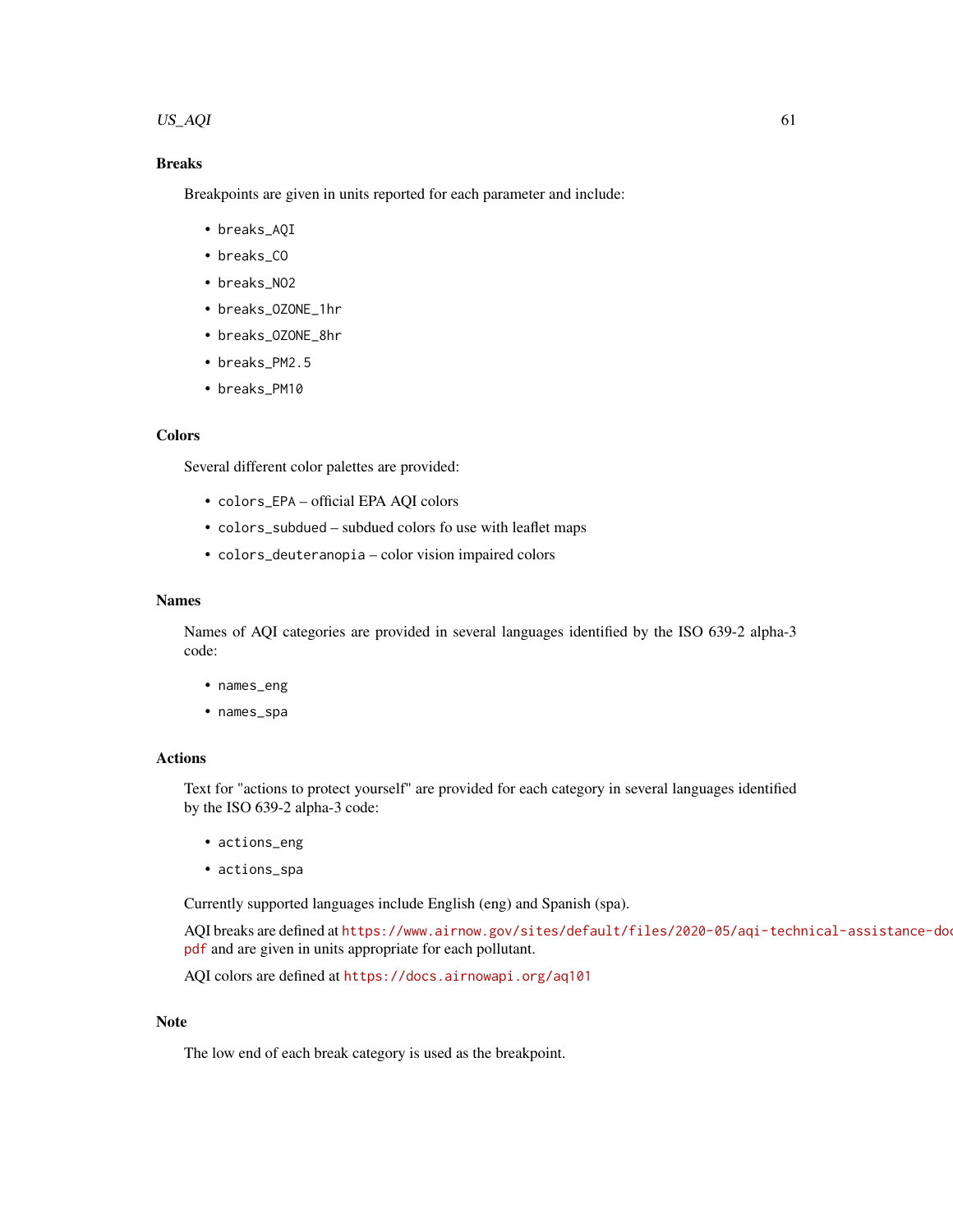#### Examples

```
print(US_AQI$breaks_AQI)
print(US_AQI$colors_EPA)
print(US_AQI$names_eng)
print(US_AQI$names_spa)
```
<span id="page-61-1"></span>wrcc\_loadAnnual *Load annual WRCC monitoring data*

# Description

Loads pre-generated .rda files containing annual WRCC data.

If archiveDataDir is defined, data will be loaded from this local archive. Otherwise, data will be loaded from the monitoring data repository maintained by the USFS AirFire team.

Current year files loaded by this function are updated once per week.

For the most recent data in the last 10 days, use wrcc\_loadLatest().

For daily updates covering the most recent 45 days, use wrcc\_loadDaily().

#### Usage

```
wrcc_loadAnnual(
  year = NULL,archiveBaseUrl = paste0("https://airfire-data-exports.s3.us-west-2.amazonaws.com/",
    "monitoring/v2"),
  archiveBaseDir = NULL,
  QC_negativeValues = c("zero", "na", "ignore")
)
```
#### Arguments

year Year [YYYY]. archiveBaseUrl Base URL for monitoring v2 data files. archiveBaseDir Local base directory for monitoring v2 data files. QC\_negativeValues Type of QC to apply to negative values.

# Value

A *mts\_monitor* object with WRCC data. (A list with meta and data dataframes.)

# See Also

[wrcc\\_loadDaily](#page-62-1) [wrcc\\_loadLatest](#page-63-1)

<span id="page-61-0"></span>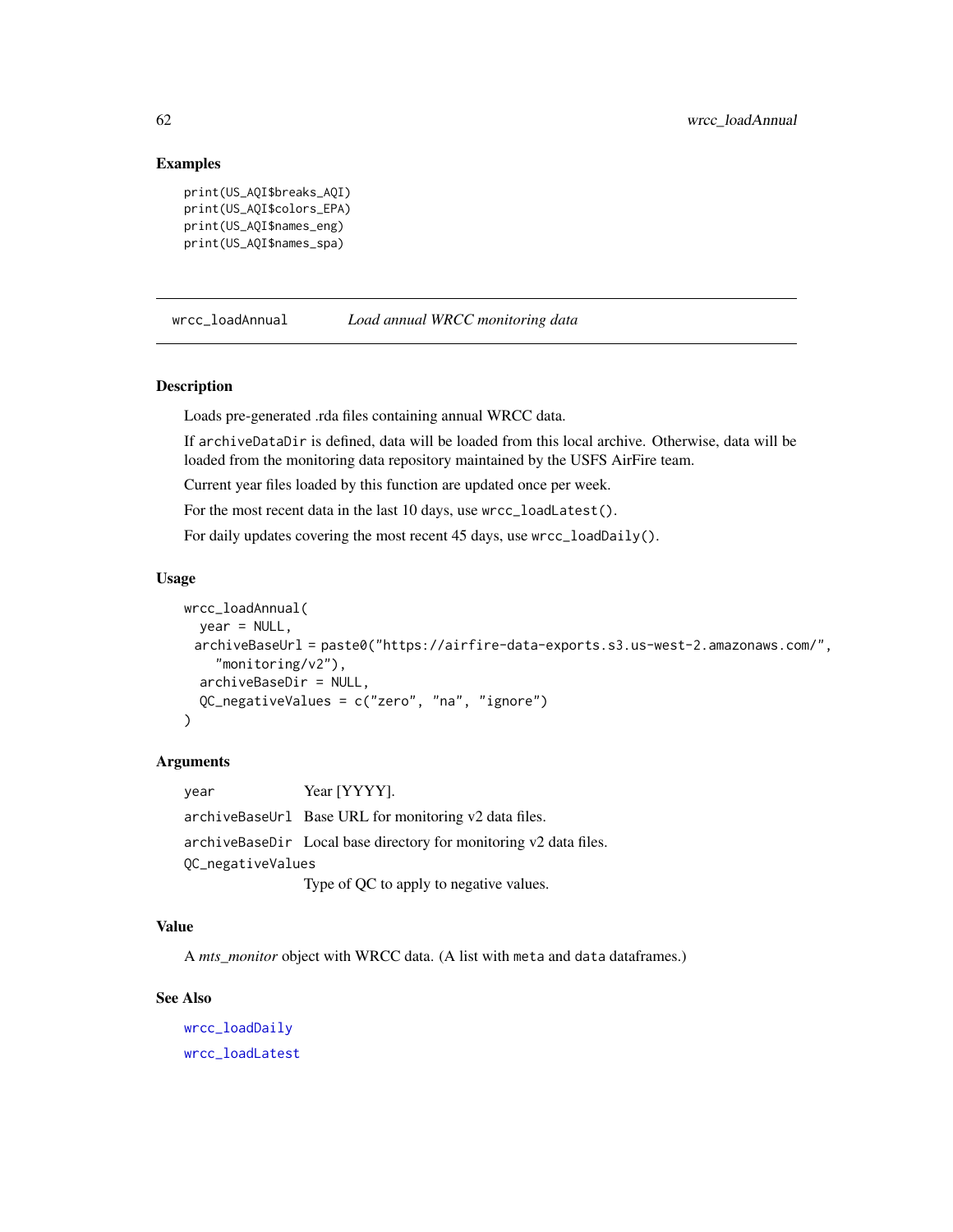# <span id="page-62-0"></span>wrcc\_loadDaily 63

#### Examples

```
## Not run:
library(AirMonitor)
# Fail gracefully if any resources are not available
try({
# See https://en.wikipedia.org/wiki/Snake_River_Complex_Fire
# WRCC monitors during the Snake River Complex Fire
wrcc_loadAnnual(2021) \
  monitor_filter(stateCode \
  monitor_filterDate(20210707, 20210820, timezone = "America/Denver") \
  monitor_timeseriesPlot(
   ylim = c(0, 300),xpd = NA,
   addAQI = TRUE,main = "WRCC monitors during Snake River Complex Fire"
  \lambda}, silent = FALSE)
## End(Not run)
```
<span id="page-62-1"></span>wrcc\_loadDaily *Load daily WRCC monitoring data*

#### Description

Loads pre-generated .rda files containing daily WRCC data.

If archiveDataDir is defined, data will be loaded from this local archive. Otherwise, data will be loaded from the monitoring data repository maintained by the USFS AirFire team.

The files loaded by this function are updated once per day and contain data for the previous 45 days.

For the most recent data in the last 10 days, use wrcc\_loadLatest().

For data extended more than 45 days into the past, use wrcc\_loadAnnual().

#### Usage

```
wrcc_loadDaily(
 archiveBaseUrl = paste0("https://airfire-data-exports.s3.us-west-2.amazonaws.com/",
    "monitoring/v2"),
 archiveBaseDir = NULL,
  QC_negativeValues = c("zero", "na", "ignore")
)
```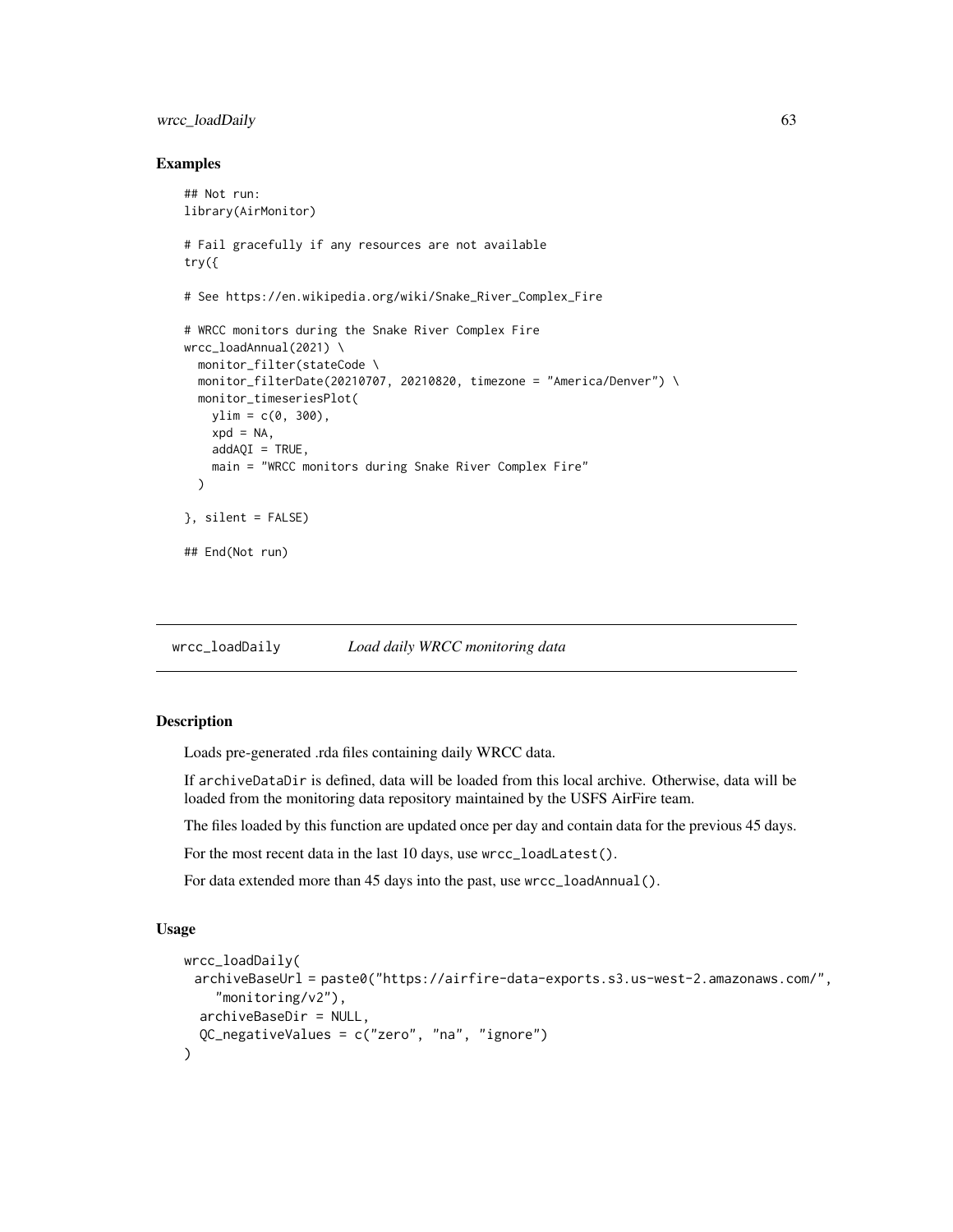#### <span id="page-63-0"></span>Arguments

archiveBaseUrl Base URL for monitoring v2 data files. archiveBaseDir Local base directory for monitoring v2 data files. QC\_negativeValues Type of QC to apply to negative values.

#### Value

A *mts\_monitor* object with WRCC data. (A list with meta and data dataframes.)

#### See Also

[wrcc\\_loadAnnual](#page-61-1) [wrcc\\_loadDaily](#page-62-1)

#### Examples

## Not run: library(AirMonitor) # Fail gracefully if any resources are not available try({  $wrec\_loadDaily() \ \ \ \ \$ monitor\_leaflet() }, silent = FALSE) ## End(Not run)

<span id="page-63-1"></span>wrcc\_loadLatest *Load most recent WRCC monitoring data*

#### Description

Loads pre-generated .rda files containing the most recent WRCC data.

If archiveDataDir is defined, data will be loaded from this local archive. Otherwise, data will be loaded from the monitoring data repository maintained by the USFS AirFire team.

The files loaded by this function are updated multiple times an hour and contain data for the previous 10 days.

For daily updates covering the most recent 45 days, use wrcc\_loadDaily().

For data extended more than 45 days into the past, use wrcc\_loadAnnual().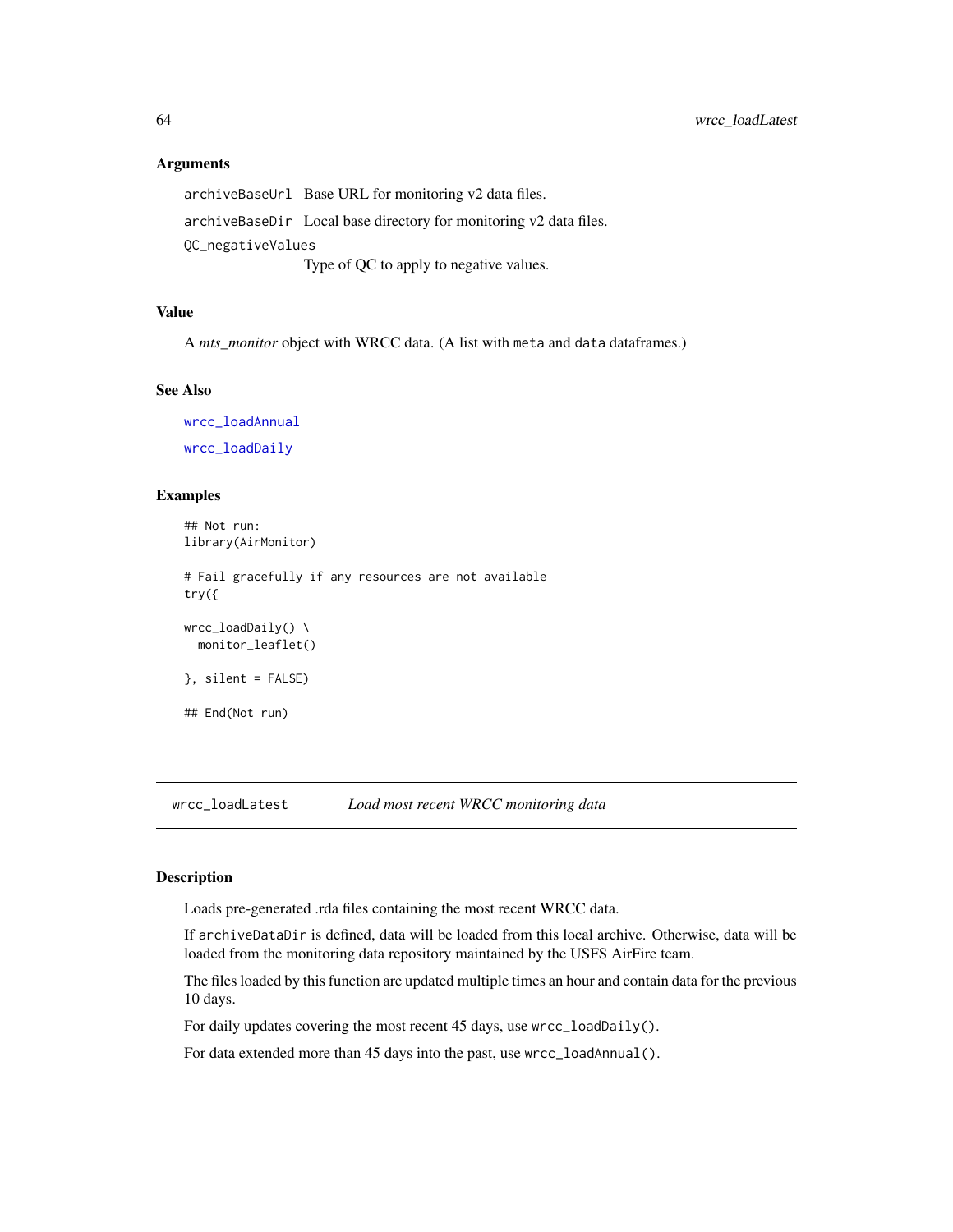# <span id="page-64-0"></span>wrcc\_loadLatest 65

# Usage

```
wrcc_loadLatest(
 archiveBaseUrl = paste0("https://airfire-data-exports.s3.us-west-2.amazonaws.com/",
    "monitoring/v2"),
  archiveBaseDir = NULL,
  QC_negativeValues = c("zero", "na", "ignore")
\mathcal{L}
```
# Arguments

archiveBaseUrl Base URL for monitoring v2 data files. archiveBaseDir Local base directory for monitoring v2 data files. QC\_negativeValues Type of QC to apply to negative values.

# Value

A *mts\_monitor* object with WRCC data. (A list with meta and data dataframes.)

#### See Also

[wrcc\\_loadAnnual](#page-61-1) [wrcc\\_loadDaily](#page-62-1)

#### Examples

## Not run: library(AirMonitor)

# Fail gracefully if any resources are not available try({

```
wrcc_loadLatest() \
  monitor_leaflet()
```
}, silent = FALSE)

## End(Not run)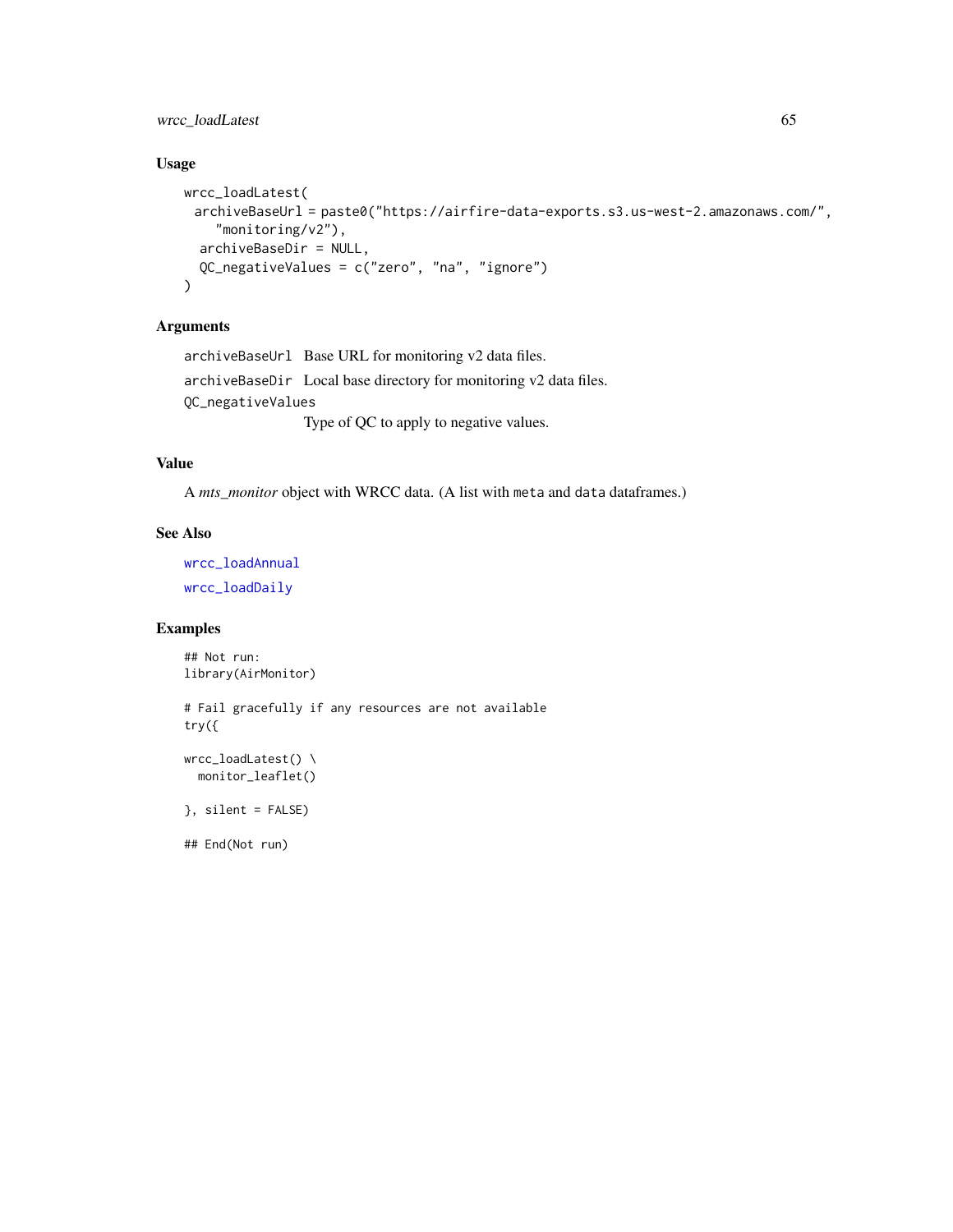# <span id="page-65-0"></span>**Index**

∗ datasets AirFire\_S3\_archiveBaseUrl, [6](#page-5-0) Camp\_Fire, [16](#page-15-0) Carmel\_Valley, [17](#page-16-0) CONUS, [18](#page-17-0) coreMetadataNames, [19](#page-18-0) NW\_Megafires, [58](#page-57-0) pollutantNames, [59](#page-58-0)  $US_52, 60$  $US_52, 60$ US\_AQI, [60](#page-59-0) addAQILegend, [3](#page-2-0) addAQILines, [4](#page-3-0) addAQIStackedBar, [5](#page-4-0) addShadedNight, [5](#page-4-0) AirFire\_S3\_archiveBaseUrl, [6](#page-5-0) AirMonitor, [6](#page-5-0) airnow\_loadAnnual, [7,](#page-6-0) *[9,](#page-8-0) [10](#page-9-0)* airnow\_loadDaily, *[7](#page-6-0)*, [8,](#page-7-0) *[10](#page-9-0)* airnow\_loadLatest, *[7](#page-6-0)*, *[9](#page-8-0)*, [9](#page-8-0) airnow\_loadMonthly, *[7](#page-6-0)*, *[9,](#page-8-0) [10](#page-9-0)*, [11](#page-10-0) airsis\_loadAnnual, [12,](#page-11-0) *[14,](#page-13-0) [15](#page-14-0)* airsis\_loadDaily, *[13](#page-12-0)*, [13,](#page-12-0) *[15](#page-14-0)* airsis\_loadLatest, *[13,](#page-12-0) [14](#page-13-0)*, [14](#page-13-0) aqiColors, [15](#page-14-0) Camp\_Fire, [16](#page-15-0) Carmel\_Valley, [17](#page-16-0) ceiling\_date, *[32](#page-31-0)*, *[34](#page-33-0)* CONUS, [18](#page-17-0) coreMetadataNames, [19](#page-18-0)

floor\_date, *[32](#page-31-0)*, *[34](#page-33-0)*

legend, *[4](#page-3-0)*

monitor\_aqi, [19](#page-18-0) monitor\_bestTimezone, [20](#page-19-0) monitor\_check, [21](#page-20-0) monitor\_collapse, [21](#page-20-0) monitor\_combine, [23](#page-22-0)

monitor\_dailyBarplot, [24](#page-23-0) monitor\_dailyStatistic, [25](#page-24-0) monitor\_dailyThreshold, [26](#page-25-0) monitor\_distinct, [28](#page-27-0) monitor\_dropEmpty, [28](#page-27-0) monitor\_dygraph, [29](#page-28-0) monitor\_filter *(*monitor\_filterMeta*)*, [34](#page-33-0) monitor\_filterByDistance, [30](#page-29-0) monitor\_filterDate, [31,](#page-30-0) *[34,](#page-33-0) [35](#page-34-0)* monitor\_filterDatetime, *[32](#page-31-0)*, [33,](#page-32-0) *[35](#page-34-0)* monitor\_filterMeta, *[32](#page-31-0)*, *[34](#page-33-0)*, [34,](#page-33-0) *[52](#page-51-0)* monitor\_fromPWFSLSmoke, [36](#page-35-0) monitor\_getCurrentStatus, [36](#page-35-0) monitor\_getData *(*monitor\_getDataFrame*)*, [38](#page-37-0) monitor\_getDataFrame, [38](#page-37-0) monitor\_getDistance, [39](#page-38-0) monitor\_getMeta *(*monitor\_getDataFrame*)*, [38](#page-37-0) monitor\_isEmpty, [40](#page-39-0) monitor\_isValid, [41](#page-40-0) monitor\_leaflet, [42](#page-41-0) monitor\_load, [43](#page-42-0) monitor\_loadAnnual, *[44](#page-43-0)*, [44,](#page-43-0) *[47,](#page-46-0) [48](#page-47-0)* monitor\_loadDaily, *[44,](#page-43-0) [45](#page-44-0)*, [46,](#page-45-0) *[48](#page-47-0)* monitor\_loadLatest, *[44,](#page-43-0) [45](#page-44-0)*, *[47](#page-46-0)*, [47](#page-46-0) monitor\_mutate, [48](#page-47-0) monitor\_nowcast, *[19](#page-18-0)*, [49](#page-48-0) monitor\_reorder *(*monitor\_select*)*, [51](#page-50-0) monitor\_replaceValues, [50](#page-49-0) monitor\_select, [51](#page-50-0) monitor\_timeInfo, [52](#page-51-0) monitor\_timeRange, [54](#page-53-0) monitor\_timeseriesPlot, *[4,](#page-3-0) [5](#page-4-0)*, [54](#page-53-0) monitor\_toCSV, [56](#page-55-0) monitor\_toPWFSLSmoke, [57](#page-56-0) monitor\_trimDate, [57](#page-56-0)

NW\_Megafires, [58](#page-57-0)